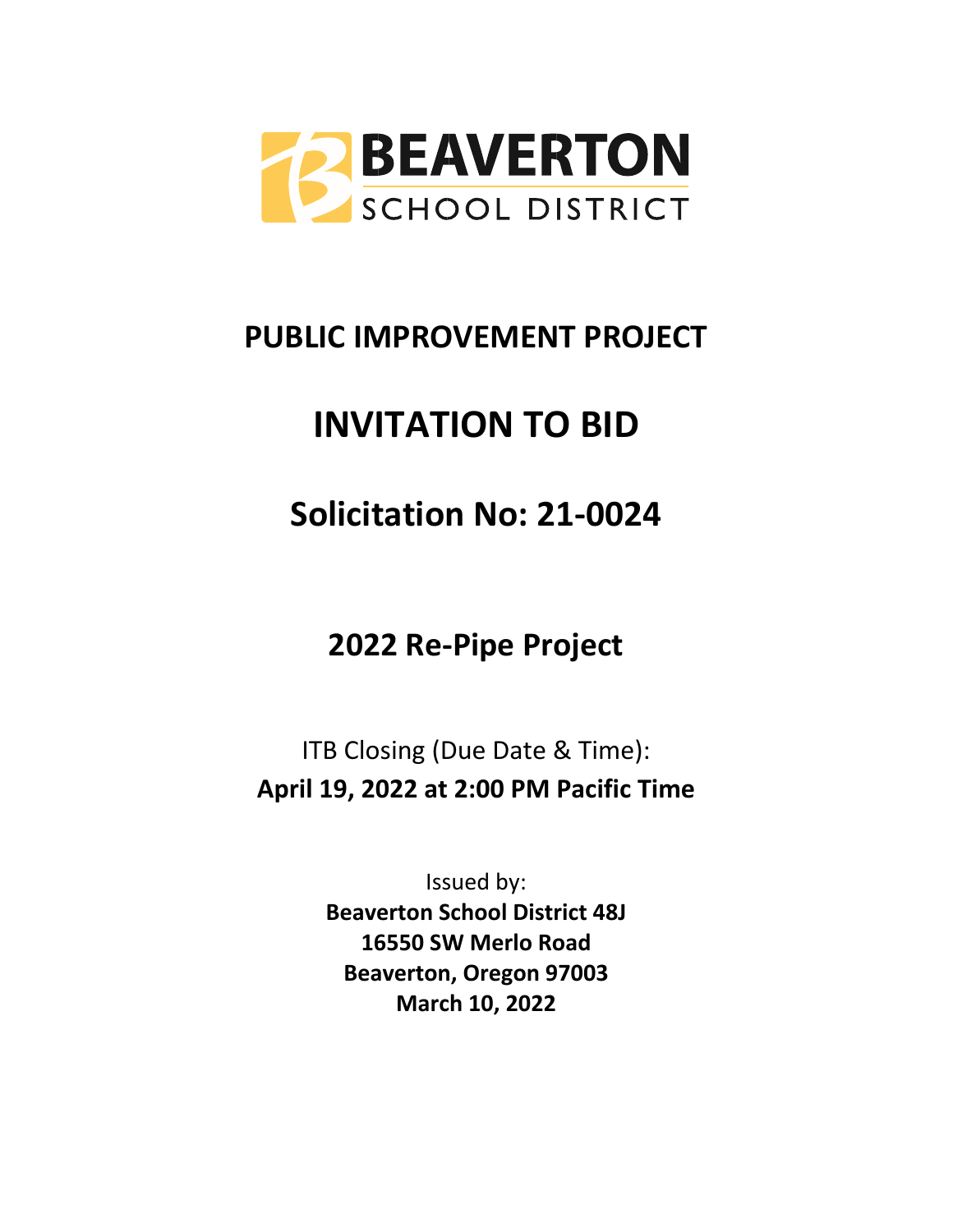# **PUBLIC IMPROVEMENT INVITATION TO BID**

Solicitation No: ITB 21-0024

The purpose of this Invitation to Bid is to obtain competitive bids for retaining a General Contractor (GC) to furnish, install, manage, and coordinate all the work for re-piping sections of Chehalem Elementary, McKinley Elementary and replace fixtures and complete plumbing repairs and improvements at Elmonica Elementary. This is a public works project subject to ORS 279C.800 to 279C.870.

**A NON-MANDATORY pre-Bid conference will be held on March 21, 2022 at 10:00AM beginning at Chehalem Elementary, 15555 SW Davis Rd, Beaverton, OR 97007, 11:00AM at Elmonica Elementary, 16950 SW Lisa Ct, Beaverton, OR 97006 and 11:30 at McKinley Elementary, 1500 NW 185th Ave, Beaverton, OR 97006**

Bidders must submit their Bid pursuant to the provisions of this Solicitation to [contracts@beaverton.k12.or.us,](mailto:contracts@beaverton.k12.or.us) **PRIOR** to the Closing:

# **SOLICITATION CLOSING: April 19, 2022 at 2:00 PM Pacific Time LATE BIDS WILL NOT BE ACCEPTED**

Timely submitted Bids will be opened and read aloud immediately after Closing at the below conference line: **+1(503)356.4400**

#### **Participant code: 41605148**

Bidders must submit a **First-Tier Subcontractor Disclosure Form** \*EITHER\* with the emailed Bid submission \*OR\* by email to [contracts@beaverton.k12.or.us](mailto:contracts@beaverton.k12.or.us) no later than the Disclosure Deadline:

# **DISCLOSURE DEADLINE: April 19, 2022 at 4:00 PM Pacific Time**

Prospective Bidders must register with Oregon Buys -<https://oregonbuys.gov/>to obtain the Solicitation documents and related documents.

Bidders must familiarize themselves with the entire Solicitation.

**All questions and comments about this solicitation must be directed ONLY IN WRITING to: [contracts@beaverton.k12.or.us](mailto:contracts@beaverton.k12.or.us)**

# **THE DISTRICT MAY REJECT ANY BID NOT IN COMPLIANCE WITH ALL PRESCRIBED REQUIREMENTS**.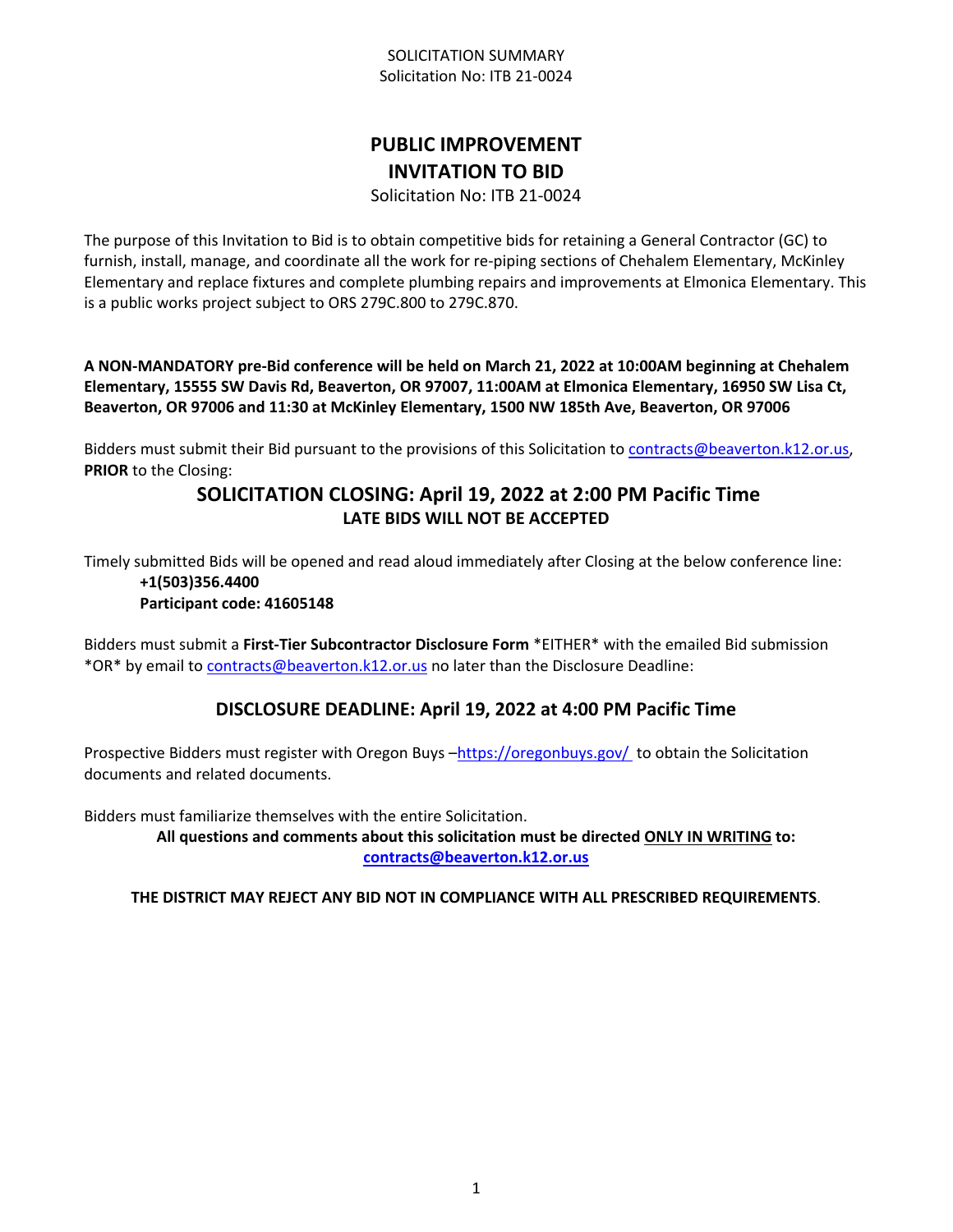# SECTION I - INTRODUCTION Solicitation No: ITB 21-0024

# **1. INTRODUCTION:**

This Solicitation is issued pursuant to ORS 279A, ORS 279C and the Oregon Attorney General Model Rules Divisions 46 and 49. Pursuant to ORS 279C.375(5), the District may award a single Contract, or multiple Contracts under this Solicitation.

#### **2. DEFINITIONS:**

The term "District" or "Owner" throughout this document means the Beaverton School District. The term "Bidder" means the person or firm that submits a Bid in response to this Solicitation. The term "Bid" or "Offer" means a written response to provide services in response to this Solicitation. The term "Contractor" or "Supplier" means the Bidder(s) awarded a contract as a result of this Solicitation.

#### **3. SOLICITATION REVIEW:**

Bidders must carefully review the Solicitation documents and are responsible for knowing and understanding all terms and conditions. Unless defects, ambiguities, omissions, or errors are brought to the District's attention by protest pursuant to REQUEST FOR CLARIFICATION OR CHANGE; SOLICITATION PROTESTS (Section III, Paragraph 5), protests or appeals based on such defects, ambiguities, omissions or errors received after issuance of the Notice of Intent to Award may not be favorably considered.

# **4. BACKGROUND:**

- a. The Beaverton School District encompasses approximately 57 square miles in northwestern Oregon in Washington County. The District, located in the Portland, Oregon metro area, is the third largest School District in Oregon.
- b. The Beaverton School District has approximately 4,700 employees. The District is responsible for educating approximately 40,870 students in kindergarten through grade 12 at thirty-four (34) Elementary Schools, eight (8) Middle Schools, six (6) High Schools, five (5) Options Schools, and nineteen (19) Options Programs.

#### **5. GENERAL SCOPE OF WORK:**

The General Scope of this Project is to re-pipe sections of the school at Chehalem and McKinley Elementary schools, and replace plumbing fixtures and complete plumbing repairs and improvements at Elmonica Elementary school. The work is described in more detail in the Statement of Work and in the Exhibits to this ITB (e.g., Drawings, Specifications, etc.).

#### **6. SOLICITATION DOCUMENTS:**

The Solicitation Documents are organized in the following manner: SOLICITATION SUMMARY SECTION I – INTRODUCTION SECTION II – STATEMENT OF WORK SECTION III – SOLICITATION RULES SECTION IV—PUBLIC WORKS REQUIREMENTS SECTION V – ATTACHMENTS

#### **7. CONTRACT:**

The successful Bidder(s), selected by the District, will receive an AIA A101 Owner Contractor Agreement with AIA A201 General Conditions. A sample is enclosed herein (see Attachments). The provisions of the sample AIA A101 Owner Contractor Agreement and AIA A201 General Conditions are in addition to the requirements set forth in this Solicitation.

a. Bidders are advised to thoroughly review and familiarize themselves with the standard contract. Certain contract terms reflect state statute and may not be altered.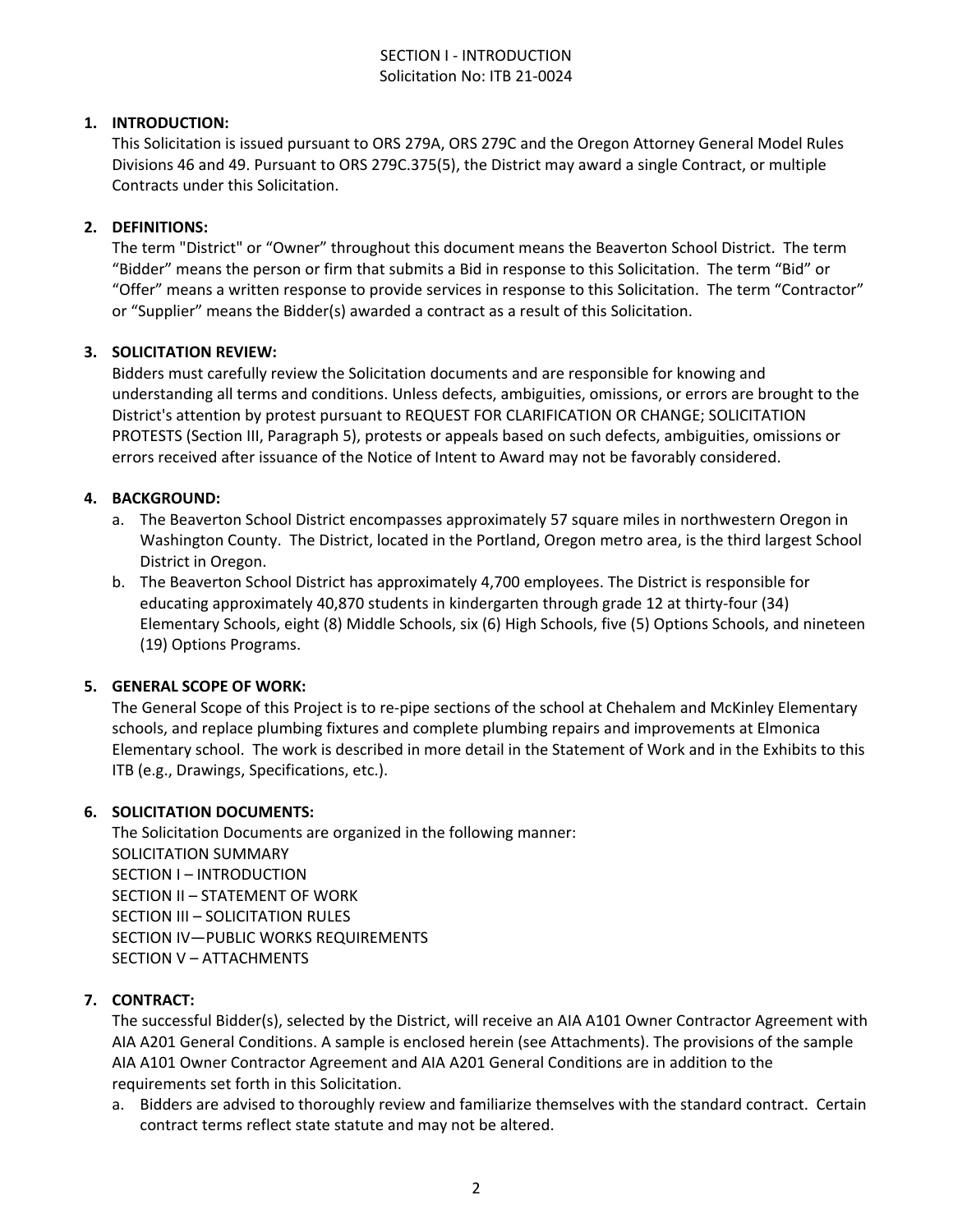# SECTION I - INTRODUCTION Solicitation No: ITB 21-0024

- b. The Contractor will be expected to promptly sign a contract including all standard terms and conditions contained in the sample contract.
- c. Personnel or subcontractor substitution if the contractor must substitute personnel or subcontractor(s) included in the original bid they must obtain written District approval of substituted personnel, prior to substitution.

#### **8. AMENDMENTS:**

The District may amend a Contract without additional competition pursuant to OAR 137-049-0910.

#### **9. IMPORTANT RESPONSIBILITIES:**

Bidders are responsible for knowing and understanding all of this Solicitation's requirements, terms, conditions, and rules. Bidders may submit questions or clarification requests to [contracts@beaverton.k12.or.us](mailto:contracts@beaverton.k12.or.us) not later than April 11, 2022. The District will respond to all such questions/clarification requests submitted prior to the applicable deadline, if the District, in it's sole discretion, deems a response necessary.

Bidders shall promptly notify the District of any defects, ambiguities, omissions, or errors are brought to the District's attention by protest pursuant to REQUESTS FOR CLARIFICATION, CHANGE, SUBSTITUTION REQUEST, OR SOLICITATION PROTEST (Section III, Paragraph 5), protests or appeals based on such defects, ambiguities, omissions or errors received after issuance of the Notice of Intent to Award may not be favorably considered.

#### **10. SOLICITATION SCHEDULE:**

The milestones for the selection process are set forth below. The purpose of this schedule is for Bidder information only. Required dates for Contract period milestones, submittals and any other activities are provided elsewhere in this Solicitation. The District reserves the right to deviate from this schedule.

| <b>Solicitation Milestone</b>                       | Date                              |
|-----------------------------------------------------|-----------------------------------|
| Non-Mandatory Pre-Bid conference                    | March 21, 2022, 10:00 AM PST      |
| Deadline for submitting requests for clarification, |                                   |
| change, substitution, or solicitation protest       | April 11, 2022, 2:00 PM PST       |
| Final Addendum (if Required)                        | April 14, 2022 before 2:00 PM PST |
| <b>Bids Due: Closing</b>                            | April 19, 2022, 2:00PM PST        |
| Anticipated Notice of Intent to Award (NOI)         | on or about April 20, 2022        |
| Anticipated Executed Contract                       | on or about May 2, 2022           |

#### **11. CONTACT DURING SOLICITATION:**

Questions must be submitted in writing via email to [contracts@beaverton.k12.or.us](mailto:contracts@beaverton.k12.or.us) as indicated in the Solicitation Summary. Bidders may also contact Purchasing Staff with questions. No other contact regarding this Solicitation, including with the design team or District Representative during the solicitation process (prior to executed contract) is permitted. Unauthorized contact regarding this Solicitation may subject the offender's Bid to rejection. Contact with District Staff / design team Members during the Pre-Bid Conference is authorized.

**12.** Additional information regarding this solicitation and certain forms for download are available on Oregon Buys <https://oregonbuys.gov/> .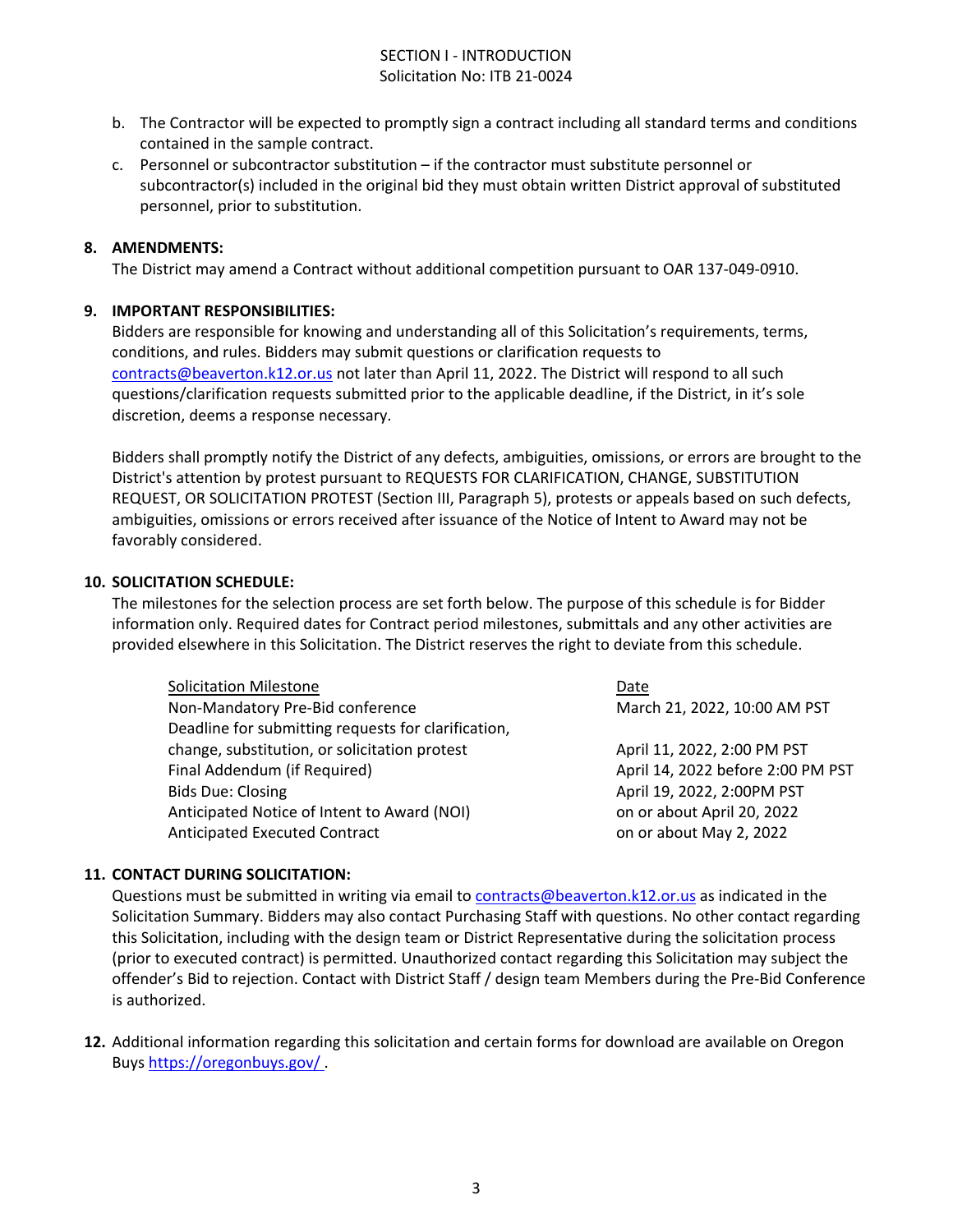# SECTION I - INTRODUCTION Solicitation No: ITB 21-0024

#### **13. COMMERCIAL ACTIVITIES TAX:**

The Beaverton School District is a governmental entity and thus specifically excluded from being a subject taxpayer per the rules. This exemption is currently under review by the Oregon Department of Revenue. Please separate all claimed CAT money believed to be chargeable to the District as individual lines on any invoice. The District will not pay CAT money in the normal course of payments made unless/until the DOR provides guidance indicating school district projects are subject to the Corporate Activities Tax.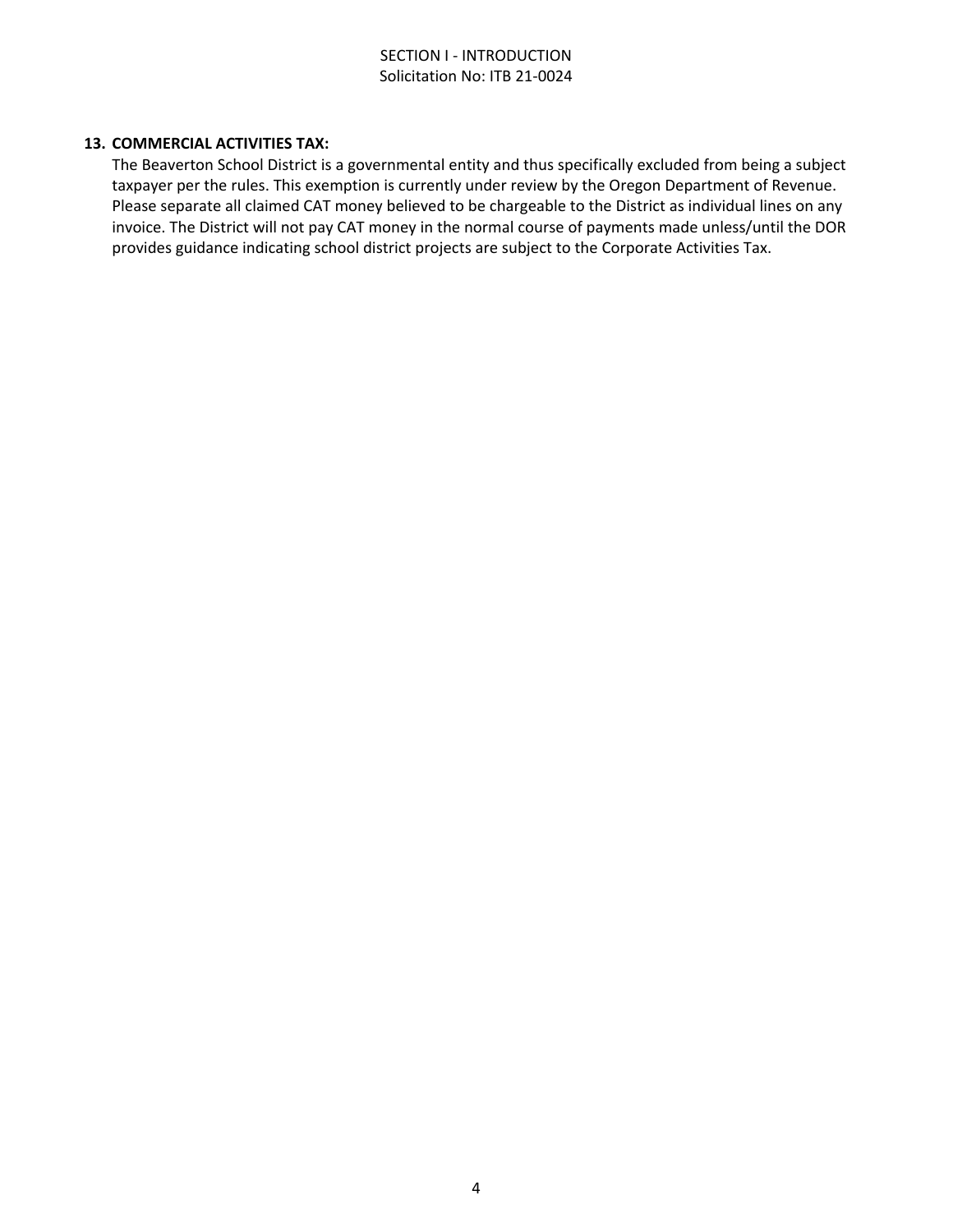# **1. PURPOSE AND INTRODUCTION:**

This solicitation is for retaining general contractor(s) (GC) or mechanical contractor(s) to furnish, install, manage and coordinate all work as shown in the attached documents on behalf of the Beaverton School District. The goal is to re-pipe sections of the school at Chehalem and McKinley Elementary schools, and replace plumbing fixtures and complete plumbing repairs and improvements at Elmonica Elementary school. This project will include asbestos abatement, selective demolition, replacement of piping and fixtures, patching and repairing architectural finishes. All work is to be completed over the 2022 summer break. The Project is described in summary terms below and in the attached documents.

#### **2. BACKGROUND AND SCHOOL DESCRIPTION:**

This project is going to take place at 3 buildings around the school District;

| Chehalem Elementary               | 15555 SW Davis Rd, Beaverton, OR 97007 |
|-----------------------------------|----------------------------------------|
| Elmonica Elementary               | 16950 SW Lisa Ct, Beaverton, OR 97006  |
| <b>McKinley Elementary School</b> | 1500 NW 185th Ave, Beaverton, OR 97006 |

# **3. OPERATIONAL ATTRIBUTES:**

The District requires that all work be completed over the duration of the summer vacation beginning 6/23/2022 and concluding by 8/15/2021. See project milestones below for further information. Coordination with summer maintenance activities will be required.

# **4. GENERAL SCOPE OF WORK:**

Please refer to attached plans and specifications. It is intended that the Contractor(s) provide a complete project and coordinates all work with the District, Contractors and Consultants hired by the District, and all applicable Agencies Having Jurisdiction (AHJ).

- a. Work to include supplying, storing, and handling of all required materials;
- b. Work includes protection of neighboring finishes and replacement/repair of any damaged surfaces including but not limited to sheet metal, exterior wall finishes, roof mounted equipment, sidewalks and surrounding landscape areas;
- c. Contractor shall provide all labor, materials, equipment, transportation, and other facilities and services as necessary and/or required to execute all of the Work;
- d. All work areas shall be cleaned of any construction debris on a daily basis. General Contractor is responsible for material removal and disposal. Upon completion of the project, the General Contractor is to provide final cleaning of all work installed, replaced or repaired including jobsite office;
- e. Carefully review all documents for each site. Below is only a summary of the work for each site.
	- a. Chehalem:
		- i. Replace pipes starting at the water meter through the kitchen, cafeteria, custodial office, hallways, office area, and classroom wing A.
		- ii. Abandon underground water piping to the modular building and replace with a new pipe feeding of main building west side.
		- iii. Replace four water heaters
		- iv. Replace faucets & bubblers in classroom and office sinks.
		- v. Patch and repair walls, floor, and ceiling where applicable.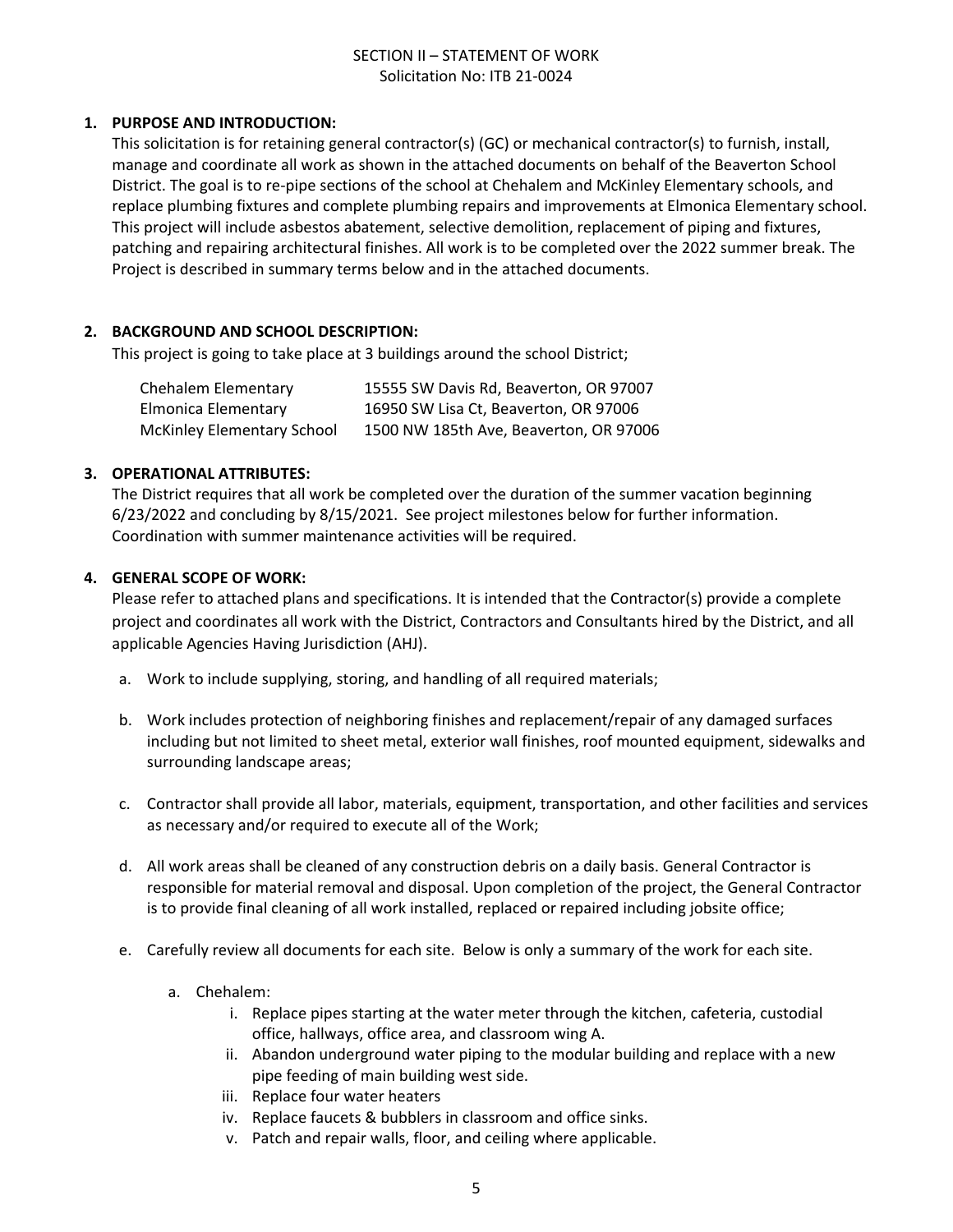# b. Elmonica:

- i. Replace faucets & bubblers in classroom and office sinks.
- ii. Complete repairs at the water heater in the boiler room.
- iii. Add a hub drain in the dishwasher room.
- iv. Patch and repair walls, floors and ceiling where applicable
- c. McKinley:
	- i. Replace pipes in the classrooms and hallway in the west and east wings and the hallway across from the gym.
	- ii. Replacing faucets & bubblers in classroom and office sinks.
	- iii. Patch and repair walls, floors, and ceiling where applicable.

The District Representative for the project is Doaa Elhaggan, Construction Project Manager.

#### **5. PROJECT SCHEDULE**

The project milestones are set forth below. The dates are approximate but will be followed to the extent reasonably possible. The purpose of this schedule is for information only.

| <b>Solicitation Milestones</b>                      | Completion                            |
|-----------------------------------------------------|---------------------------------------|
| Solicitation Posted                                 | March 15, 022                         |
| Pre-Bid conference                                  | March 21, 2022, 10:00 AM Pacific Time |
| 10:00 AM Chehalem 45 mins onsite 15 mins drive time |                                       |
| 11:00 AM Elmonica 15 mins onsite 15 mins drive time |                                       |
| 11:30 AM McKinley 30 mins onsite                    |                                       |
| <b>Deadline for Questions</b>                       | April 11, 2022.                       |
| Final Addendum (if Required)                        | April 14, 2022                        |
| <b>Bids Due</b>                                     | April 19, 2022                        |
| Notice of Intent to Award (NOI)                     | April 20, 2022                        |
| <b>Award Contract</b>                               | On or about May 2, 2022               |
|                                                     |                                       |
| <b>Project Milestones</b>                           | Completion                            |
| <b>Construction Start</b>                           | June 23, 2022                         |
| <b>Substantial Completion</b>                       | August 15, 2022                       |
| <b>Final Completion</b>                             | September 30, 2022                    |
|                                                     |                                       |

\* Construction start date is subject to change due to school delay because of snow days. Starting construction earlier than June 23 is open for discussion without additional cost to the District.

#### **6. RETAINAGE:**

Retainage for this Project shall be 5%. See the attached Sample Contract for specific terms and conditions regarding retainage. The Awarded Contractor may be given the options for retainage:

- Held in a District-owned interest-bearing account
- Held in a Contractor-owned account, if Contractor executes the District's Control Agreement
- Provide the District with a Retention Bond
- Other method as deemed acceptable by the District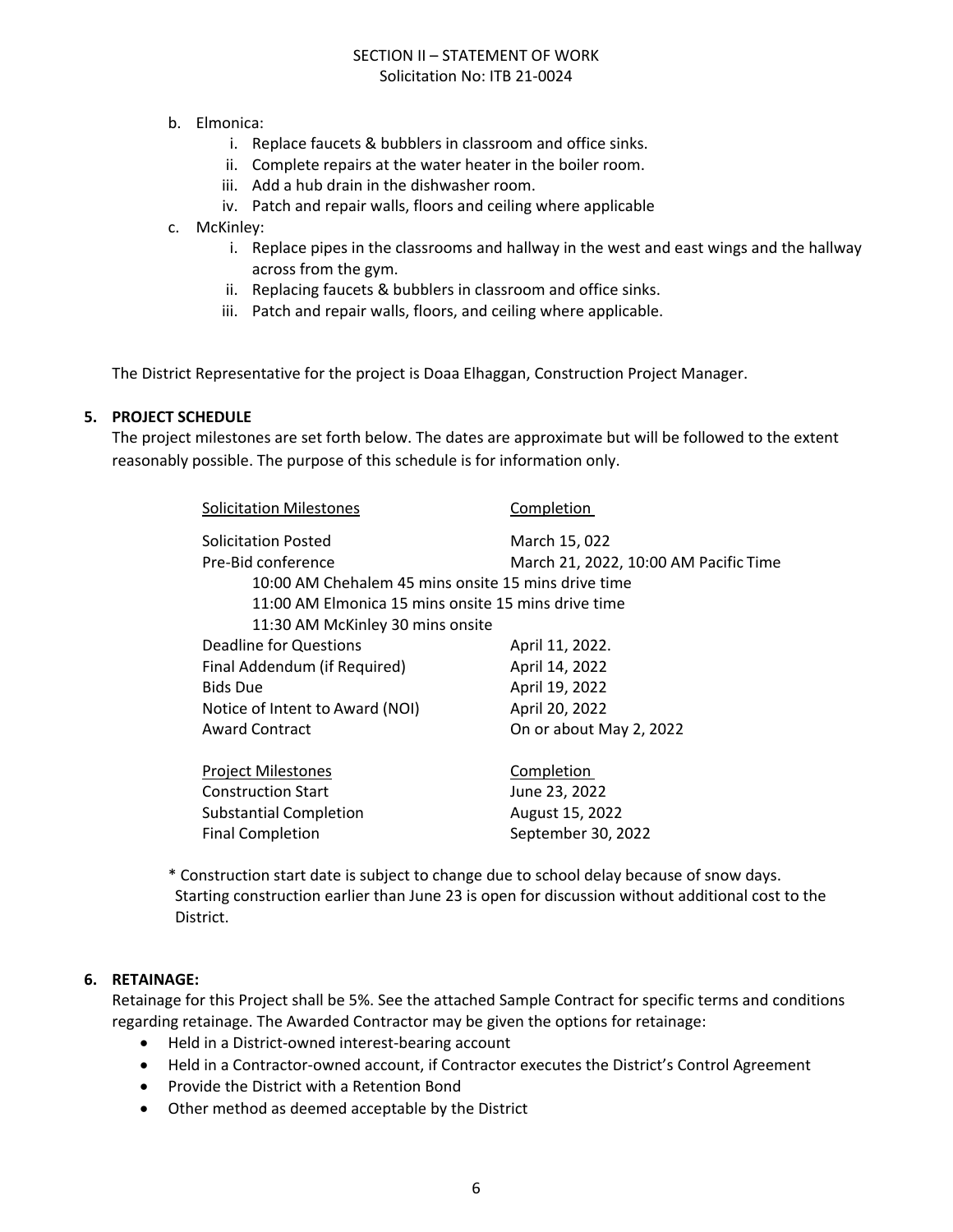#### **7. BONDS AND INSURANCE:**

The Contractor awarded this solicitation must, within Five (5) calendar days after receipt of the Contract for signature:

- a. Provide the required Performance Bond and Payment Bond;
- b. Provide proof that the Statutory Public Works Bond has been filed with the CCB;
- c. Provide Insurance Certificate(s) (summary-level insurance requirements are listed below; Exhibit E of the Sample Contract includes all requirements) and any guarantees and/or other required item(s).
- d. Sign the Contract issued by the District Purchasing Department.
- e. If these items are not received as specified then the Contract may not be executed, a Bid bond claim may be filed, and the Contract may be awarded to the next lowest Bidder.

#### **Summary-Level Insurance Requirements\*** (See Exhibit E to the Attached Sample Contract for all Requirements)

| Insurance Coverage Type              | Occurrence/Loss         | Aggregate               | District as<br>Additional<br>Insured | Subrogation<br>Waived | Required<br>for Sub-<br>Contractors<br>*** |
|--------------------------------------|-------------------------|-------------------------|--------------------------------------|-----------------------|--------------------------------------------|
| Employer's Liability                 |                         | \$500,000               |                                      | X                     |                                            |
| Worker's Comp                        | <b>Statutory Limits</b> | <b>Statutory Limits</b> |                                      | X                     | X                                          |
| <b>Commercial General Liability</b>  | \$1,000,000             | \$2,000,000             | x                                    |                       | x                                          |
| <b>Business Automobile Liability</b> |                         | \$1,000,000             | X                                    |                       | X                                          |
| Professional Liability**             | \$1,000,000             | \$2,000,000             |                                      |                       | X                                          |
| Pollution Liability Insurance        | \$1,000,000             | \$1,000,000             |                                      |                       |                                            |
| Asbestos/hazardous                   |                         |                         |                                      |                       | х                                          |
| materials Abatement**                |                         |                         |                                      |                       |                                            |
| <b>True Umbrella Policy</b>          |                         | \$5,000,000             |                                      |                       |                                            |
| <b>Builder's Risk</b>                | Contract Amt.           | Contract Amt.           |                                      |                       |                                            |

**\***The Summary-Level Insurance Requirements are only intended to draw Bidders' attention to the Insurance Requirements for this Solicitation. Bidders must carefully review Exhibit E Insurance Requirements to the Sample Contract for exact and full Insurance Requirements. I If there are any discrepancies between the Summary-Level Insurance Requirements and those listed under Exhibit E Insurance Requirements to the Sample Contract, Exhibit E Insurance Requirements to the Sample Contract shall govern.

**\*\***Only required if such services are included in the Contract/Sub-Contracts resulting from this Solicitation.

**\*\*\***The District may require Contractor to provide certificates of Sub-Contractor's insurance at any time.

# **Insurance Waiver Requests: Any Insurance Waiver Requests must be submitted in writing to [contracts@beaverton.k12.or.us,](mailto:contracts@beaverton.k12.or.us) prior to the Deadline for Questions/Change Requests/Solicitation Protests.**

#### **8. NOTICE TO PROCEED:**

- a. The Contractor must not begin work until a Notice to Proceed is issued by the District Representative.
- b. The District reserves the right to cancel the Contract at no penalty if it is in the best interest of the public to do so, if:
	- i. A protest was received that overturns the award of this Contract, or
	- ii. Funding for the project is not available.

# **9. ADDITIONAL REQUIREMENTS:**

a. The District has implemented the e-Builder Project Management software platform for coordination of efforts, approvals, and expedited communication. All prime project team members will be required to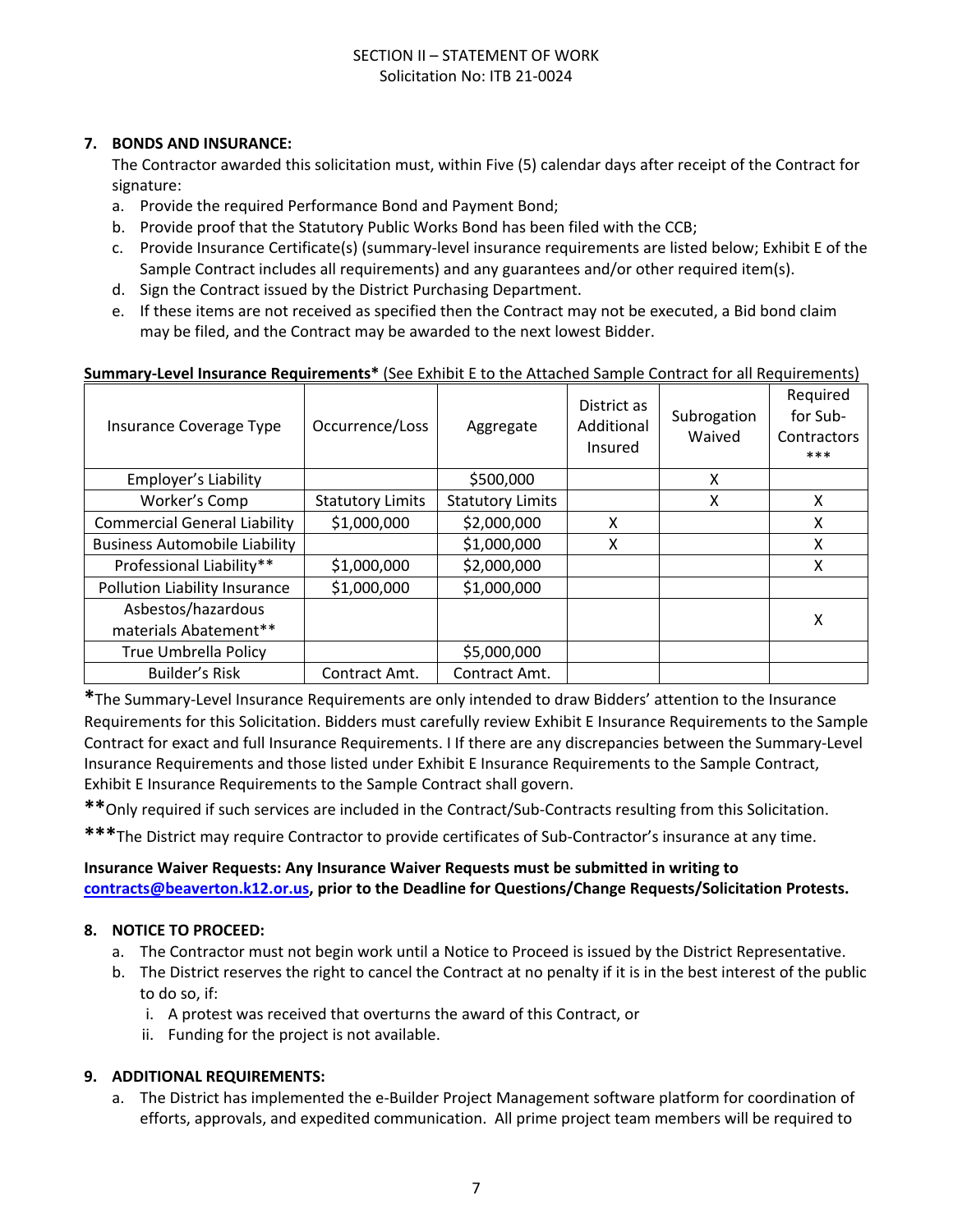utilize the program. Each Contractor will be provided a seat (license) and a minimum of four (4) hours training.

- b. All persons involved in the project who will have a physical presence on site at any time during the course of the project will need to clear a background check. The basic criteria of clearance and refusal offenses will be provided by the District Project Representative. Contractors and sub-contractors must provide a report of who has cleared the background check by an approved agency.
- c. **LIQUIDATED DAMAGES:** If the Work is not Substantially Complete by the applicable required Substantial Completion date, the Contractor shall pay to the Owner liquidated damages in the amount of **\$500.00** for each and every day of delay in achieving Substantial Completion.

#### **10. BUSINESS EQUITY:**

The Bidder understands that the District maintains a goal of engaging minority, women, emerging, servicedisabled veteran and socially or economically disadvantaged businesses (DMWESBSDVBE) as service providers in delivering services necessary to implement our bond program. The District aspires to a goal of ten (10) percent DMWESBSDVBE content, by contract value, in completing our capital bond work, and the Contractor shall expend reasonable efforts to reach this content in the total value of their contracts with the District.

# **11. NO WAIVER OF CONDITIONS**:

Failure of the Owner to insist on strict performance will not constitute a waiver of any of the provisions of this Contract or waiver of any other default of the Contractor.

# **12. SAFE, INCLUSIVE, AND RESPECTFUL WORKSITE.**

a. Each of the Awarded Contractor's employees, subcontractors' employees and principals / owners involved in the Work shall be required to act in a safe, respectful, inclusive, and professional manner while performing the Work. This includes but is not limited to the Contractor taking whatever means and manner of action Contractor deems necessary to prevent, control, and enforce, any acts in violation of the forgoing standards ("Incidents"). Incidents include, but are not limited to: 1)excessive, offensive, or disruptive noise, including music; 2) the use of offensive language; 3) smoking or drinking of alcoholic beverages, or use of illegal substances on the Site; 4) physical violence; 5) riding in the passenger elevators; 6) thievery; 7) the transportation of articles or materials deemed hazardous; and 8) symbols, language, and other acts of hate, racism, sexism, discrimination, harassment, and bullying.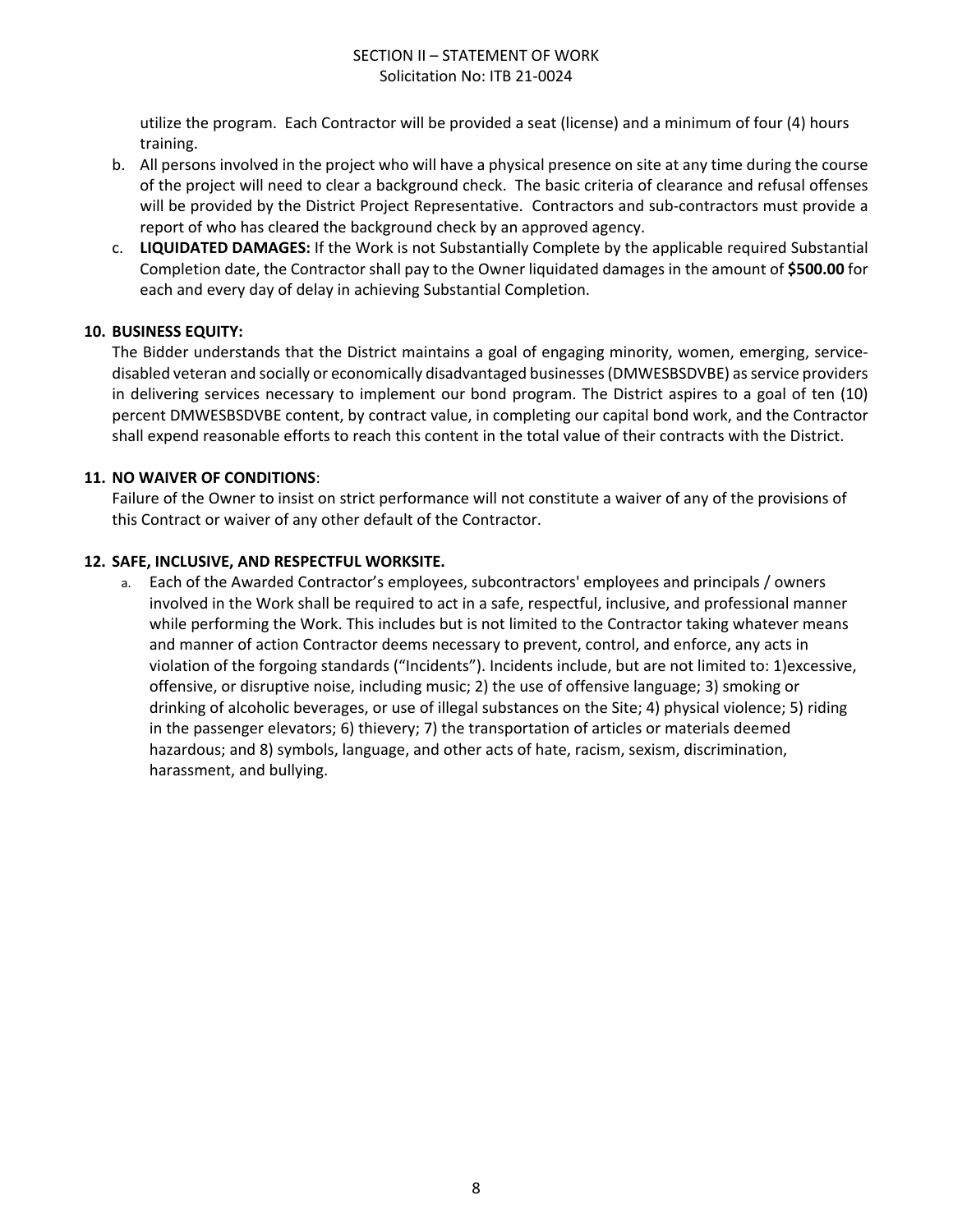# **1. DEFINITIONS**

The terms "District" or "Owner" throughout this document means the Beaverton School District. The term "Bidder" means the person or firm that submits a Bid in response to this Solicitation. The terms "Bid" or "Offer" means a written response to provide services in response to this Solicitation. The terms "Contractor" or "Supplier" means the Bidder awarded a contract as a result of this Solicitation. Terms not otherwise defined in the Solicitation Documents may assume definitions found in the laws, regulations, and/or policies governing this Solicitation.

# **2. SELECTION PROCEDURE**

This Solicitation is a Formal Invitation to Bid for a Public Improvement Project, issued Pursuant to ORS 279A, ORS 279C and the Oregon Attorney General Model Rules Divisions 46 and 49 and District Policies.

# **3. ELIGIBILITY TO BID**

- a. **Construction Contracts.** The District will not consider a Person's Offer to do Work as a Contractor, as defined in ORS 701.005(2), unless the Person has a current, valid certificate of registration issued by the Construction Contractor's Board at the time the Offer is made.
- b. **Landscape Contracts.** The District will not consider a Person's Offer to do Work as a landscape Contractor as defined in ORS 671.520(2), unless the Person has a current, valid landscape Contractor's license issued pursuant to ORS 671.560 by the State Landscape Contractors Board at the time the Offer is made.
- c. **Non-complying Entities.** The District will deem a Bid received from a Person that fails to comply with this rule nonresponsive and will reject the Bid as stated in ORS 279C.365(1)(k), unless contrary to federal law or subject to different timing requirements set by federal funding agencies.
- d. **Asbestos Abatement Work.** The Contractor or a subcontractor under the Contract must be licensed under ORS 468A.720 for work regarding asbestos abatement projects.

#### **4. PRE-BID CONFERENCE**

- a. **Purpose.** The District may hold pre-Bid conferences with prospective Bidders prior to Closing, to explain the procurement requirements, obtain information, and/or to conduct site inspections.
- b. **Required Attendance.** The District may require attendance at the pre-Bid conference as a condition for submission of a Bid. A mandatory attendance requirement is considered to have been met if, at any time during the mandatory meeting, a representative of an offering firm is present.
- c. **Notice.** The Summary page of this solicitation indicates the pre-Bid conference scheduled date and time, and whether the pre-Bid conference is mandatory or non-mandatory.
- d. **Statements Not Binding.** Statements made by the District's representatives at the pre-Bid conference do not change the Solicitation unless the District confirms such statements by Written Addendum.

#### **4. ADDENDA**

- a. **Issuance; Receipt.** The District may change this Solicitation only by Written Addenda. A Bidder must provide written acknowledgement of receipt of all issued Addenda with their Bid on the Bidder Certification.
- b. **Notice and Distribution.** The District will publish notice of all Addenda on the Oregon Buys Website. Addenda may be downloaded from the Oregon Buys website. It is the Bidders' responsibility to inquire about Addenda. Bidders should frequently check the Oregon Buys website until Closing about any Addenda issued, i.e., at least once weekly until the week of Closing and at least once daily the week of the Closing.
- c. **Timelines; Extensions.** The District will issue Addenda within a reasonable time to allow prospective Bidders to consider the Addenda in preparing their Bid. The District may extend the Closing if the District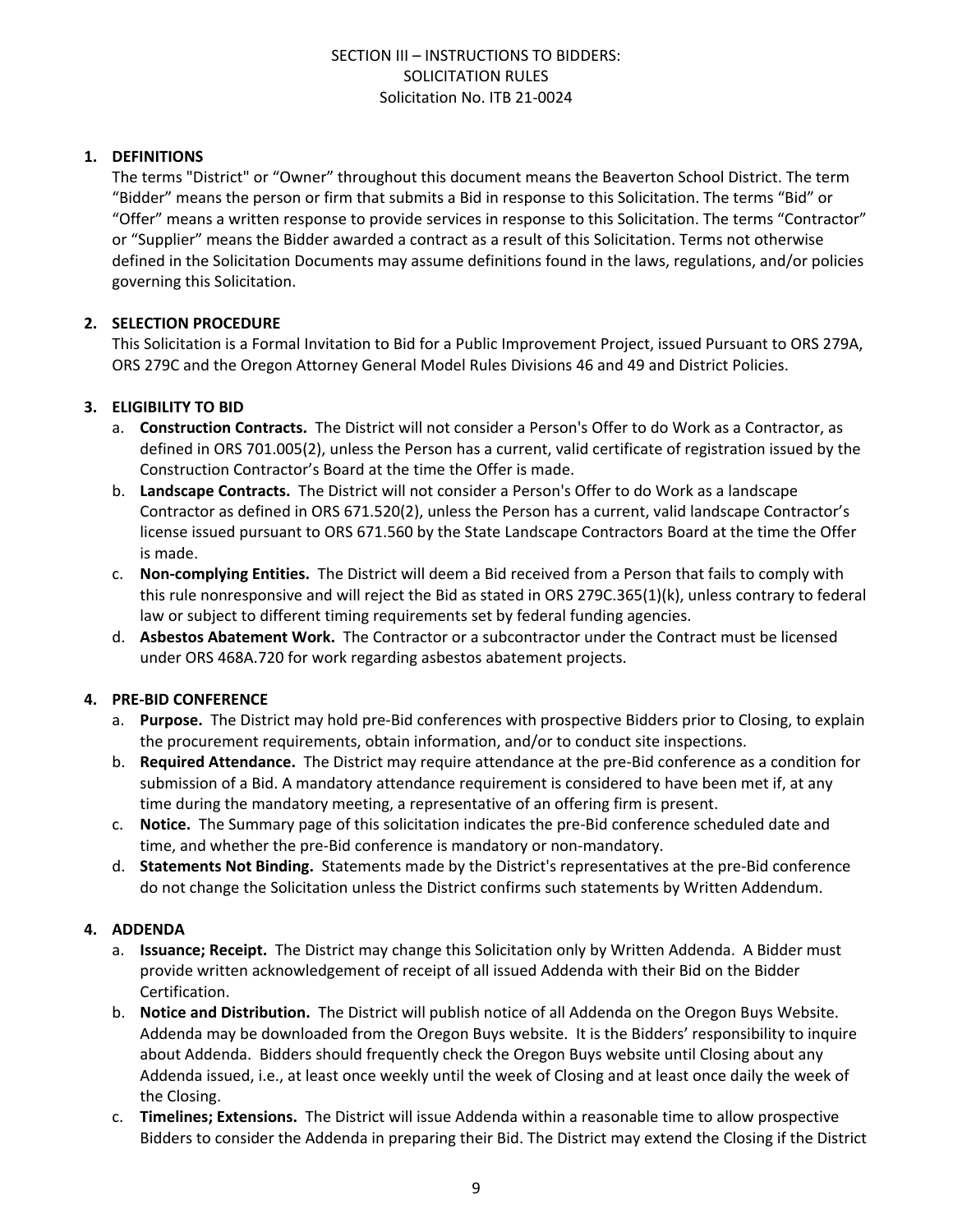determines prospective Bidders need additional time to review and respond to Addenda. Except to the extent required by public interest, the District will not issue Addenda less than 72 hours before the Closing unless the Addendum also extends the Closing.

d. **Request for Change or Protest.** Unless a different deadline is set forth in the Addendum, a Bidder may submit a Written request for change or protest to the Addendum, as provided in OAR 137-049-0260, by the close of the District's next business day after issuance of the Addendum, or up to the last day allowed to submit a request for change or protest under OAR 137-049-0260, whichever date is later. The District will consider only a Bidder's request for change or protest to the Addendum; the District will not consider a request for change or protest to matters not added or modified by the Addendum, unless the Bidder submits the request for change or protest before the deadline for the District's receipt of request for change or protests as set forth in OAR 137-049-0260(2) and (3).

# **5. REQUESTS FOR CLARIFICATION, CHANGE, SUBSTITUTION REQUEST, OR SOLICITATION PROTEST**

a. **Clarification.** No later than the deadline for submitting a written request for clarification, change, substitution, or solicitation protest a Bidder may request that the District clarify any provision of the Solicitation. Such requests must be received prior to the stated deadline in email at [contracts@beaverton.k12.or.us.](mailto:contracts@beaverton.k12.or.us) The District's clarification to a Bidder, whether orally or in Writing, does not change the Solicitation and is not binding on the District unless the District amends the Solicitation by denoting "CHANGES" on a written Addendum.

#### b. **Request for Change.**

i. **Delivery.** No later than the deadline for submitting a written request for clarification, change, substitution, or solicitation protest, a Bidder may request in writing a change to the Solicitation Documents. A Bidder must deliver the Written request for change to the District prior to the stated deadline to [contracts@beaverton.k12.or.us.](mailto:contracts@beaverton.k12.or.us) (Bidder is responsible for ensuring receipt by the District.)

# ii. **Content of Request for Written Change:**

- A. A Bidder's Written request for change must include a statement of the requested change(s) to the Contract terms and conditions, including any Specifications, together with the reason for the requested change.
- B. A Bidder must include the following identifying information it its request for change as follows:
	- I. "Request for Change"; and
	- II. Solicitation number.

# c. **Substitution Requests.**

- i. **During Solicitation.** No later than the deadline for submitting a written request for clarification, change, substitution, or solicitation protest, a Bidder may request in writing a substitution to any specified products (e.g., requests for approved equal decisions, etc.). Such requests must be submitted prior to the stated deadline to [contracts@beaverton.k12.or.us](mailto:contracts@beaverton.k12.or.us). (Bidder is responsible for ensuring receipt by the District.) Requests must be submitted using the Substitution Request Form if one is attached to this Solicitation.
- ii. **During Contract.** Any Substitution Requests submitted after a Contract has been executed shall be governed by the terms and conditions of said Contract.

#### d. **Protest.**

i. **Delivery.** No later than the deadline for submitting a written request for clarification, change, substitution, or solicitation protest, a Bidder may protest Specifications or Contract terms and conditions. A Bidder must deliver a written protest on those matters to [contracts@beaverton.k12.or.us](mailto:contracts@beaverton.k12.or.us) by the stated deadline.

#### ii. **Content of Protest.**

A. A Bidder's Written protest must include: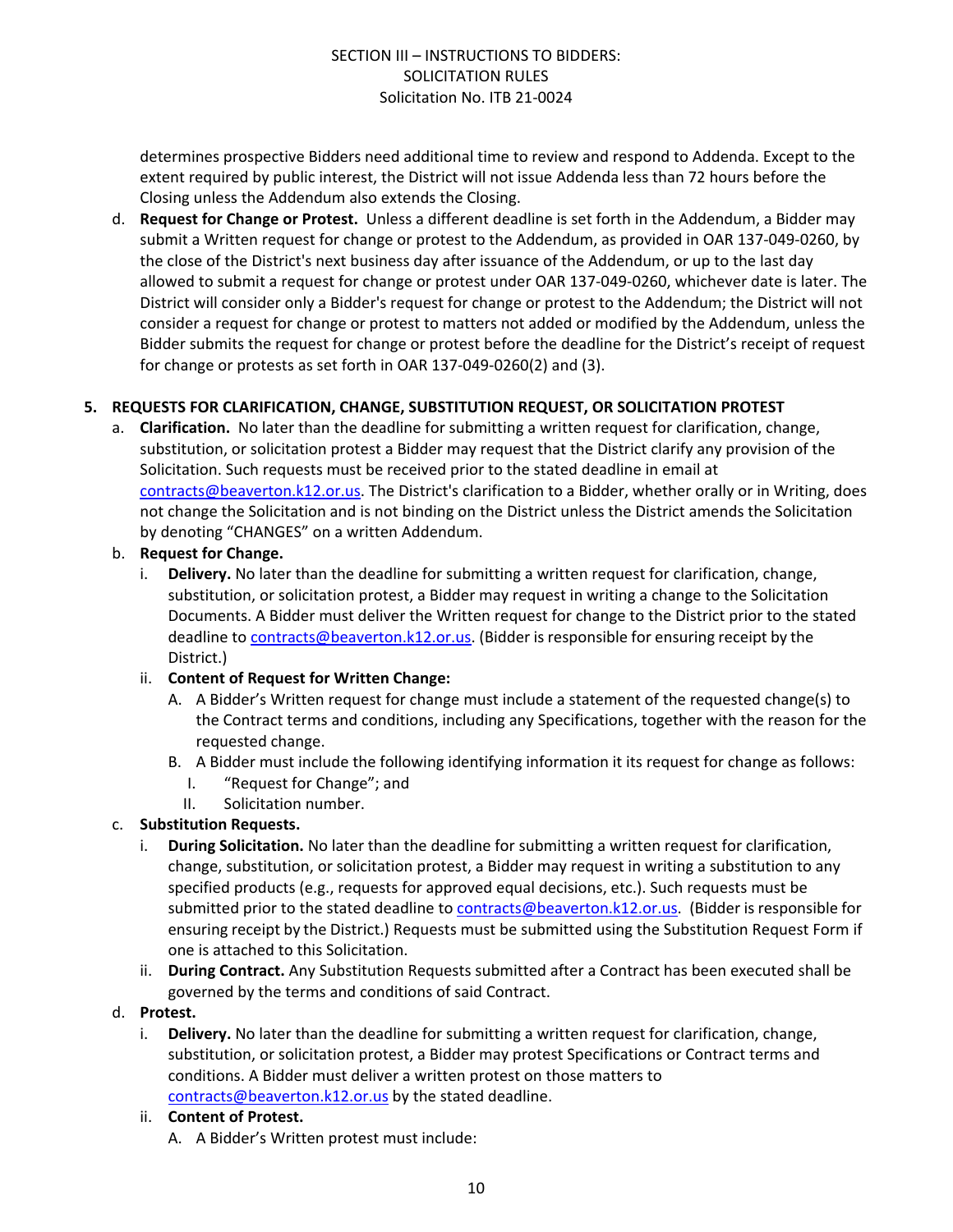- (i) A detailed statement of the legal and factual grounds for the protest;
- (ii) A description of the resulting prejudice to the Bidder; and
- (iii) A statement of the desired changes to the Contract terms and conditions, including any Specifications.
- B. A Bidder must mark its protest as follows:
	- (i) "Contract Provision Protest"; and
	- (ii) Solicitation number.
- c. **District Response.** The District is not required to consider a Bidder's request for change or protest after the deadline established for submitting such request or protest. The District will provide notice to the applicable Person if it entirely rejects a protest. If the District agrees with the Person's request or protest, in whole or in part, the District will either issue an Addendum reflecting its determination under OAR 137-49-0260 or cancel the Solicitation under OAR 137-49-0270.
- e. **Extension of Closing.** If the District receives a written request for change or protest from a Bidder in accordance with this Rule, the District may extend Closing if the District determines an extension is necessary to consider the request or protest and issue an Addendum, if any, to the Solicitation.

# **6. CANCELLATION OF SOLICITATION**

**Cancellation in the Public Interest.** The District may cancel a Solicitation for good cause if the District finds that cancellation is in the public interest. The District's reasons for cancellation will be made part of the Solicitation file.

#### **7. BID SUBMISSIONS**

- a. **Offer and Acceptance.** The submitted Bid is the Bidder's offer to enter into a Contract. The Offer is always a "Firm Offer," i.e., the Bid must be held open by the Bidder for the District's acceptance for sixty (60) days. The District may elect to accept the Bid at any time during the specified period, and the District's Award of the Contract to a Bidder constitutes acceptance of the Offer and binds the Bidder to the Contract.
- b. **Responsive Bid.** The District may award a Contract only to a Responsible Bidder with a Responsive Bid.
- c. **Contingent Bids.** A Bidder must not make a Bid contingent upon the District's acceptance of any terms or conditions (including Specifications) other than those contained in this Solicitation.
- d. **Bidders Acknowledgement.** By signing and submitting a Bid, the Bidder acknowledges they have read and understand the terms and conditions contained in the Solicitation and that they accept and agree to be bound by the terms and conditions of the Solicitation.
- e. **Instructions.** A Bidder must submit and sign their Bid. A Bidder must initial any corrections or erasures to their Bid.
- f. **Forms.** Bidders must submit their Bid on the form(s) provided.
- g. **Documents.** Bidders must provide the District with all documents and descriptive literature requested.
- h. **Facsimile Submissions.** The District will not accept facsimile Bids.
- i. **Product Samples and Descriptive Literature.** The District may require product samples or descriptive literature if it is necessary or desirable to evaluate the quality, features or characteristics of the offered items. The District will dispose of product samples or return or make available for return product samples to the Bidder.
- j. **Identification of Bids.**
	- i. To ensure proper identification and handling, the Bids must be submitted to [contracts@beaverton.k12.or.us](mailto:contracts@beaverton.k12.or.us) and the email subject line/body text/file names should include the Bidder's name and the Solicitation number, and/or other clearly identifying information.
	- ii. The District is not responsible for Bids submitted in any manner, format or to any delivery point other than as required in the Solicitation.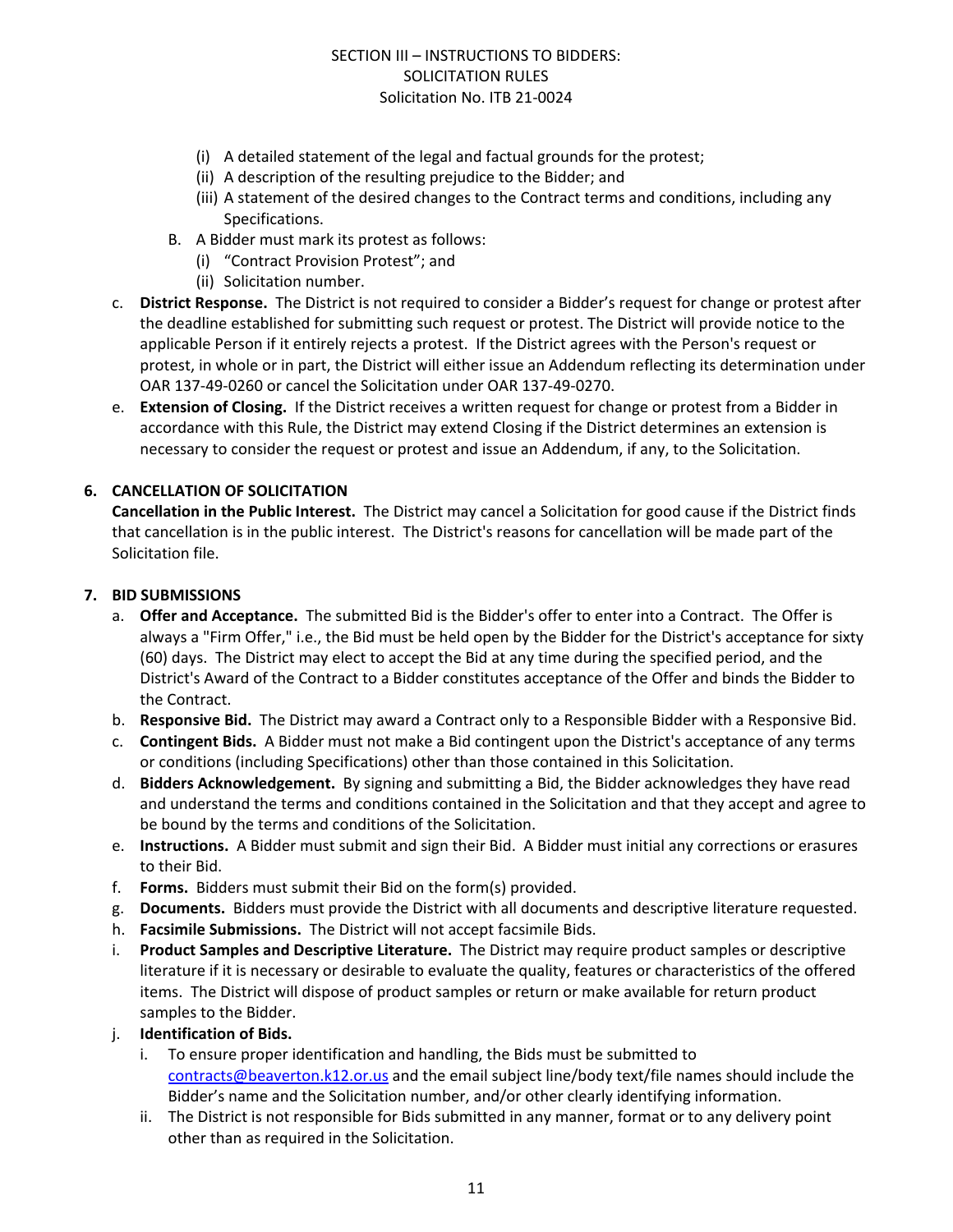- k. **Receipt of Bids.** Bidders are responsible for ensuring that the District receives their Bid at the required delivery point prior to the closing due date and time. Bids must only be emailed to [contracts@beaverton.k12.or.us](mailto:contracts@beaverton.k12.or.us) and received prior to the closing due date and time.
- l. Failure to submit Bids in accordance with the provisions of this Section will be grounds to declare the Bid as nonresponsive.
- m. **Certification.** Bidders must (on the Bidder Certification enclosed):
	- i. Identify whether the Bidder is or is not a "resident Bidder," as defined in ORS 279A.120(1);
	- ii. Indicate that the Bidder will comply with Prevailing Wage Laws ORS 279C.800 through ORS 279C.870 or 40 U.S.C. 3141 et seq;
	- iii. Provide certification of nondiscrimination in obtaining any required subcontractors in accordance with ORS 279A.110(4); and
	- iv. Provide written acknowledgment of receipt of all Addenda.

# **8. BID SECURITY**

- a. **Security Amount.** The District requires Bid security of 5% of the Bidder's Bid, consisting of the base Bid together with all additive alternates. The Bidder must forfeit Bid security after Award if the Bidder fails to execute the Contract and promptly return it with any required Performance Bond and Payment Bond and with any required proof of insurance (see enclosed sample contract for amount requirements).
- b. **Form of Bid Security.** The District may accept only the following forms of Bid security:
	- i. A surety bond from a surety company authorized to do business in the State of Oregon;
	- ii. An irrevocable letter of credit issued by an insured institution as defined in ORS 706.008; or
	- iii. A cashier's check or Bidders certified check.
- c. **Return of Security.** The District will return or release the Bid security of all unsuccessful Bidders after a Contract has been fully executed and all required bonds and insurance have been provided, or after all Bids have been rejected.

#### **9. PRE-CLOSING MODIFICATION OR WITHDRAWAL**

- a. **Modifications.** A Bidder may modify their Bid in writing prior to the Closing. A Bidder must prepare and submit any modification to their Bid to the District in accordance with OAR 137-49-0280. Any modification must include the Bidder's statement that the modification amends and supersedes the prior Bid. The Bidder must email its modification to [contracts@beaverton.k12.or.us](mailto:contracts@beaverton.k12.or.us) and mark the email subject line as follows:
	- i. "Bid Modification"; and
	- ii. Solicitation Number.
- b. **Withdrawals.**
	- i. A Bidder may withdraw its Bid by Written notice submitted by email to [contracts@beaverton.k12.or.us](mailto:contracts@beaverton.k12.or.us) on the Bidder's letterhead, signed by an authorized representative of the Bidder. The notice must be received by the District prior to the Closing. The Bidder or authorized representative of the Bidder may also withdraw its Bid in Person prior to the Closing, upon presentation of appropriate identification and satisfactory evidence of authority;
	- ii. The District may release an unopened, withdrawn Bid to the Bidder or its authorized representative, after voiding any date and time stamp mark, if applicable;
	- iii. The Bidder must mark the Written request to withdraw a Bid as follows:
		- A. Bid Withdrawal; and
		- B. Solicitation Number.
- c. **Documentation.** The District will include all documents relating to the modification or withdrawal of Bids in the Solicitation file.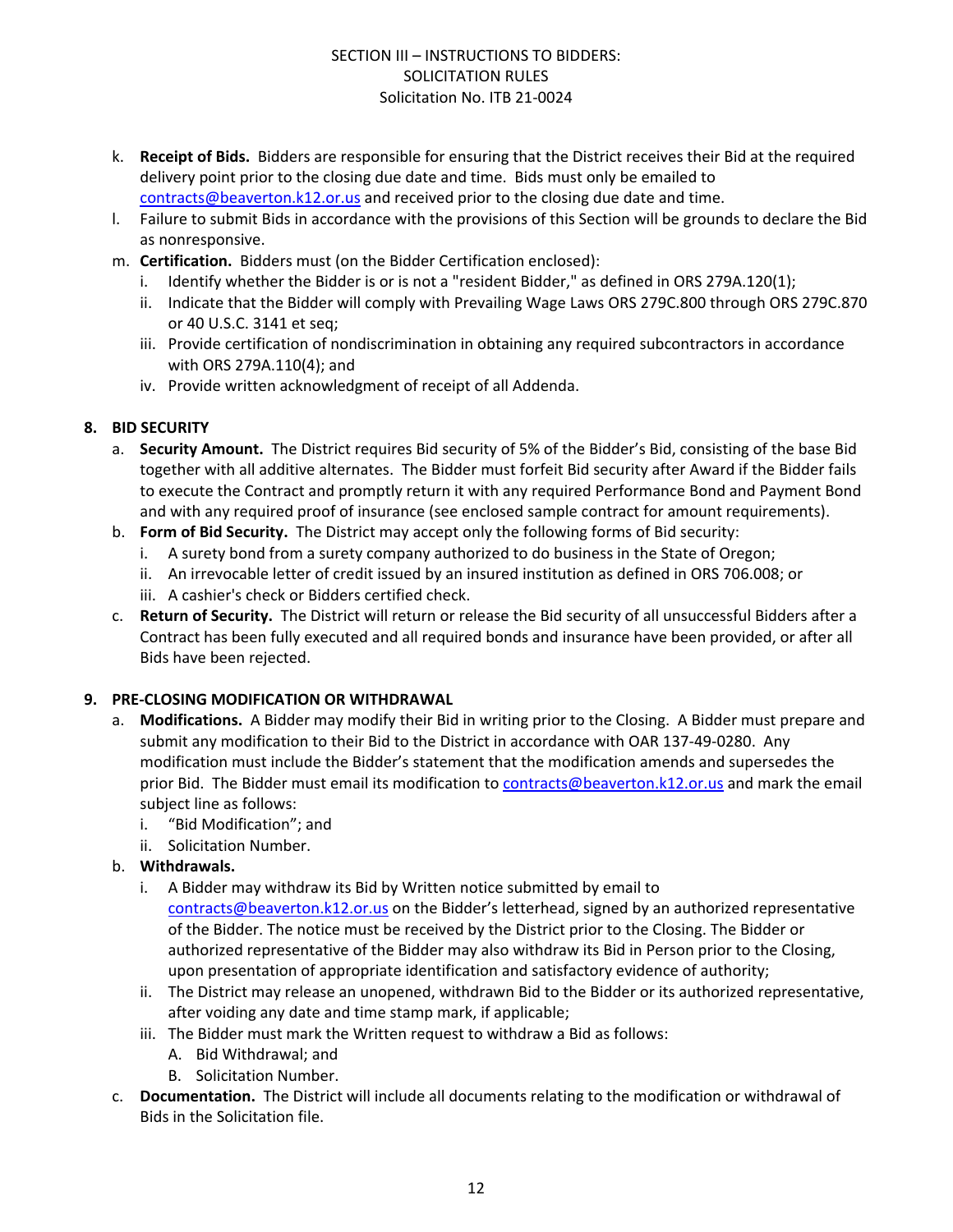# **10. RECEIPT, OPENING, AND RECORDING OF BIDS; CONFIDENTIALITY OF BIDS**

- a. **Receipt.** The Bidder is responsible for ensuring that the District receives its Bid at the required delivery point prior to the Closing, regardless of the method used to submit or transmit the Bid.
- b. **Opening and Recording.** The District will publicly open Bids including any modifications made to the Bid pursuant to OAR 137-49-0320. In the case of Invitations to Bid, to the extent practicable, the District will read aloud the name of each Bidder, the Bid price(s), and such other information, as the District considers appropriate. The District will open and publicly read bids over the following conference line: **+1(503)356.4400**

#### **Participant code: 41605148**

c. **Availability.** After Opening, the District will make Bids available for public inspection. The District may withhold from disclosure those portions of a Bid that the Bidder designates as trade secrets or as confidential proprietary data in accordance with applicable law. See ORS 192.501(2); ORS 646.461 to 646.475. To the extent the District determines such designation is not in accordance with applicable law, the District will make those portions available for public inspection. The Bidder must separate information designated as confidential from other non-confidential information at the time of submitting its Bid. Prices, makes, model or catalog numbers of items offered, scheduled delivery dates, and terms of payment are not confidential, and will be publicly available regardless of a Bidder's designation to the contrary.

# **11. LATE BIDS, WITHDRAWALS AND MODIFICATIONS**

Any Bid received after the Closing date and time is late. A Bidder's request for withdrawal or modification of a Bid received after Closing is late. The District will not consider late Bids, withdrawals or modifications except as permitted in OAR 137-049-0350 or OAR 137-049-0390.

#### **12. MISTAKES**

- a. **Generally.** To protect the integrity of the competitive Procurement process and to assure fair treatment of Bidders, the District will carefully consider whether to permit waiver, correction or withdrawal of Bids for certain mistakes.
- b. **District Treatment of Mistakes.** The District will not allow a Bidder to correct or withdraw an Offer for an error in judgment. If the District discovers certain mistakes in a Bid after Opening, but before Award of the Contract, the District may take the following action:
	- i. The District may waive, or permit a Bidder to correct, a minor informality. A minor informality is a matter of form rather than substance that is evident on the face of the Bid, or an insignificant mistake that can be waived or corrected without prejudice to other Bidders. Examples of minor informalities include a Bidder's failure to:
		- A. Return the correct number of signed Bids or the correct number of other documents required by the Solicitation;
		- B. Sign the Bid in the designated block, provided a Signature appears elsewhere in the Bid, evidencing an intent to be bound; and
		- C. Acknowledge receipt of an Addendum to the Solicitation, provided that it is clear on the face of the Bid that the Bidder received the Addendum and intended to be bound by its terms; or the Addendum involved did not affect price, quality or delivery.
	- ii. The District may correct a clerical error if the error is evident on the face of the Bid or other documents submitted with the Bid, and the Bidder confirms the District's correction in Writing. A clerical error is a Bidder's error in transcribing its Bid. Examples include typographical mistakes, errors in extending unit prices, transposition errors, arithmetical errors, instances in which the intended correct unit or amount is evident by simple arithmetic calculations (for example a missing unit price may be established by dividing the total price for the units by the quantity of units for that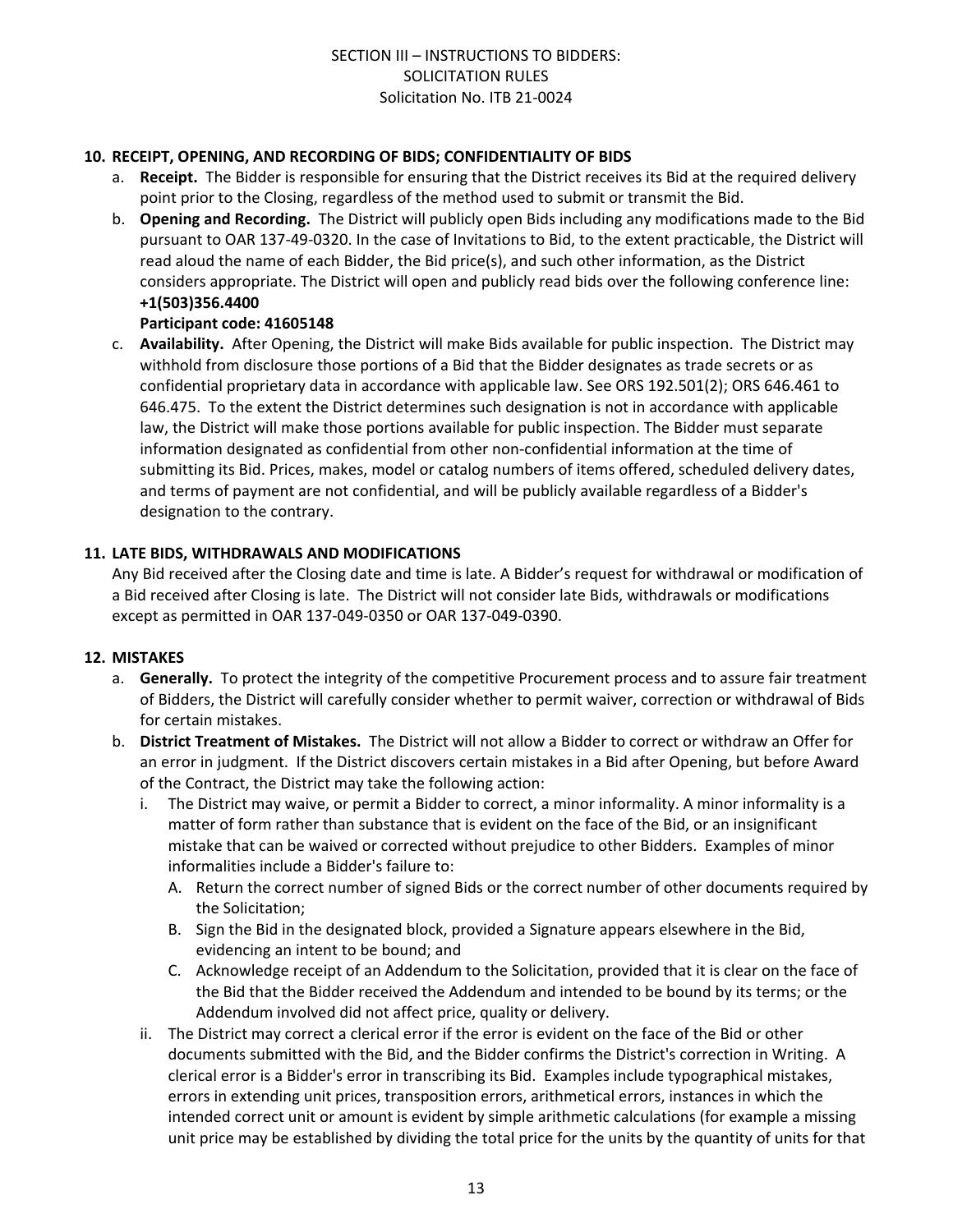item or a missing, or incorrect total price for an item may be established by multiplying the unit price by the quantity when those figures are available in the Bid). In the event of a discrepancy, unit prices will prevail over extended prices.

- iii. The District may permit a Bidder to withdraw an Offer based on one or more clerical errors in the Bid only if the Bidder shows with objective proof and by clear and convincing evidence:
	- A. The nature of the error;
	- B. That the error is not a minor informality under this subsection or an error in judgment;
	- C. That the error cannot be corrected or waived under subsection 12.b.ii above;
	- D. That the Bidder acted in good faith in submitting a Bid that contained the claimed error and in claiming that the alleged error in the Bid exists;
	- E. That the Bidder acted without gross negligence in submitting a Bid that contained a claimed error;
	- F. That the Bidder will suffer substantial detriment if the District does not grant the Bidder permission to withdraw the Offer;
	- G. That the District's or the public's status has not changed so significantly that relief from the forfeiture will work a substantial hardship on the District or the public it represents; and
	- H. That the Bidder promptly gave notice of the claimed error to the District.
- iv. The criteria in subsection 12.b.iii above will determine whether the District will permit a Bidder to withdraw its Bid after Closing. These criteria also will apply to the question of whether the District will permit a Bidder to withdraw its Bid without forfeiture of its Bid bond (or other Bid security), or without liability to the District based on the difference between the amount of the Bidder's Bid and the amount of the Contract actually awarded by the District, whether by Award to the next lowest Responsive and Responsible Bidder, or by resort to a new solicitation.
- c. **Rejection for Mistakes.** The District will reject any Bid in which a mistake is evident on the face of the Bid and the intended correct Bid is not evident or cannot be substantiated from documents submitted with the Bid.
- d. **Identification of Mistakes after Award.** The procedures and criteria set forth above are Bidder's only opportunity to correct mistakes or withdraw Bids because of a mistake. Following Award, a Bidder is bound by its Bid, and may withdraw its Bid or rescind a Contract entered into pursuant to OAR 137 Division 49 only to the extent permitted by applicable law.

#### **13. FIRST-TIER SUBCONTRACTORS; DISCLOSURE AND SUBSTITUTION**

- a. **Required Disclosure.** Within two working hours after the Bid Closing, Bidders must submit the First-Tier Subcontractor Disclosure Form identifying any first-tier subcontractors (those Entities that would be contracting directly with the prime contractor) that will be furnishing labor or labor and materials on the Contract, if Awarded, whose subcontract value would be equal to or greater than:
	- i. Five percent of the total Contract Price, but at least \$15,000; or
	- ii. \$350,000, regardless of the percentage of the total Contract Price.
- b. **Bid Closing, Disclosure Deadline and Bid Opening.** For each ITB to which this rule applies, the District will:
	- i. Set the Bid Closing on a Tuesday, Wednesday or Thursday, and at a time between 2 p.m. and 5 p.m.;
	- ii. Open Bids publicly immediately after the Bid Closing; and
	- iii. Consider for Contract Award only those Bids for which the required disclosure has been submitted by the announced deadline on the form prescribed by the District.
- c. **Submission.** A Bidder must submit the disclosure form required by this rule either in its Bid submission, or within two working hours after Bid Closing in the manner specified by this Solicitation.
- d. **Responsiveness.** Compliance with the disclosure and submittal requirements of ORS 279C.370 and OAR 137-049-0360 is a matter of Responsiveness. Bids that are submitted by Bid Closing, but for which the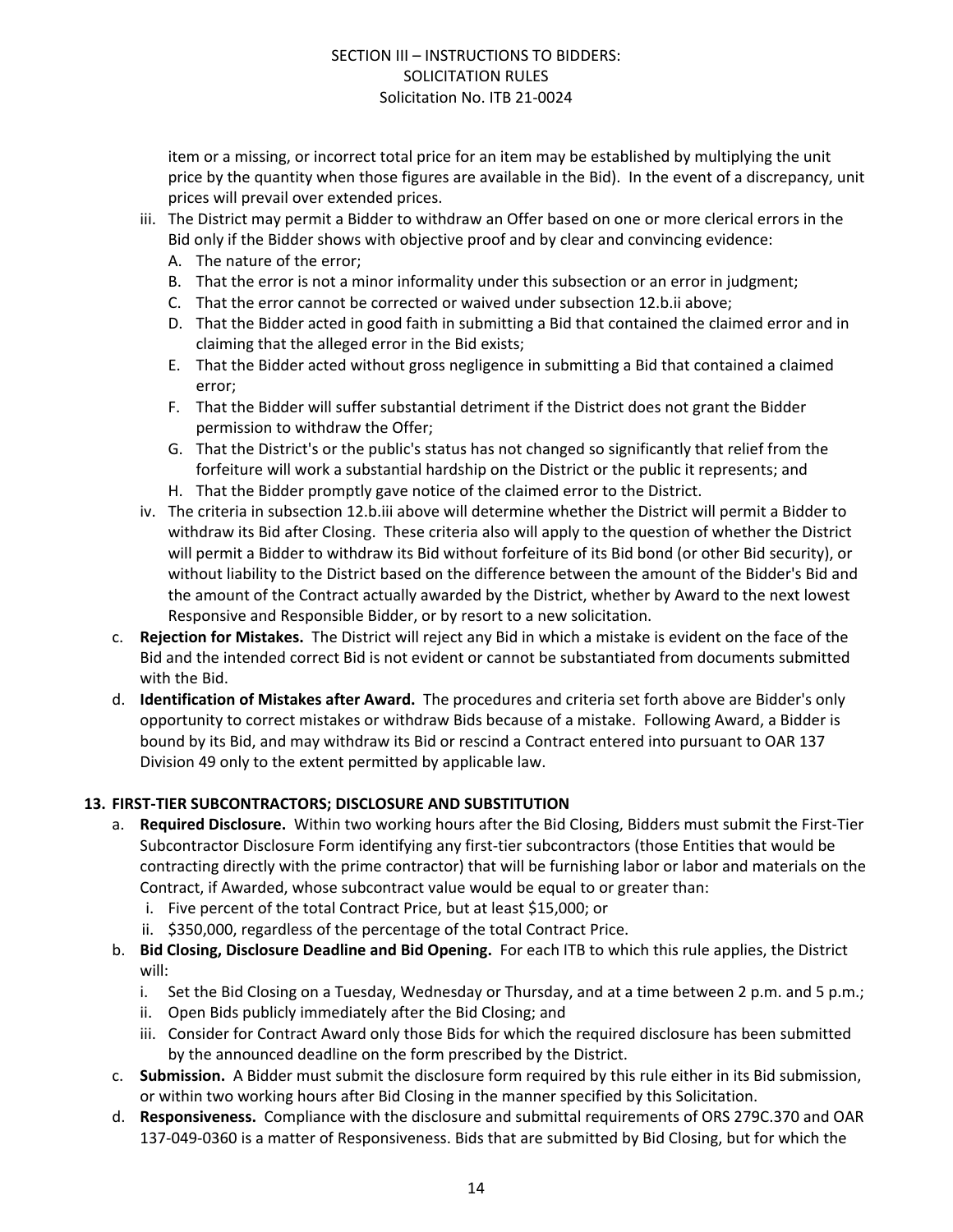disclosure submittal has not been made by the specified deadline, are not Responsive and will not be considered for Contract Award.

- e. **District Role.** The District will obtain, and make available for public inspection, the disclosure forms required by ORS 279C.370 and OAR 137-049-0360. The District will also provide copies of disclosure forms to the Bureau of Labor and Industries as required by ORS 279C.835. The District is not required to determine the accuracy or completeness of the information provided on disclosure forms.
- f. **Substitution.** Substitution of affected first-tier subcontractors must be made only in accordance with ORS 279C.585. The District will accept Written submissions filed under that statute as public records. Aside from issues involving inadvertent clerical error under ORS 279C.585, the District does not have a statutory role or duty to review, approve or resolve disputes concerning such substitutions. See ORS 279C.590 regarding complaints to the Construction Contractors Board on improper substitution.

#### **14. BID EVALUATION CRITERIA**

- a. **General.** A Public Improvement Contract, if awarded, will be awarded to the Responsible Bidder submitting the lowest Responsive Bid.
- b. **Bid Evaluation Criteria.** Invitations to Bid may solicit lump-sum Bids, unit-price Bids, or a combination of the two.
	- i. **Lump Sum.** If the ITB requires a lump-sum Bid, without additive or deductive alternates, or if the District elects not to award additive or deductive alternates, Bids will be compared on the basis of lump-sum prices, or lump-sum base Bid prices, as applicable. If the ITB calls for a lump-sum base Bid, plus additive or deductive alternates, the total Bid price will be calculated by adding to or deducting from the base Bid those alternates selected by the District, for the purpose of comparing Bids.
	- ii. **Unit Price.** If the Bid includes unit pricing for estimated quantities, the total Bid price will be calculated by multiplying the estimated quantities by the unit prices submitted by the Bidder, and adjusting for any additive or deductive alternates selected by the District, for the purpose of comparing Bids. The District will specify within the Solicitation the estimated quantity of the Procurement to be used for determination of the low Bidder. In the event of mathematical discrepancies between unit price and any extended price calculations submitted by the Bidder, the unit price will govern. See OAR 137-049-0350(2)(b).
- c. The District may reject any Bid not in compliance with all prescribed Public Contracting procedures and requirements, and may reject for good cause all Bids upon the District's finding that it is in the public interest to do so.

#### **15. BID EVALUATION AND AWARD; DETERMINATION OF RESPONSIBILITY**

- a. **General.** If Awarded, the District will Award the Contract to the Responsible Bidder submitting the lowest, Responsive Bid provided that such Person is not listed by the Construction Contractors Board as disqualified to hold a Public Improvement Contract. See ORS 279C.375 (3)(a). The District may award by item, groups of items or the entire Bid provided such Award is consistent with the Solicitation and in the public interest.
- b. **Determination of Responsibility.** Bidders are required to demonstrate their ability to perform satisfactorily under a Contract. Before Awarding a Contract, the District must have information that indicates that the Bidder meets the standards of responsibility set forth in ORS 279.375(3)(b). To be a Responsible Bidder, the District will determine that the Bidder:
	- i. Has available the appropriate financial, material, equipment, facility and Personnel resources and expertise, or ability to obtain the resources and expertise, necessary to meet all contractual responsibilities;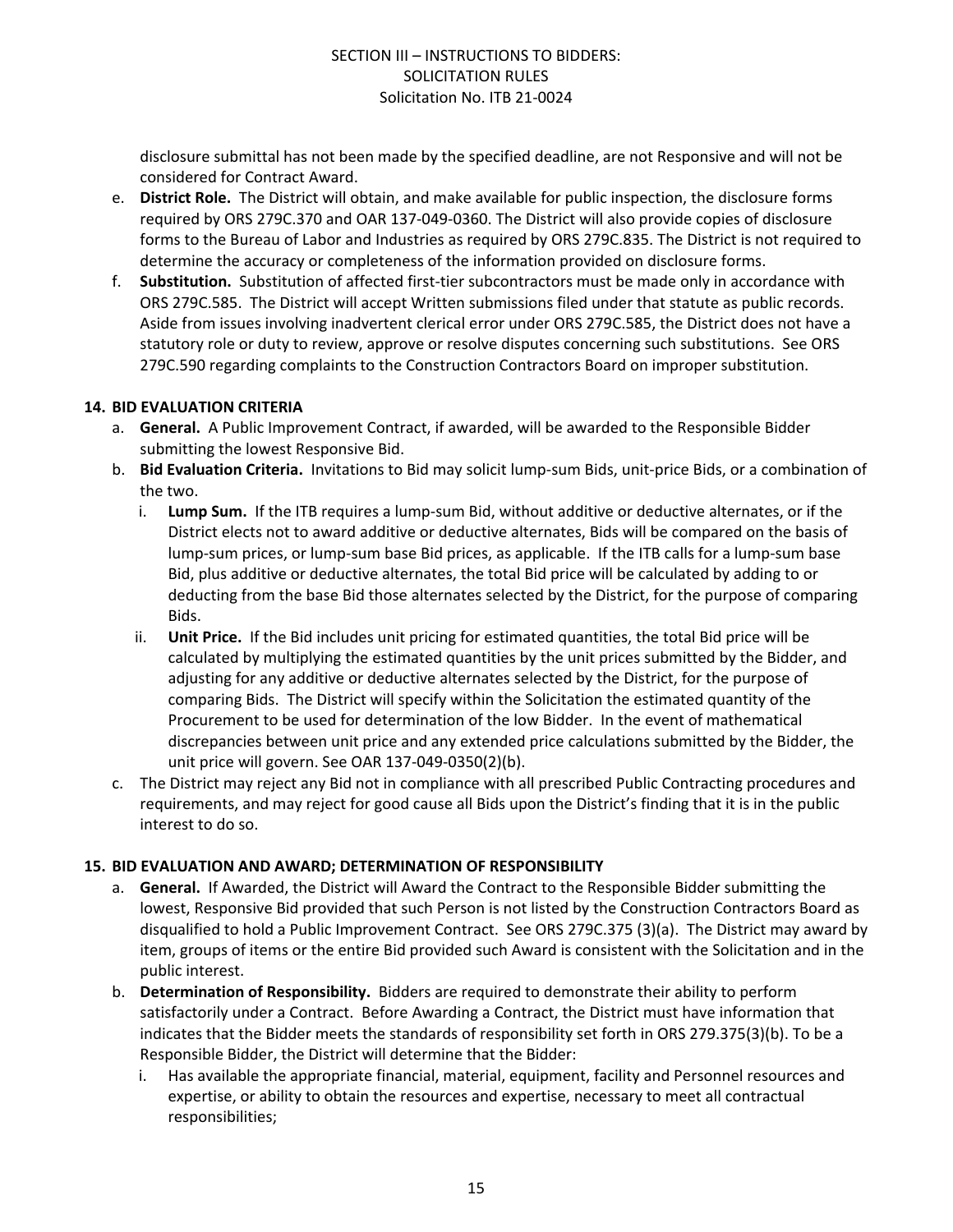- ii. Has completed previous contracts of a similar nature with a satisfactory record of performance. A satisfactory record of performance means that, to the extent the costs associated with and time available to perform a previous contract were within the Bidder's control, the Bidder stayed within the time and budget allotted for the procurement and otherwise performed the contract in a satisfactory manner. The District should carefully scrutinize a Bidder's record of contract performance if the Bidder is or recently has been materially deficient in contract performance. In reviewing the Bidders performance, the District should determine whether the Bidders deficient performance was expressly excused under the terms of Contract, or whether the Bidder took appropriate corrective action. The District may review the Bidders performance on both private and Public Contracts in determining the Bidders record of contract performance.
- iii. Has a satisfactory record of integrity. A Bidder may lack integrity if the District determines the Bidder demonstrates a lack of business ethics such as violation of state environmental laws or false certifications made to the District. The District may find a Bidder not Responsible based on the lack of integrity of any Person having influence or control over the Bidder (such as a key employee of the Bidder that has the authority to significantly influence the Bidders performance of the Contract or a parent company, predecessor or successor Person). The standards for Conduct Disqualification under OAR 137-49-0370 may be used to determine Bidder's integrity. The District may find a Bidder non-responsible based on previous convictions of offenses related to obtaining or attempting to obtain a contract or subcontract or in connection with the Bidder's performance of a contract or subcontract;
- iv. Is qualified legally to contract with the District; and
- v. Has supplied all necessary information in connection with the inquiry concerning responsibility. If the Bidder fails to promptly supply information requested by the District concerning responsibility, the District will base the determination of responsibility on any available information, or may find the Bidder not Responsible.
- c. **District Evaluation.** The District will evaluate a Bid only as set forth in the Solicitation and in accordance with applicable law. The District will not evaluate a Bid using any other requirement or criterion.

#### d. **Bidder Submissions.**

- i. The District may require a Bidder to submit Product Samples, Descriptive Literature, technical data, or other material and may also require any of the following prior to award:
	- A. Demonstration, inspection or testing of a product prior to award for characteristics such as compatibility, quality or workmanship;
	- B. Examination of such elements as appearance or finish; or
	- C. Other examinations to determine whether the product conforms to Specifications.
- ii. The District will evaluate product acceptability only in accordance with the criteria disclosed in the Solicitation to determine that a product is acceptable. The District will reject a Bid providing any product that does not meet the Solicitation requirements. The District's rejection of a Bid because it offers non-conforming Work or materials is not Disqualification and is not appealable under ORS 279C.445.
- e. **Evaluation of Bids.** The District will use only objective criteria to evaluate Bids as set forth in the Solicitation. The District will evaluate Bids to determine which Responsible Bidder submitted the lowest Responsive Bid.
	- i. **Nonresident Bidders.** In determining the lowest Responsive Bid, the District will, in accordance with OAR 137-046-0310, add a percentage increase to the Bid of a nonresident Bidder equal to the percentage, if any, of the preference given to that Bidder in the state in which the Bidder resides.
	- ii. **Clarifications.** In evaluating Bids, the District may seek information from a Bidder only to clarify the Bidder's Bid. Such clarification must not vary, contradict or supplement the Bid. A Bidder must submit Written and Signed clarifications and such clarifications will become part of the Bidder's Bid.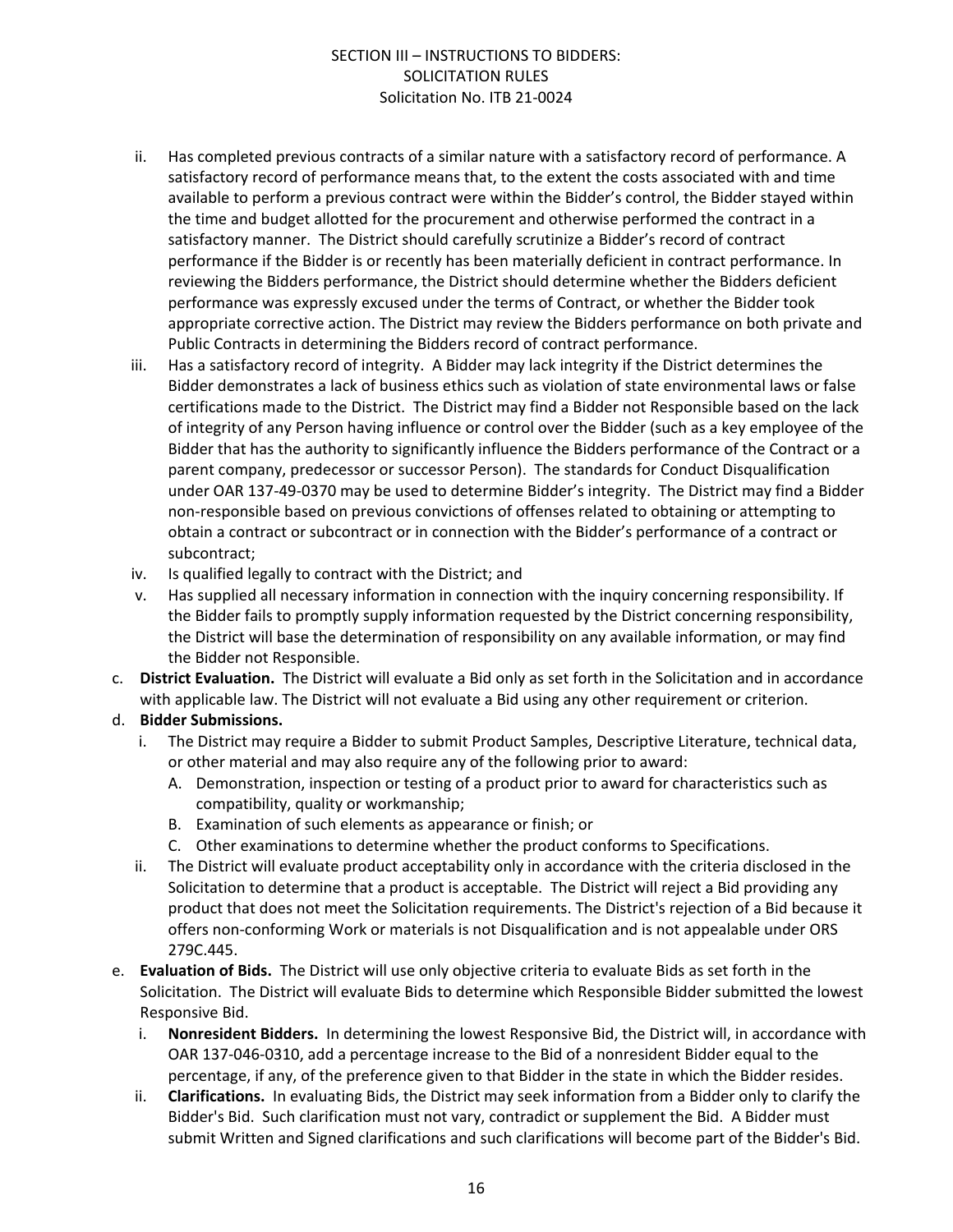iii. **Negotiation Prohibited.** The District will not negotiate scope of Work or other terms or conditions under an Invitation to Bid process prior to award.

# **16. NOTICE OF INTENT TO AWARD**

- a. **Notice.** At least seven (7) days before the Award of a Public Improvement Contract, the District will issue a Notice of the District's intent to Award the Contract.
- b. **Form and Manner of Posting.** The form and manner of posting notice will conform to customary practices within the District's procurement system and may be made electronically.
- c. **Finalizing Award.** The District's Award will not be final until the later of the following:
	- Seven (7) Days after the date of the notice, unless the Solicitation provided a different period for protest; or
	- ii. The District provides a written response to all timely-filed protests that denies the protest and affirms the Award.
- d. **Prior Notice Impractical.** Posting of notice of intent to award will not be required when the District determines that it is impractical due to unusual time constraints in making prompt Award for its immediate procurement needs, documents the Contract file as to the reasons for that determination, and posts notice of that action as soon as reasonably practical.

# **17. DOCUMENTATION OF AWARD; AVAILABILITY OF AWARD DECISIONS**

- a. **Basis of Award.** After Award, the District will make a record showing the basis for determining the successful Bidder part of the District's Solicitation file.
- b. **Contract Document.** The District will deliver a fully executed copy of the final Contract to the successful Bidder.
- c. **Bid Tabulations and Award Summaries.** Upon request of any Person the District will provide tabulations of Awarded Bids.
- d. **Availability of Solicitation Files.** The District will make completed Solicitation files available for public review at the District.

# **18. NEGOTIATION WITH BIDDERS PROHIBITED**

Except as permitted by ORS 279C.340 and OAR 137-49-0430 when all Bids exceed the cost estimate, the District will not negotiate with any Bidder prior to Contract Award. After Award of the Contract, the District and Contractor may modify the resulting Contract only by change order or Amendment to the Contract in accordance with OAR 137-49-0910.

#### **19. NEGOTIATION WHEN BIDS EXCEED COST ESTIMATE**

- **a. Generally.** In accordance with ORS 279C.340, if all Responsive Bids from Responsible Bidders on a competitively Bid Project exceed the District's Cost Estimate, prior to Contract Award the District may negotiate Value Engineering and Other Options with the Responsible Bidder submitting the lowest, Responsive Bid in an attempt to bring the Project within the District's Cost Estimate.
- **b. Rejection of Bids.** In determining whether all Responsive Bids from Responsible Bidders exceed the Cost Estimate, only those Bids that have been formally rejected, or Bids from Bidders who have been formally disqualified by the District, will be excluded from consideration.
- **c. Scope of Negotiations.** The District will not proceed with Contract Award if the scope of the Project is significantly changed from the original Bid. The scope is considered to have been significantly changed if the pool of competition would likely have been affected by the change.
- **d. Discontinuing Negotiations.** The District may discontinue negotiations at any time and will do so if it appears to the District that the apparent low Bidder is not negotiating in good faith or fails to share cost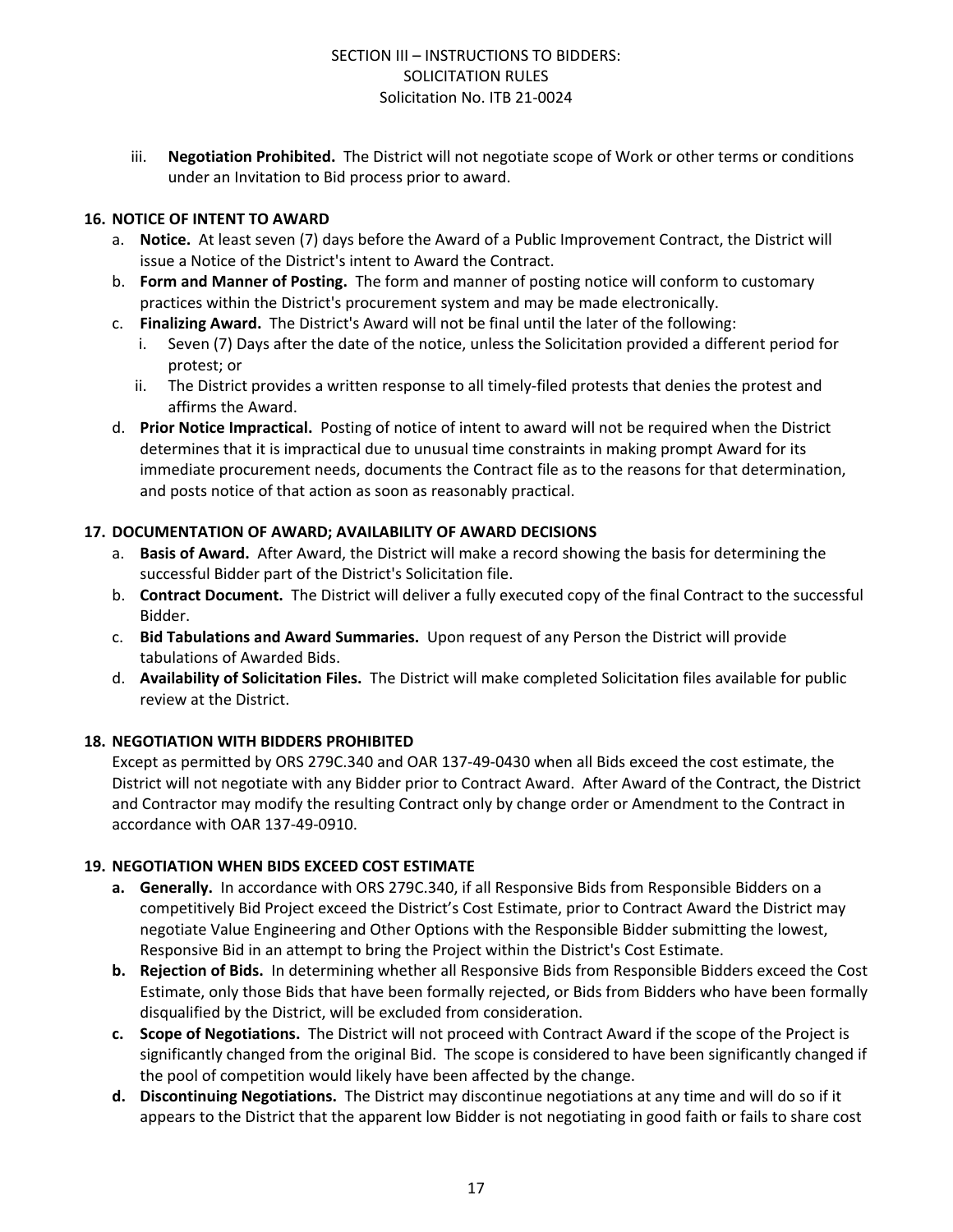and pricing information upon request. Failure to rebid any portion of the project, or to obtain subcontractor pricing information upon request, will be considered a lack of good faith.

**e. Limitation.** Negotiations may be undertaken only with the lowest Responsive, Responsible Bidder pursuant to ORS 279C.340. That statute does not provide any additional authority to further negotiate with Bidders next in line for Contract Award.

# **20. REJECTION OF BIDS**

- **a. Rejection of a Bid.**
	- i. The District may reject any Bid upon finding that to accept the Bid may impair the integrity of the Procurement process or that rejecting the Bid is in the public interest.
	- ii. The District will reject a Bid upon the District's finding that the Bid:
		- A. Is contingent on the District's acceptance of terms and conditions (including Specifications) that differ from the Solicitation;
		- B. Takes exception to terms and conditions (including Specifications);
		- C. Attempts to prevent public disclosure of matters in contravention of the terms and conditions of the Solicitation or in contravention of applicable law;
		- D. Offers Work that fails to meet the Specifications of the Solicitation;
		- E. Is late;
		- F. Is not in substantial compliance with the Solicitation;
		- G. Is not in substantial compliance with all prescribed public Solicitation procedures.
	- iii. The District will reject a Bid upon the District's finding that the Bidder:
		- A. Has not been prequalified under ORS 279C.430 and the District required mandatory prequalification;
		- B. Has been Disqualified;
		- C. Has been declared ineligible under ORS 279C.860 by the Commissioner of Bureau of Labor and Industries and the Contract is for a Public Work;
		- D. Is listed as not qualified by the Construction Contractors Board, if the Contract is for a Public Improvement;
		- E. Has not met the requirements of ORS 279A.105 if required by the Solicitation;
		- F. Has not submitted properly executed Bid or Proposal security as required by the Solicitation;
		- G. Has failed to provide the Certification of Non-Discrimination required under OAR 137-049- 0440(3);
		- H. Is not Responsible. See OAR 137-049-0390(2) regarding District determination that the Bidder has met statutory standards of responsibility.
- b. **Form of Business.** The District may investigate any Person submitting a Bid. The investigation may include that Person's officers, Directors, Owners, affiliates, or any other Person acquiring ownership of the Person to determine application of this rule or to apply the Disqualification provisions of ORS 279C.440 to 279C.450 and OAR 137-049-0370.
- c. **Certification of Non-Discrimination.** The Bidder must certify and deliver to the District as part of their Bid, written certification (see attached Bidder Certification) that the Bidder has not discriminated and will not discriminate against any disadvantaged business enterprise, minority-owned business, womenowned business, emerging small business, or business that a service-disabled veteran owns, in obtaining any required subcontracts. Failure to do so will be grounds for disqualification.
- d. **Rejection of all Bids.** The District may reject all Bids for good cause upon the District's Written finding it is in the public interest to do so. The District will notify all Bidders of the rejection of all Bids, along with the good cause justification and finding.
- e. **Criteria for Rejection of All Bids.** The District may reject all Bids upon a Written finding that: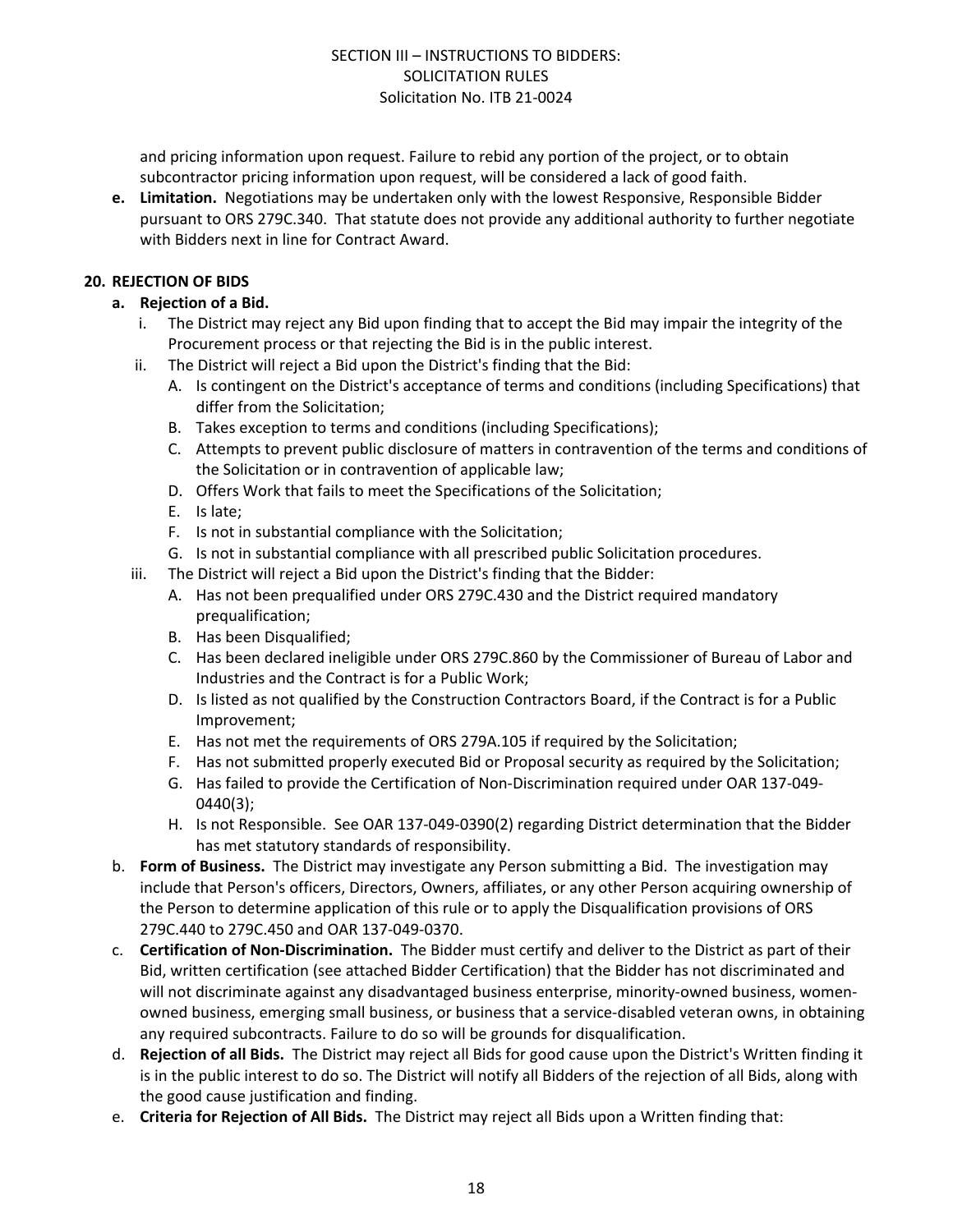- i. The content of or an error in the Solicitation, or the Solicitation process unnecessarily restricted competition for the Contract;
- ii. The price, quality or performance presented by the Bidders is too costly or of insufficient quality to justify acceptance of the Bids;
- iii. Misconduct, error, or ambiguous or misleading provisions in the Solicitation threaten the fairness and integrity of the competitive process;
- iv. Causes other than legitimate market forces threaten the integrity of the competitive Procurement process. These causes include, but are not limited to, those that tend to limit competition such as restrictions on competition, collusion, corruption, unlawful anti-competitive conduct and inadvertent or intentional errors in the Solicitation;
- v. The District cancels the Solicitation in accordance with OAR 137-049-0270; or
- vi. Any other circumstance indicating that awarding the Contract would not be in the public interest.

# **21. PROTEST OF CONTRACTOR SELECTION, CONTRACT AWARD**

- a. **Purpose.** An adversely affected or aggrieved Bidder must exhaust all avenues of administrative review and relief before seeking judicial review of the District's Contractor selection or Contract Award decision.
- b. **Notice of Intent to Award.** Unless otherwise provided in the Solicitation, the District will provide written notice to all Bidders of the District's intent to award the Contract. The District's Award will not be final until the later of the following:
	- i. Seven (7) days after the date of the notice, unless the Solicitation provided a different period for protest; or
	- ii. The District provides a written response to all timely-filed protests that denies the protest and affirms the Award.

# **c. Right to Protest Award.**

- i. An adversely affected or aggrieved Bidder may submit to the District a Written protest of the District's intent to award within seven (7) days after issuance of the notice of intent to award the Contract, unless a different protest period is provided under the Solicitation.
- ii. The Bidders protest must be in Writing and must specify the grounds upon which the protest is based.
- iii. A Bidder is adversely affected or aggrieved only if the Bidder is eligible for Award of the Contract as the Responsible Bidder submitting the lowest Responsive Bid and is next in line for Award, i.e., the protesting Bidder must claim and state specific reasons why all lower Bidders are ineligible for Award:
	- A. Because their Bids were non-responsive; or
	- B. The District committed a substantial violation of a provision in the Solicitation or of an applicable Procurement statute or administrative rule, and the protesting Bidder was unfairly evaluated and would have, but for such substantial violation, been the Responsible Bidder offering the lowest Responsive Bid.
- iv. The District will not consider a protest submitted after the time period established in this Rule or such different period as may be provided in the Solicitation.
- d. **Authority to Resolve Protests.** The District's Purchasing Manager will settle or resolve a written protest submitted in accordance with the requirements of this Rule.
- e. **Decision.** If a protest is not settled, the Superintendent, or designee, will promptly issue a written decision on the protest. Judicial review of this decision will be available if provided by statute.
- f. **Award.** The successful Bidder must promptly execute the Contract after the Award is final. The District will execute the Contract only after it has obtained all applicable required documents and approvals.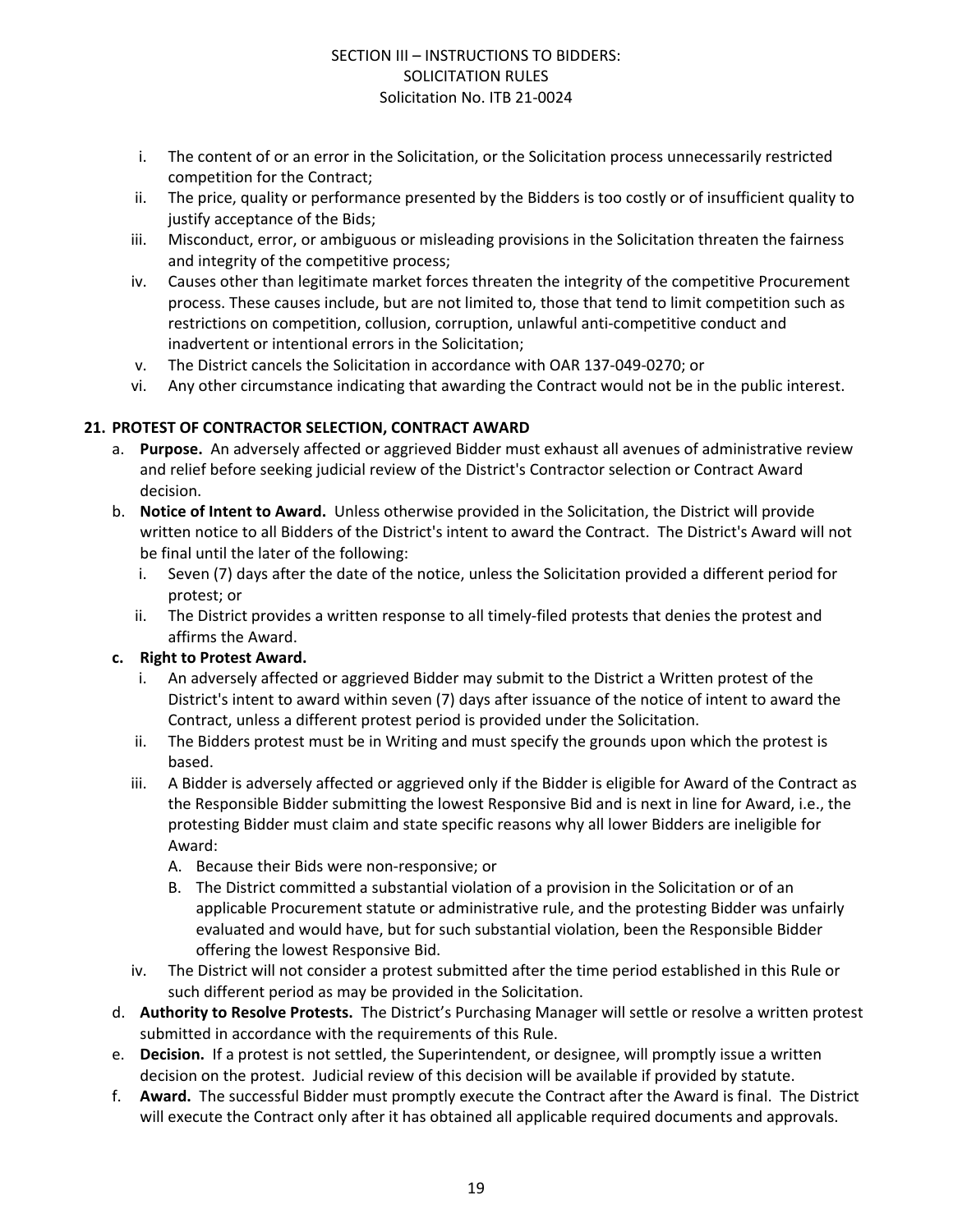**22. BID COSTS**: The District is not liable for any costs incurred by the Bidder in its Bid preparation.

#### **23. CONTRACT:**

The successful Bidder, selected by the District, will receive a modified AIA A101 Owner Contractor Agreement with modified AIA A201 General Conditions. A Sample Contract is enclosed herein (see Attachments). The provisions of the sample AIA A101 Owner Contractor Agreement and AIA A201 General Conditions are in addition to the requirements set forth in this Solicitation.

- d. Bidders are advised to thoroughly review and familiarize themselves with the standard contract. Certain contract terms reflect state statute and may not be altered.
- e. The Contractor will be expected to promptly sign a contract including all standard terms and conditions contained in the sample contract.
- f. Personnel substitution if the contractor must substitute personnel included in the original bid they must obtain written District approval of substituted personnel, prior to substitution.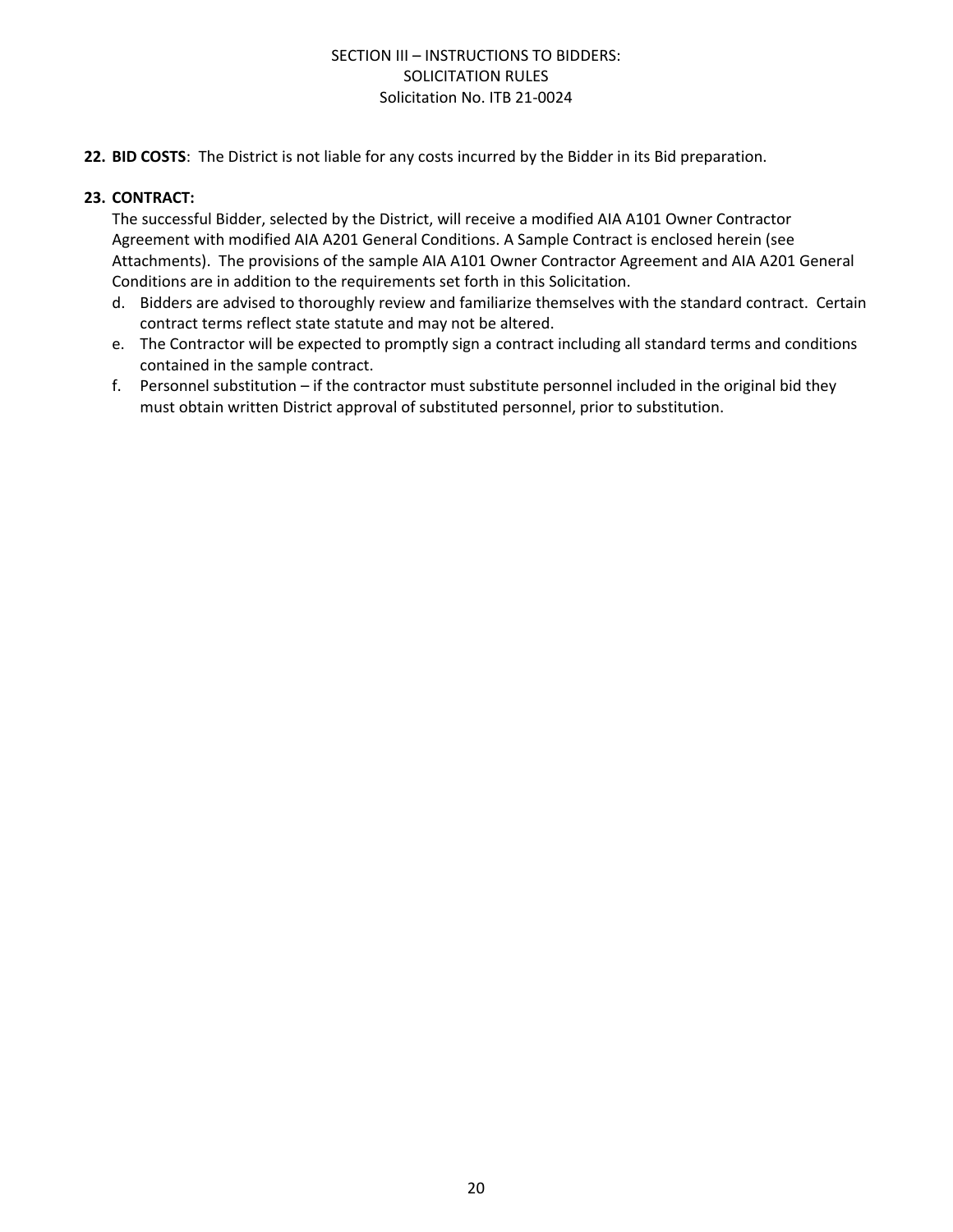### **1. PUBLIC WORKS REQUIREMENTS**

This solicitation will result in a Contract for a Public Work subject to ORS 279C.800 to 279C.870 or the Davis-Bacon Act (40 U.S.C. 3141 et seq., if applicable). No Bid will be received or considered by the District unless the Bid contains a statement by the Bidder that the provisions of ORS 279C.800 to 279C.870 (prevailing wage rates paid to employees) or the Davis Bacon Act (40 U.S.C. 3141 et seq, if applicable) are to be complied with (see Bidder Certification).

#### **2. REGISTRATION REQUIREMENTS**

Bidders must be currently registered with the Construction Contractors Board as required by ORS 701.021, licensed by the State Landscape Contractors Board, as required by ORS 671.530, or licensed by the Department of Environmental Quality, as required by ORS 468A.710 (Air Quality) , if required, holding the proper registration for the work contemplated herein, at the time of Bid submittal. All Subcontractors participating in the project must be similarly registered with the Construction Contractors Board, State Landscape Contractors Board or Department of Environmental Quality, as required, at the time they propose to engage in subcontract work. The CCB registration requirements apply to all public works contracts unless superseded by federal law.

# **3. BOLI/PWR REQUIREMENTS**

All contractors and subcontractors will abide by the latest determination of the minimum wage rates as scheduled and published for this region by the U.S. Department of Labor and the Oregon Bureau of Labor and Industries and will abide by all amendments, decisions, and related regulations of these agencies. Specifically:

- a. The Contractor is required to pay workers not less than prevailing wage rates for the Region #2 through the contract period.
- b. If the Contractor fails to pay for labor and services the District can pay and will withhold these amounts from payments to the Contractor. OAR 839-025-0020(2)(a).
- c. The Contractor is required to pay weekly, holiday (including weekends) and daily overtime as required. OAR 839-025-0020(2)(b).
- d. The existing 'prevailing rate of wage' as published by the Oregon Bureau of Labor and Industries are the Prevailing Wage Rates for Public Works Contracts in Oregon effective January 1, 2022. They may be found at the following website: [http://www.oregon.gov/boli/WHD/PWR/Pages/pwr\\_state.aspx,](http://www.oregon.gov/boli/WHD/PWR/Pages/pwr_state.aspx) and are incorporated herein by this reference.

#### **4. BONDS: PERFORMANCE, PAYMENT AND PUBLIC WORKS**

#### **a. Performance and Payment Bonds.**

- i. Pursuant to ORS 279C.380, the Contractor must furnish bonds covering the faithful performance of the Contact and payment of obligations arising there under. Bonds are to be obtained through a company that is authorized and licensed by the Oregon Insurance Commissioner. The bonding company must be listed on the most current US Government Treasury list, Department Circular 570 or approved PRIOR TO BID SUBMISSION by the District. The cost of the Bonds must be included in the Contract Sum. The amount of each Bond must be equal to 100 percent of the Contract Sum. Performance and Payment Bonds must be the AIA A312 or as approved by the District.
- ii. Bonds must be effective from the Contract date through the Final Completion of the Contract.
- iii. Failure to adhere to these requirements may be grounds for rejection of the Bid.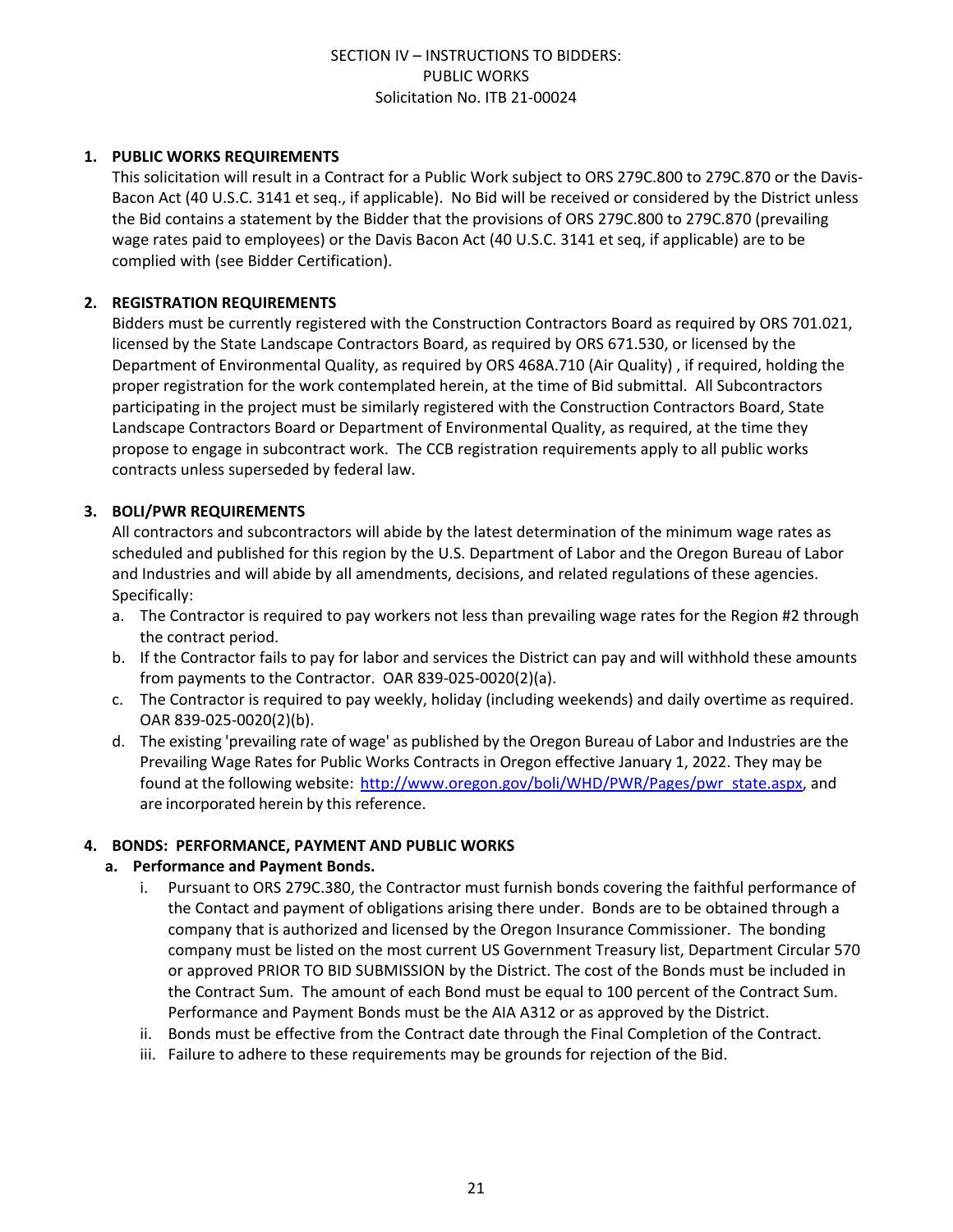### **b. Public Works Bond.**

- i. Contractors who work on public works projects, subject to the PWR law, are required to file a \$30,000 Public Works Bond to be used exclusively for unpaid wages determined to be due by BOLI. Proof of this bond in effect must be provided to the District prior to Contract signing, after the award of this solicitation.
- ii. General Contractors are required to verify that subcontractors have filed a public works bond before permitting a subcontractor to start work on a project.
- iii. ORS 279C.836 provides exemptions from the bond requirements for certified disadvantaged, minority, women, service-disabled veteran owned or emerging small business enterprises. It is the Contractor's responsibility to notify the District if an exemption applies to the Contractor.
- iv. The Public Works Bond must be furnished by a surety company authorized to do business in Oregon
- c. **Time for Submission.** The apparent successful Bidder must promptly furnish the required performance security upon the District's request. If the Bidder fails to furnish the security as requested, the District may reject the Bid and award the Contract to the Responsible Bidder with the next lowest Responsive Bid, and, at the District's discretion, the Bidder must forfeit its Bid Bond.

# **5. SUBSTITUTE CONTRACTOR**

If the Contractor provided a performance bond, the District may afford the Contractor's surety the opportunity to provide a substitute Contractor to complete performance of the Contract. A substitute Contractor must perform all remaining contract Work and comply with all terms and conditions of the Contract, including the provisions of the performance bond and the payment bond. Such substitute performance does not involve the Award of a new Contract and will not be subject to the competitive procurement provisions of ORS Chapter 279C.

#### **6. FOREIGN CONTRACTOR**

If the Contract Price exceeds \$10,000 and the Contractor is a Foreign Contractor, the Contractor must promptly report to the Oregon Department of Revenue on forms provided by the Department of Revenue, the Contract Price, terms of payment, Contract duration and such other information as the Department of Revenue may require before final payment can be made on the Contract. A copy of the report must be forwarded to the District. The District will satisfy itself that the above requirements have been complied with before it issues final payment on the Contract.

#### **7. CERTIFIED PAYROLL WITHHOLDING**

- a. If a prime contractor does not file certified payroll as required (at least once per month), the District will withhold 25% of amounts due to the prime contractor, in addition to any other required Retainage.
- b. If a first-tier subcontract does not file certified payroll reports as required, the prime contractor must withhold 25% of amounts due the first-tier subcontractor.
- c. Once certified payroll reports are submitted, the District or prime contractor are to pay amounts withheld within 14 days.
- d. Neither the District nor the prime contractor is required to verify the accuracy of the contents of the certified payroll reports.

# **8. DRUG TESTING REQUIREMENT**

ORS 279C.505(2) requires that all public improvement contracts contain a provision requiring contractors to demonstrate that an employee drug-testing program is in place. Bidders are therefore required to certify that they have an employee drug-testing program in place that applies to all employees and will maintain a drug-testing program at all times during the performance of the awarded Contract. Failure to maintain a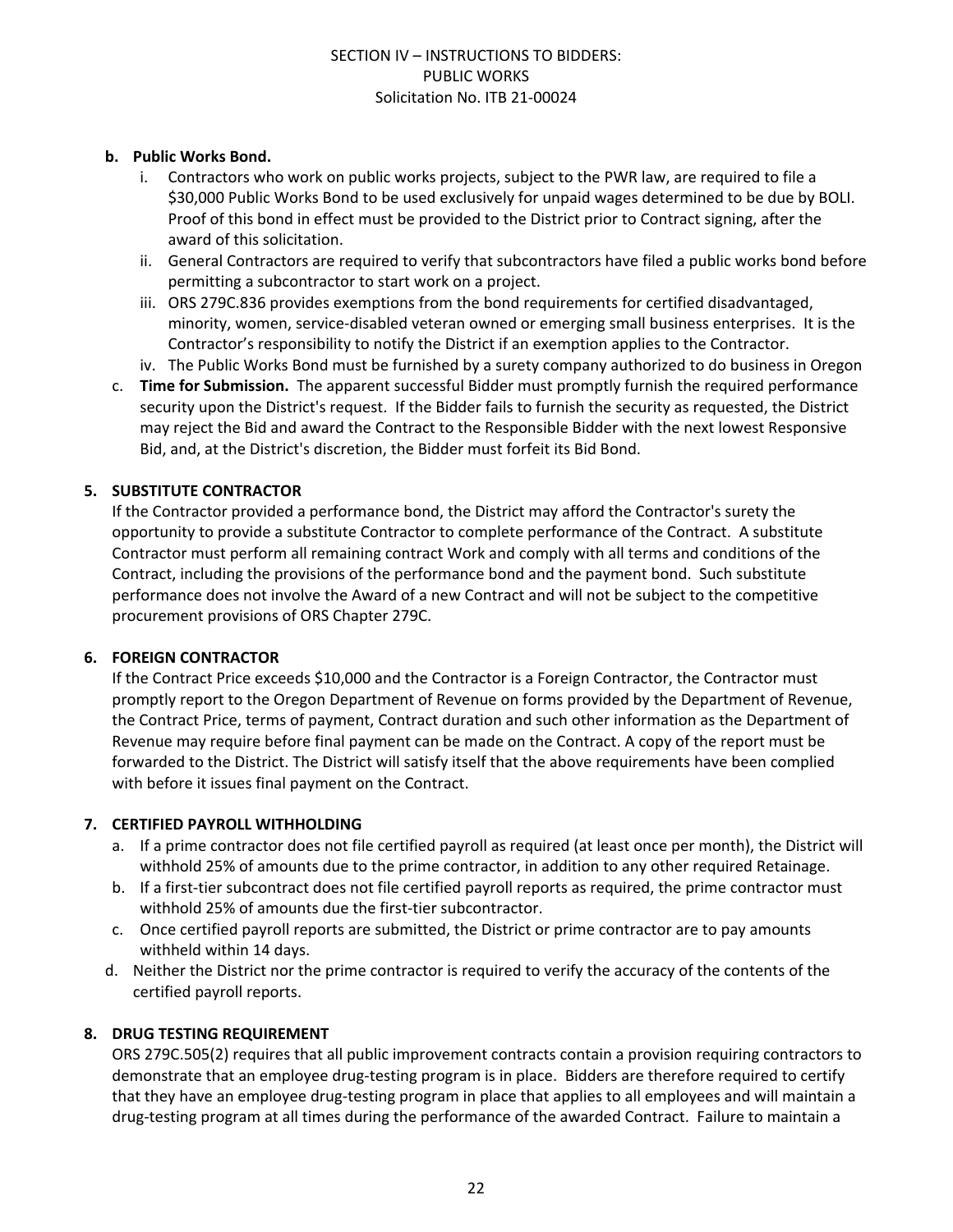program will constitute a material breach of contract. The use of drugs, alcohol, or any tobacco products is prohibited on all District property.

# **9. OTHER TERMS AND CONDITIONS:**

The Contractor must understand and agree to comply with the following:

- a. Provide prompt payment to all Persons supplying labor or material for the performance of the work; Pay all contributions or amounts due the Industrial Accident Fund; Not permit any lien or claim to be filed or prosecuted against the District; and Pay to the Department of Revenue all sums withheld from employees. (ORS 279C.505(1));
- b. Demonstrate that an employee drug testing program is in place. (ORS 279C.505(2));
- c. If the Contract calls for demolition Work described in ORS 279C.510(1), the Contractor is required to salvage or recycle construction and demolition debris, if feasible and cost-effective;
- d. If the Contract calls for lawn or landscape maintenance, the Contractor is required to compost or mulch yard waste material at an approved site, if feasible and cost effective (ORS 279C.510(2);
- e. If the Contractor fails, neglects or refuses to pay promptly a person's claim for labor or services provided to the contractor or a subcontractor, the District may pay the amount of the claim to the person that provides the labor or services and charge the amount of the payment against funds due or to become due the contractor, as set forth in ORS 279C.515(1);
- f. If the Contractor or a first-tier subcontractor fails, neglects or refuses to pay a person that provides labor or materials in connection with the public improvement contract within 30 days after receiving payment from the contracting agency or a contractor, the contractor or first-tier subcontractor owes the person the amount due plus interest charges. (ORS 279C.515(2));
- g. If the Contractor or a subcontractor fails, neglects or refuses to pay a person that provides labor or materials in connection with the public improvement contract, the person may file a complaint with the Construction Contractors Board, unless payment is subject to a good faith dispute as defined in ORS 279C.580. (ORS 279C.515(3));
- h. Abide by maximum hours of labor and overtime, as set forth in ORS 279C.520(1);
- i. Provide employer notice to employees of hours and days that employees may be required to work, as set forth in ORS 279C.520(2);
- j. Abide by environmental and natural resources regulations (ORS 279C.525);
- k. Make required payments for medical care and certain services related to sickness and injury to employees, as set forth in ORS 279C.530(1);
- l. Understand all employers, including Contractor, that employ subject workers who work under this Contract in the State of Oregon must comply with ORS 656.017 and provide the required Workers' Compensation coverage, unless such employers are exempt under ORS 656.126. Contractor must ensure that each of its subcontractors complies with these requirements. (ORS 279C.530(2));
- m. Abide by maximum hours, holidays and overtime (ORS 279C.540);
- n. Abide by time limitation on claims for overtime (ORS 279C.545);
- o. Pay prevailing wage rates, including subcontractors (ORS 279C.800 to 279C.870);
- p. File required BOLI Public Works bond(s) including subcontractors, as set forth in ORS 279C.830(2);
- q. Follow Retainage rules (ORS 279C.550 to 279C.570);
- r. Abide by prompt payment policy, progress payments, rate of interest (ORS 279C.570);
- s. Maintain relations with subcontractors (ORS 279C.580);
- t. Make notice of claim (ORS 279C.605);
- u. Provide Affidavit of Compliance with the Oregon tax laws in accordance with ORS 305.385; and
- v. Certify that all subcontractors performing Work described in ORS 701.005(2) (i.e., construction Work) will be registered with the Construction Contractors Board, licensed by the State Landscape Contractors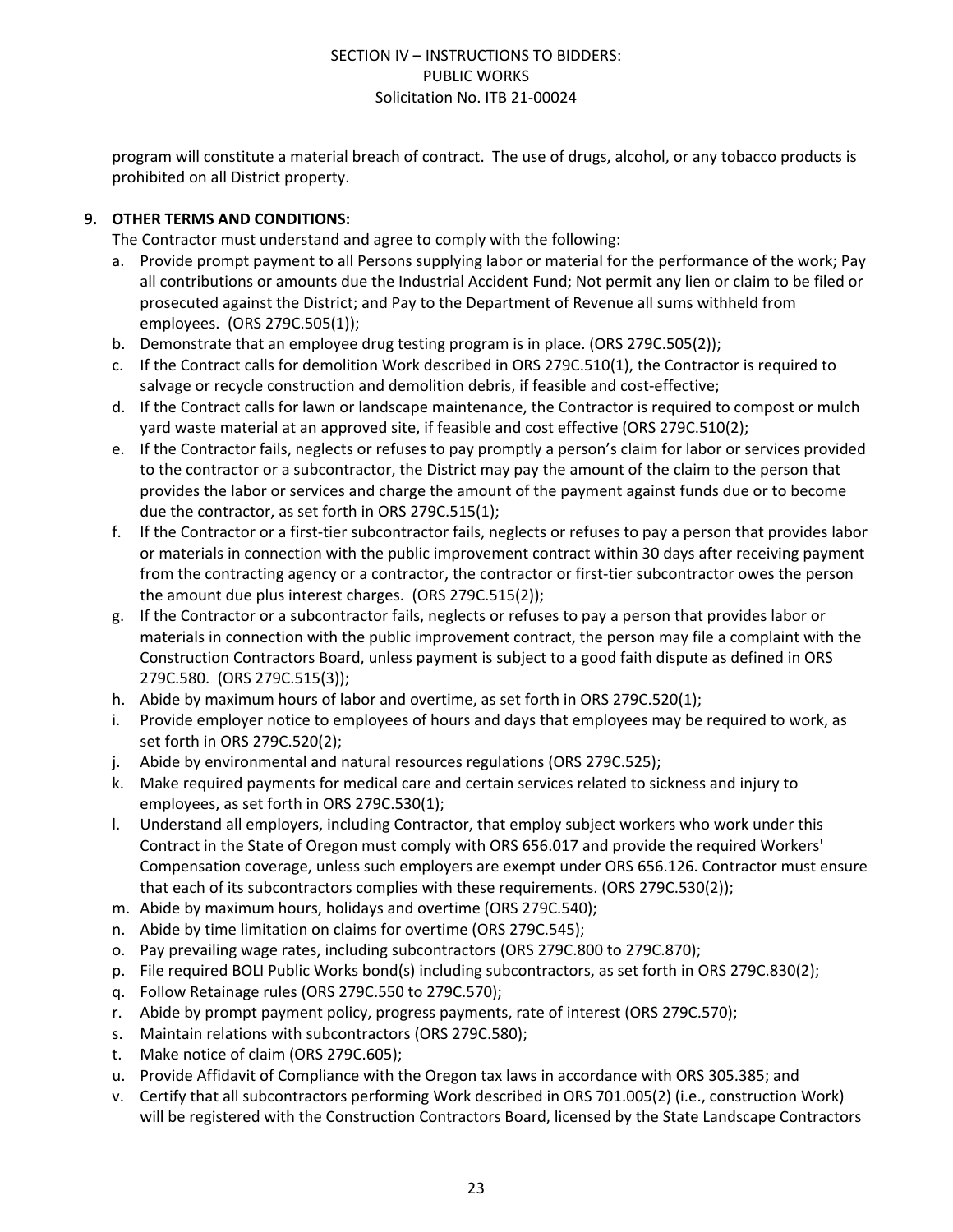Board in accordance with ORS 701.021 to 701.050, or licensed under ORS 468A.720 (Air Quality), if required, before the subcontractors commence Work under the Contract.

- w. Assignment or Transfer Restricted. Unless otherwise provided in the Contract, the Contractor must not assign, sell, dispose of, or transfer rights, or delegate duties under the Contract, either in whole or in part, without the District's prior Written consent. Unless otherwise agreed by the District in Writing, such consent will not relieve the Contractor of any obligations under the Contract. Any assignee or transferee will be considered the agent of the Contractor and be bound to abide by all provisions of the Contract. If the District consents in Writing to an assignment, sale, disposal or transfer of the Contractor's rights or delegation of Contractor's duties, the Contractor and its surety, if any, must remain liable to the District for complete performance of the Contract as if no such assignment, sale, disposal, transfer or delegation had occurred unless the District otherwise agrees in Writing.
- x. In accordance with OAR 333-01901030, all persons engaged to provide goods and/or services at a school or school-based program which takes place at or in school facilitates **and who has direct/indirect contact with students**, must be vaccinated against COVID-19 or have a documented medical or religious exception. Unvaccinated persons, regardless of exception status, may not perform work which takes place at or in school facilities if they may have direct/indirect contact with students.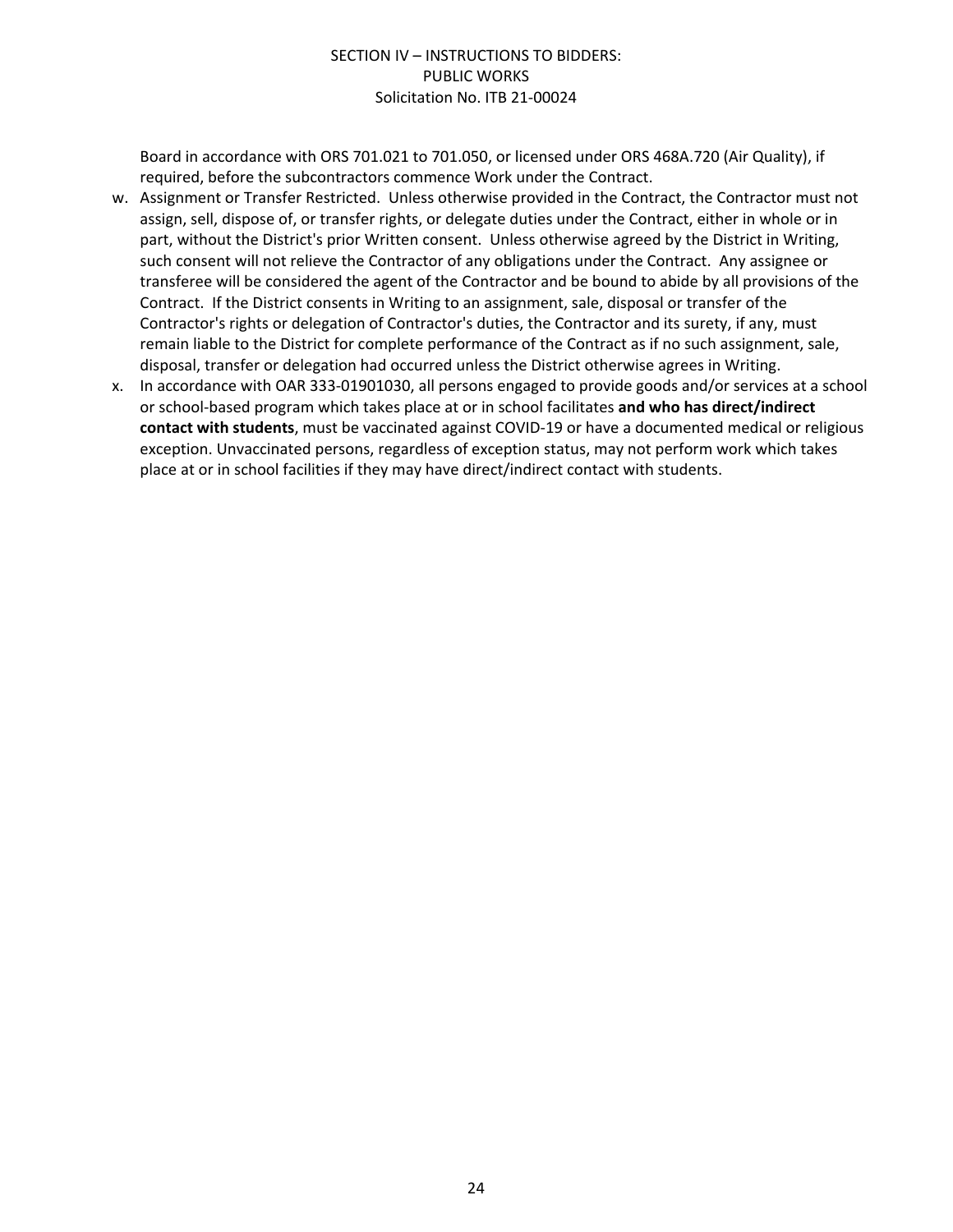# SECTION V – ATTACHMENTS Solicitation No. ITB 21-0024

#### **1. BID PREPARATION:**

- a. Bidder must complete and return as its Bid, the required Affidavit, Certifications and Forms included as Attachments to this Solicitation. (See Attached Bid Submission Checklist)
- b. Failure to complete, **sign**, and submit these and any other document(s) as requested or required in accordance with this Solicitation may be grounds to declare the Bid nonresponsive.

#### **2. FORMS**

- a. The attached forms are to be included in Bid.
- b. Copies of the included forms (See Attached Bid Submission Checklist) are to be completed and submitted by the Bidder along with other required documents as required by the Instructions to Bidders.
- c. **References.** If the Bidder has performed any project or work with the District in the last ten (10) years, one of the references must be from the Bidder's most recent contract with the District.

#### **3. FORM OF AGREEMENT**

The form of construction agreement to be used between the District and the General Contractor for the Project is the AIA Document A101-2017 and AIA Document A201-2017 as issued by the Beaverton School District. Any references and/or requirements of the General Contractor to the District must apply to subcontractors' requirements to the District and General Contractor. A sample Copy of the AIA Document A101-2017 and AIA Document A201-2017 as issued by Beaverton School District are included herein.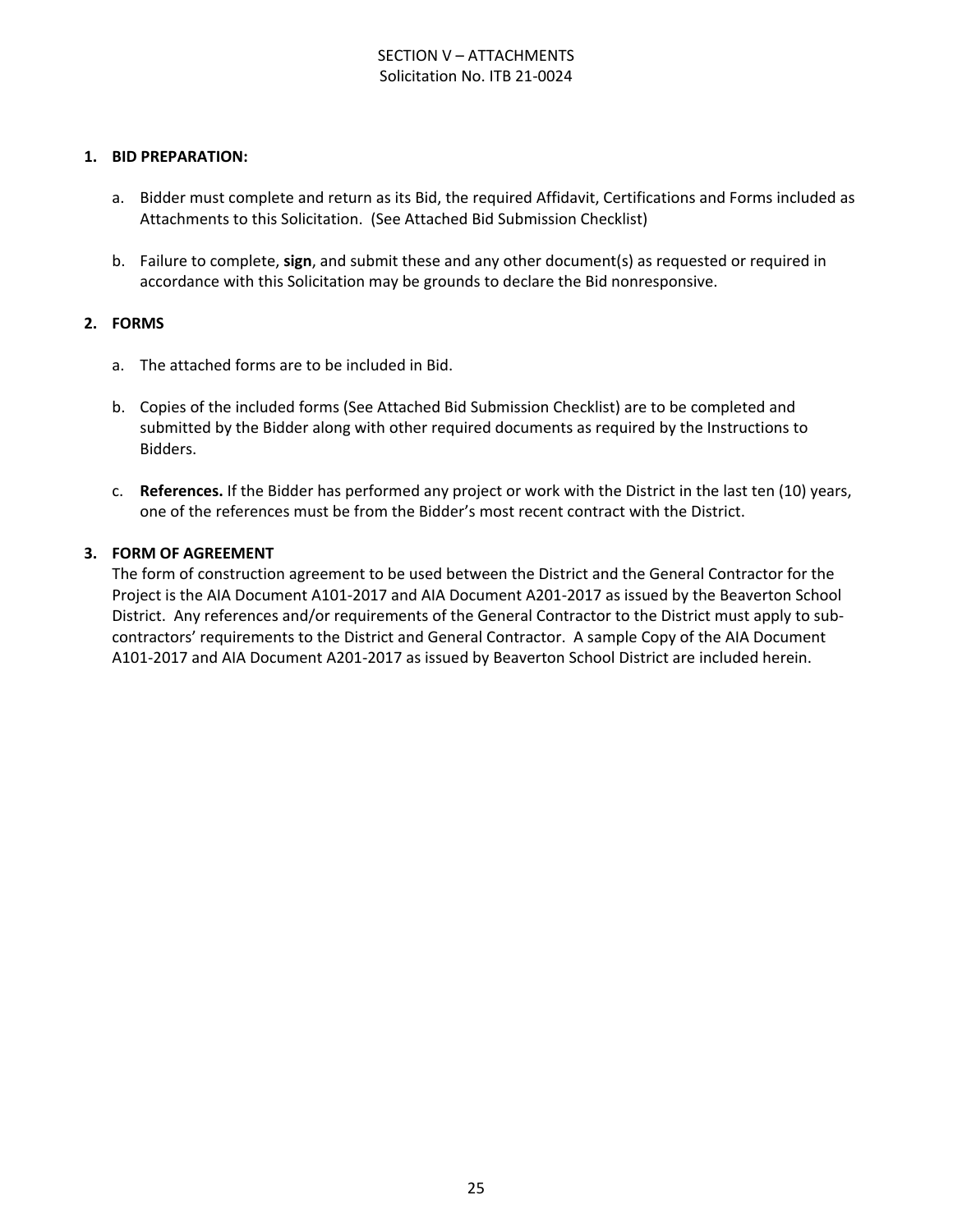# SECTION V – ATTACHMENTS Solicitation No. ITB 21-0024

# **BID SUBMISSION CHECKLIST**

# **ALL AFFIDAVITS, CERTIFICATIONS, FORMS AND BID CONTENT REQUIREMENTS AS SPECIFIED IN SECTION V MUST BE INCLUDED AS PART OF THE BID.**

# **\_\_\_\_ REQUIRED AFFIDAVIT, CERTIFICATIONS AND FORMS**

The following affidavit, certifications and forms must be completed **and signed** by the person authorized to represent the Bidder regarding all matters related to the Bid and authorized to bind the Bidder to the agreement. Failure to submit any of the required, completed, **and signed** affidavits/certifications/forms may be grounds to declare the Bid nonresponsive.

- BIDDER CERTIFICATION This serves as the cover sheet for your Bid. (Attachment A)
- BID SCHEDULE. (Attachment B)
- BID SECURITY (Bid Bond). (Attachment C)
- AFFADAVIT OF NON-COLLUSION / COMPLIANCE WITH TAX LAWS. (Attachment D)
- NON-CONFLICT OF INTEREST CERTIFICATION. (Attachment E)
- BIDDER RESPONSIBILITY FORM All Pages. (Attachment F)
- BIDDER REFERENCE FORMS Include the # specified on the form. See SECTION V Paragraph 2. (Attachment G)
- FIRST-TIER SUBCONTRACTOR DISCLOSURE FORM (Attachment H)

The Bidder is **encourage**d to use the following attachment to identify their Bid. It is provided for the Bidder's convenience and is **NOT** required.

**\_\_\_\_\_\_\_\_\_\_\_\_\_\_\_\_\_\_\_\_\_\_\_\_\_\_\_\_\_\_\_\_\_\_\_\_\_\_\_\_\_\_\_\_\_\_\_\_\_\_\_\_\_\_\_\_\_\_\_\_\_\_\_\_\_\_\_\_\_\_\_\_\_\_\_\_\_\_\_\_\_\_\_\_\_\_\_\_\_\_\_**

The following attachment(s) are **NOT** to be returned with the Bid. Bidders must review the content of these attachment(s).

**\_\_\_\_\_\_\_\_\_\_\_\_\_\_\_\_\_\_\_\_\_\_\_\_\_\_\_\_\_\_\_\_\_\_\_\_\_\_\_\_\_\_\_\_\_\_\_\_\_\_\_\_\_\_\_\_\_\_\_\_\_\_\_\_\_\_\_\_\_\_\_\_\_\_\_\_\_\_\_\_\_\_\_\_\_\_\_\_**

ATTACHMENT I Sample AIA A101 Contract and AIA A201 General Conditions (separate file in ORPIN)

- ATTACHMENT J Drawings
- ATTACHMENT K Specifications
- ATTACHMENT L During Solicitation Substitution Request Form

ATTACHMENT M Covid Attestation Form

This checklist is provided for the Bidder's convenience in assembling their Bid and is NOT required to be returned with the Bid.

**\_\_\_\_\_\_\_\_\_\_\_\_\_\_\_\_\_\_\_\_\_\_\_\_\_\_\_\_\_\_\_\_\_\_\_\_\_\_\_\_\_\_\_\_\_\_\_\_\_\_\_\_\_\_\_\_\_\_\_\_\_\_\_\_\_\_\_\_\_\_\_\_\_\_\_\_\_\_\_\_\_\_\_\_\_\_\_\_\_**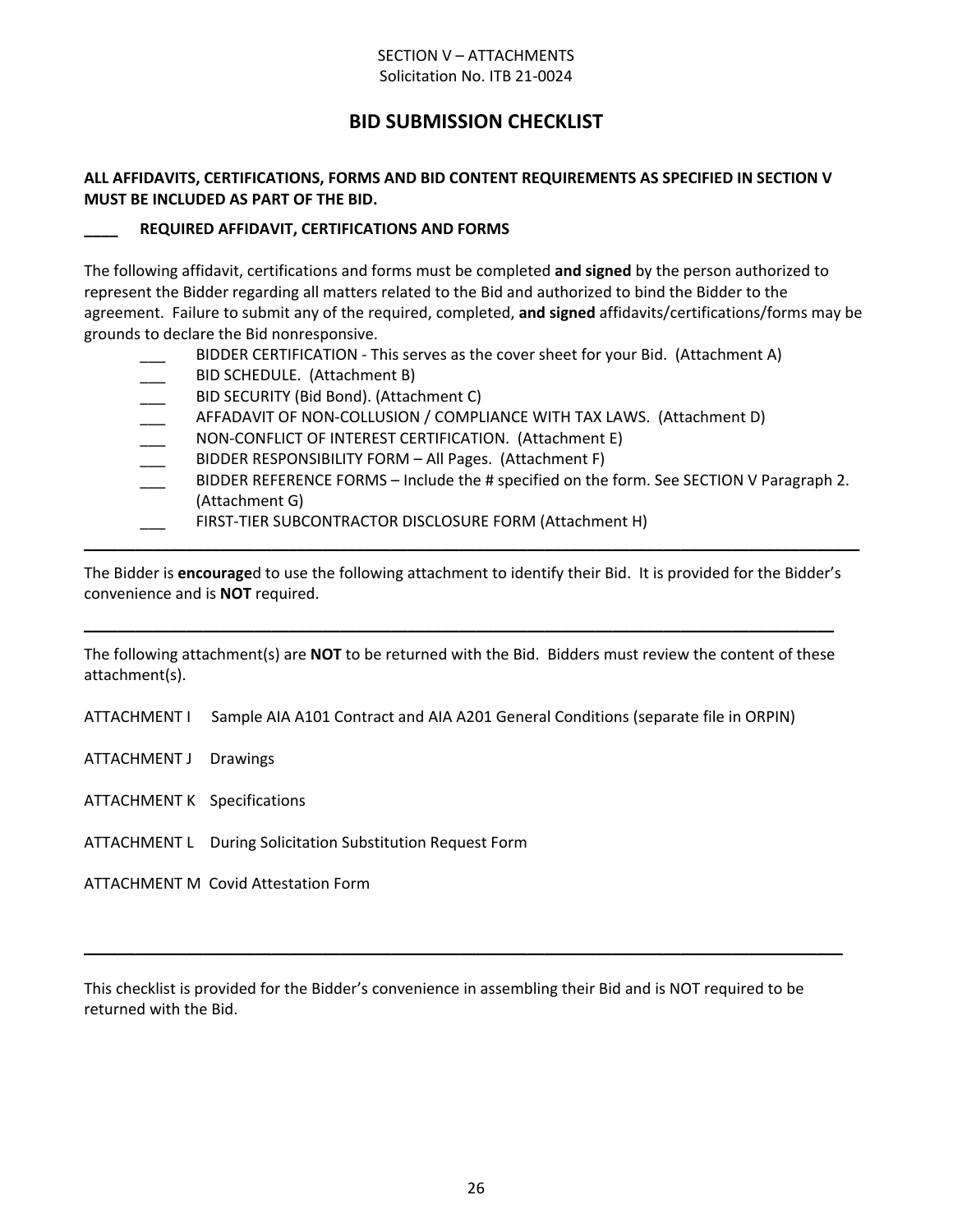

# **BIDDER CERTIFICATION**

| <b>Sign</b>       |                                                                                                                                                                                                                                |                                      |
|-------------------|--------------------------------------------------------------------------------------------------------------------------------------------------------------------------------------------------------------------------------|--------------------------------------|
| Name:             | <u> 1989 - Johann Stoff, deutscher Stoffen und der Stoffen und der Stoffen und der Stoffen und der Stoffen und der</u><br>(Please type or print)                                                                               | Phone: _____________________________ |
| Title:            |                                                                                                                                                                                                                                |                                      |
|                   |                                                                                                                                                                                                                                |                                      |
|                   | Firm/Company Name: The company of the company of the company of the company of the company of the company of the company of the company of the company of the company of the company of the company of the company of the comp |                                      |
| Physical Address: |                                                                                                                                                                                                                                |                                      |
| City, State, Zip: |                                                                                                                                                                                                                                |                                      |

- 1. The Bidder certifies that he or she has read and understands the Drawings, Specifications, Addenda, Contract and all other documents pertaining to this Project.
- 2. The Bidder, having become completely familiar with the local conditions and legal requirements affecting the cost of Work at the place where Work is to be executed, and having carefully examined the site conditions as they currently exist, agrees to provide all labor, materials, plant, equipment, transportation and other facilities and services as necessary and/or required to execute all of the Work described by the aforesaid documents will be provided and within the time specified.
- 3. The Bidder acknowledges that the Project Milestones in Section II STATEMENT OF WORK includes certain specific dates. These dates must be adhered to unless modified by mutual agreement between Contractor and the Owner. All dates indicate 5:00 PM Pacific Time.

The Bidder agrees to complete the work within the number of calendar days as stipulated in the Contract and to meet the Milestones and Specific Dates set forth above and acknowledges that his/her failure to achieve Completion by these stipulated dates, or by any Owner authorized extension thereto, subjects the Bidder to liquidated damages for failure to perform, as further defined in the Contracts.

- 4. The Bidder agrees to execute the formal Contract within five (5) days from date of Notice of Acceptance of this Bid. In the event the undersigned fails or neglects to execute the Contract and the undersigned is considered having abandoned the Contract by the Owner, the Bid security will be forfeited.
- 5. The Bidder acknowledges that he or she that signs this Bid is fully authorized to sign on behalf of the firm listed and to fully bind the firm listed to all conditions and provisions thereof.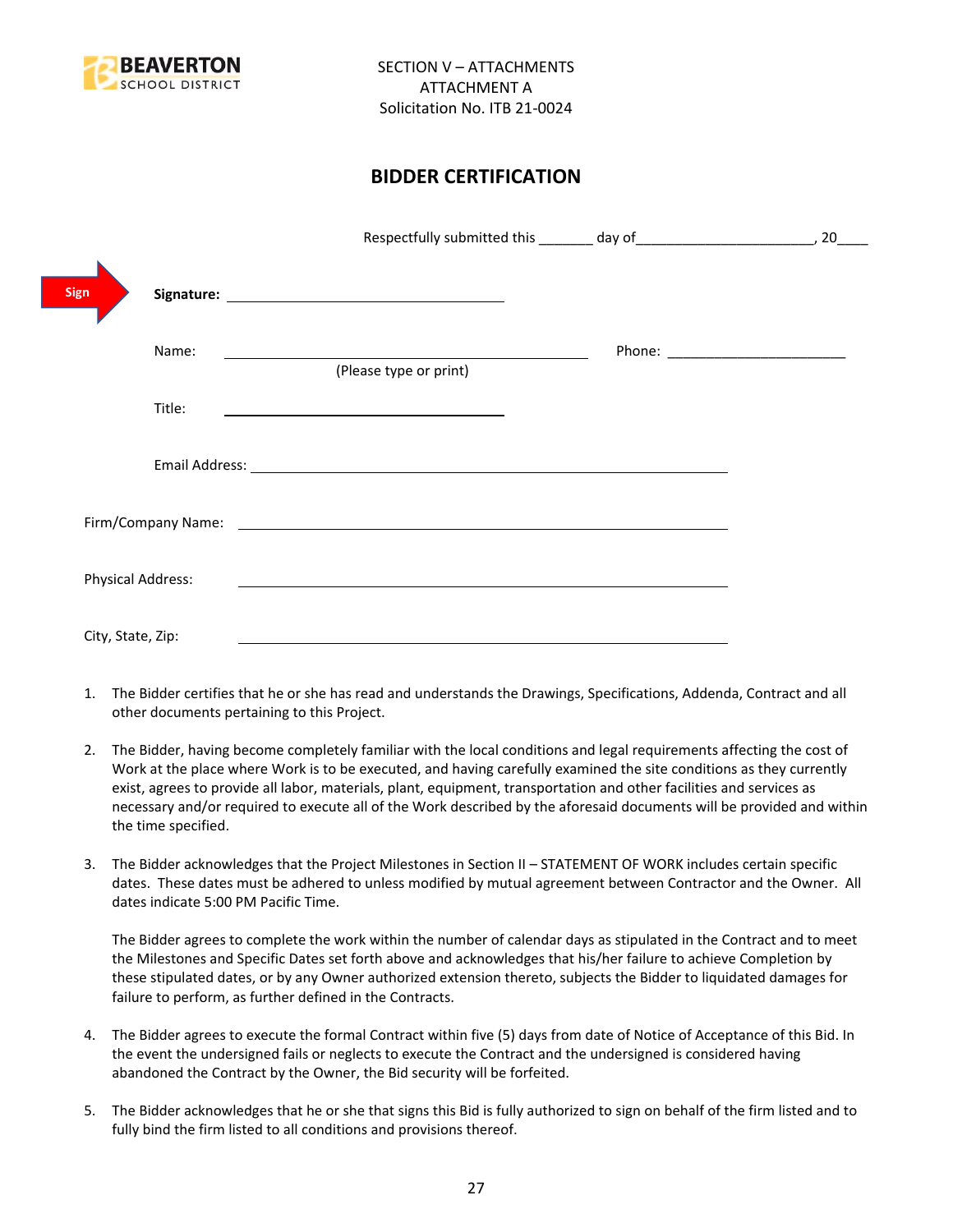

- 6. The Bidder certifies that Bidder has complied or will comply with all requirements of local, state, and national laws, and that no legal requirement has been or will be violated in making or accepting this Bid.
- 7. The Bidder is registered with the Construction Contractors Board, or is licensed by the State Landscape Contractors Board, or licensed under ORS 468A.720 (Air Quality), if required. License Number\_\_\_\_\_\_\_\_\_\_\_\_\_\_\_\_\_\_\_\_\_\_. (The District will not receive or consider a Bid for a Public Improvement unless the Bidder is registered with the Construction Contractors Board, or is licensed by the State Landscape Contractors Board).
- 8. The Bidder, pursuant to ORS 279A.120 (1), (check one) is figure is figure to a resident Bidder. If not, indicate State of residency \_\_\_\_\_\_\_\_\_\_\_\_\_\_\_\_\_\_\_\_\_\_\_\_.
- 9. The Bidder certifies that the required Statutory Public Works Bond has been filed with the Construction Contractor's Board.
- 10. The Bidder agrees to be bound by and will comply with the provisions of Prevailing Wage Laws ORS 279C.800 through ORS 279C.870 or the Davis-Bacon Act (40 U.S.C. 3141 et seq., if applicable).
- 11. The Bidder certifies that it has not discriminated and will not discriminate, in violation of ORS 279A.110, against any disadvantaged business enterprise, minority-owned business, women-owned business, emerging small business, or business that a service-disabled veteran owns in obtaining any required subcontract.
- 12. The Bidder agrees to comply with Oregon tax laws in accordance with ORS 305.385.
- 13. Any Bid of a contractor or subcontractor listed on BOLI's List of Ineligibles will be rejected.
- 14. The Bidder acknowledges receipt of the following Addenda: (List by number and date appearing on Addendum.)

| Addendum Number | Date | Addendum Number | Date |
|-----------------|------|-----------------|------|
|                 |      |                 |      |
|                 |      |                 |      |
|                 |      |                 |      |
|                 |      |                 |      |
|                 |      |                 |      |

This solicitation will result in a Contract for a Public Work subject to ORS 279C.800 to 279C.870.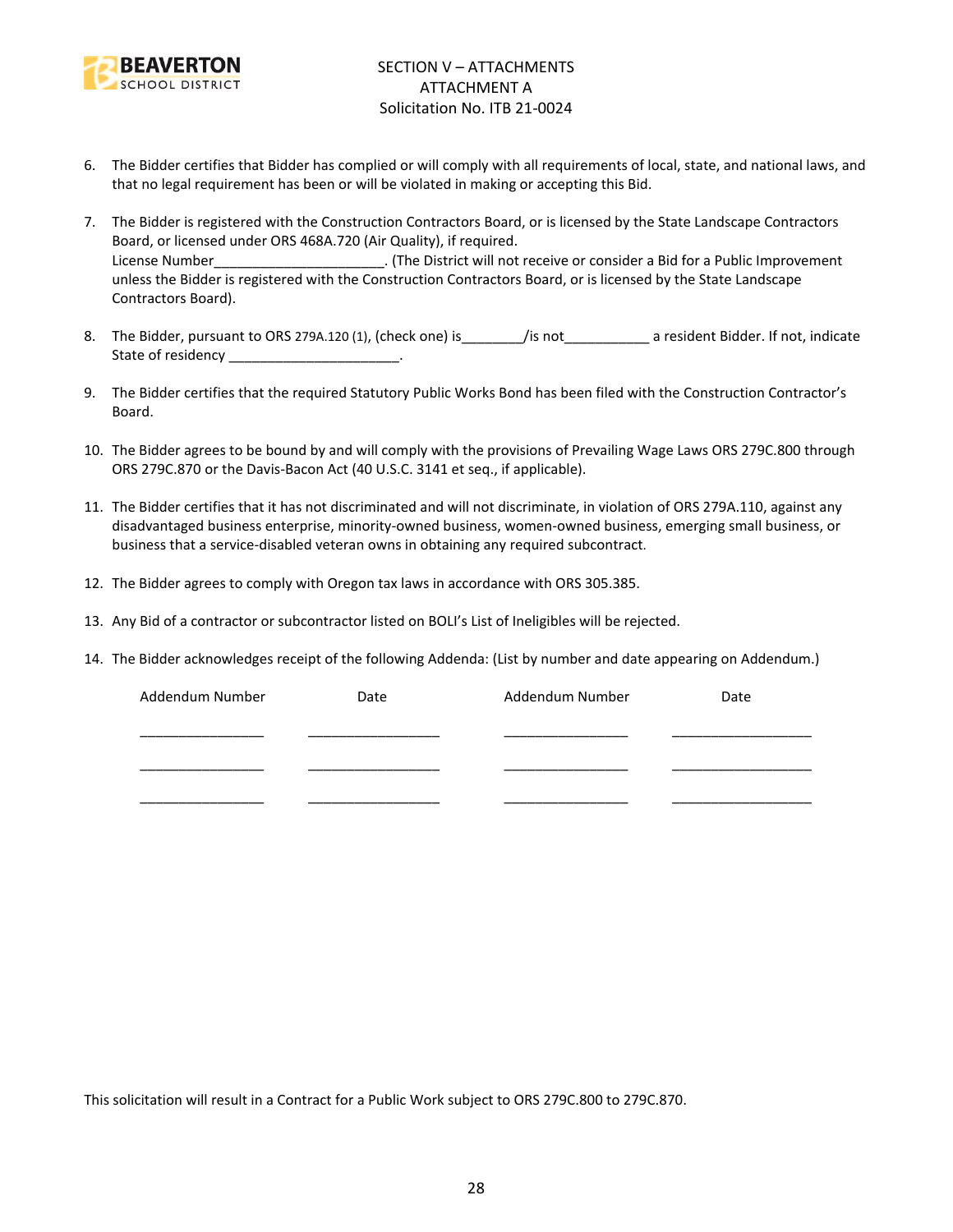

\_\_\_\_\_\_\_\_\_\_\_\_\_\_\_\_\_\_\_\_\_\_\_\_\_\_\_\_\_\_\_\_\_\_\_\_\_\_\_\_\_

# **BID SCHEDULE**

(Contractor)

TOTAL BASE BID: including the Work as defined in the Project Manual, Drawings and Addenda (if any), the TOTAL SUM OF:

\_\_\_\_\_\_\_\_\_\_\_\_\_\_\_\_\_\_\_\_\_\_\_\_\_\_\_\_\_\_\_\_\_\_\_\_\_\_\_\_\_\_\_\_\_\_\_\_DOLLARS (\$\_\_\_\_\_\_\_\_\_\_\_\_\_\_\_\_\_\_\_\_\_\_\_)

**NOTE: Contractor will be required to develop a schedule of values for payment and accounting purposes prior to the initial request for payment in a form acceptable to the District.** If any information submitted on this form is contradictory, words prevail over numbers.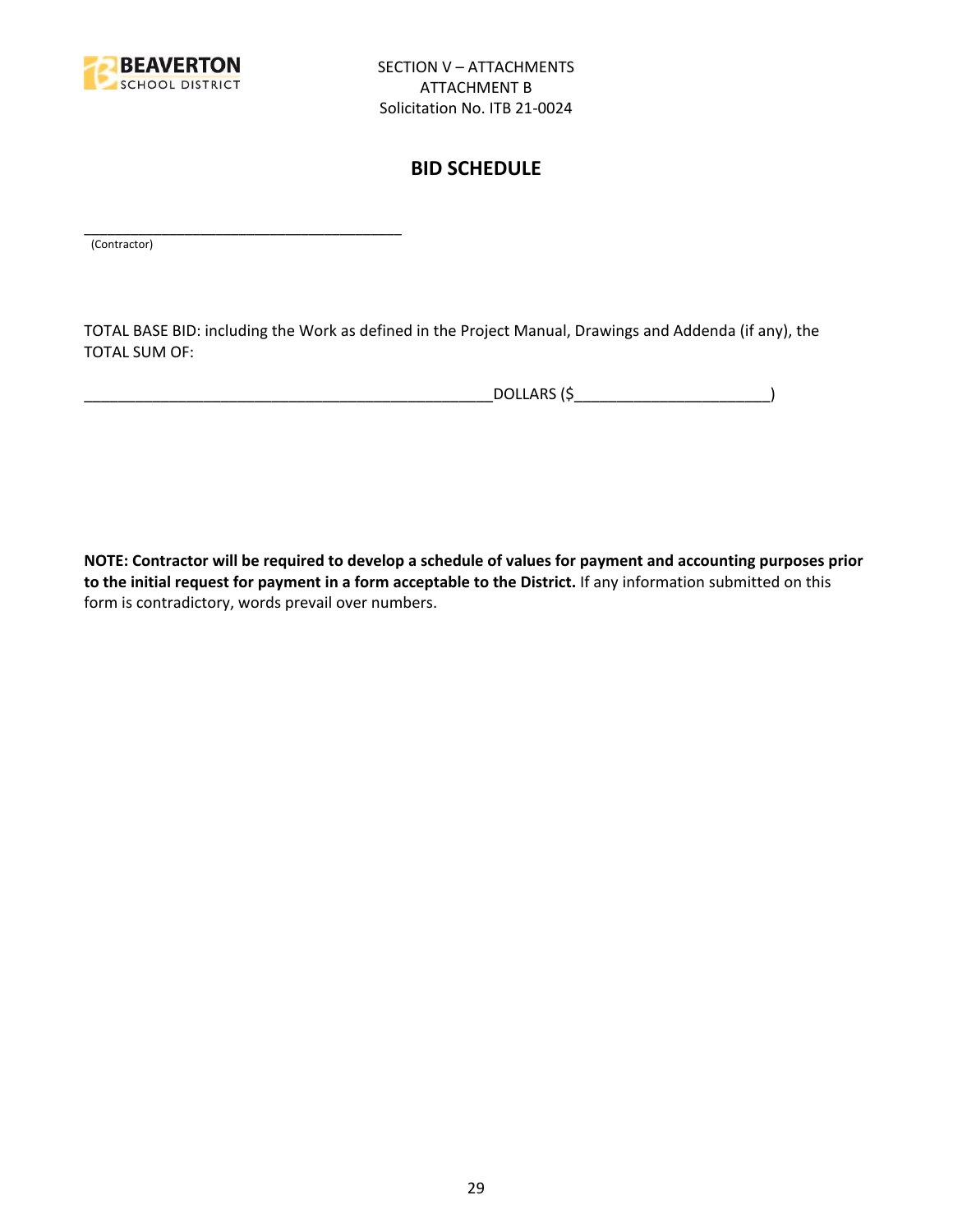

#### **BID BOND**

(Contractor)

THIS DOCUMENT HAS IMPORTANT LEGAL CONSEQUENCES: CONSULTATION WITH AN ATTORNEY IS ENCOURAGED WITH RESPECT TO ITS COMPLETION OR MODIFICATION.

KNOW ALL MEN BY THESE PRESENTS, that we \_\_\_\_\_\_\_\_\_\_\_\_\_\_\_\_\_\_\_\_\_\_\_\_\_\_\_\_\_\_\_\_\_\_\_\_\_\_\_\_\_\_\_

*(Here insert full name and address or legal title of Contractor)*

As Principal, hereinafter called the Principal, and \_\_\_\_\_\_\_\_\_\_\_\_\_\_\_\_\_\_\_\_\_\_\_\_\_\_\_\_

\_\_\_\_\_\_\_\_\_\_\_\_\_\_\_\_\_\_\_\_\_\_\_\_\_\_\_\_\_\_\_\_\_\_\_\_\_\_\_\_\_

*(Here insert full name and address or legal title of Surety)*

a Corporation duly organized under the laws of the State of Oregon as Surety, hereinafter called the Surety, are held and firmly bound unto Beaverton School District No. 48J, 16550 SW Merlo Road, Beaverton, OR 97003, as Obligee, hereinafter called the Obligee, in the sum of five percent of dollars (\$) amount Bid (5%), for the payment of which sum well and truly to be made, the said Principal and the said Surety, bind ourselves, our heirs, executors, administrators, successors and assigns, jointly and severally, firmly by these presents.

WHEREAS, the Principal has submitted a Bid for \_\_\_\_\_\_\_\_\_\_\_\_\_\_\_\_\_\_\_\_\_\_\_\_\_\_\_\_\_.

NOW, THEREFORE, if the Obligee shall accept the Bid of the Principal and the Principal shall enter into a Contract with the Obligee in accordance with the terms of such Bid, and give such bond or bonds as may be specified in the Contract Documents with good and sufficient surety for the faithful performance of such Contract and for the prompt payment of labor and material furnished in the prosecution thereof, or in the event of the failure of the Principal to enter such Contract and give such bond or bonds, if the Principal shall pay to the Obligee the difference not to exceed the penalty hereof between the amount specified in said Bid and such larger amount for which the Obligee may in good faith contract with another party to perform the Work covered by said Bid, then this obligation shall be null and void, otherwise to remain in full force and effect.

\_\_\_\_\_\_\_\_\_\_\_\_\_\_\_\_\_\_\_\_\_\_\_\_\_\_\_\_\_\_\_\_\_\_\_\_\_\_\_\_\_

\_\_\_\_\_\_\_\_\_\_\_\_\_\_\_\_\_\_\_\_\_\_\_\_\_\_\_\_\_\_\_\_\_\_\_\_\_\_\_\_\_

Signed and sealed this \_\_\_\_\_ day of \_\_\_\_\_\_\_\_\_\_\_\_, 20\_\_\_\_.

(Witness) (Principal) (Seal)

(Title)

\_\_\_\_\_\_\_\_\_\_\_\_\_\_\_\_\_\_\_\_\_\_\_\_\_\_\_\_\_\_\_\_\_\_\_ \_\_\_\_\_\_\_\_\_\_\_\_\_\_\_\_\_\_\_\_\_\_\_\_\_\_\_\_\_\_\_\_\_\_\_\_\_\_\_\_\_

(Witness) (Surety) (Seal)

\_\_\_\_\_\_\_\_\_\_\_\_\_\_\_\_\_\_\_\_\_\_\_\_\_\_\_\_\_\_\_\_\_\_\_ \_\_\_\_\_\_\_\_\_\_\_\_\_\_\_\_\_\_\_\_\_\_\_\_\_\_\_\_\_\_\_\_\_\_\_\_\_\_\_\_\_

(Title)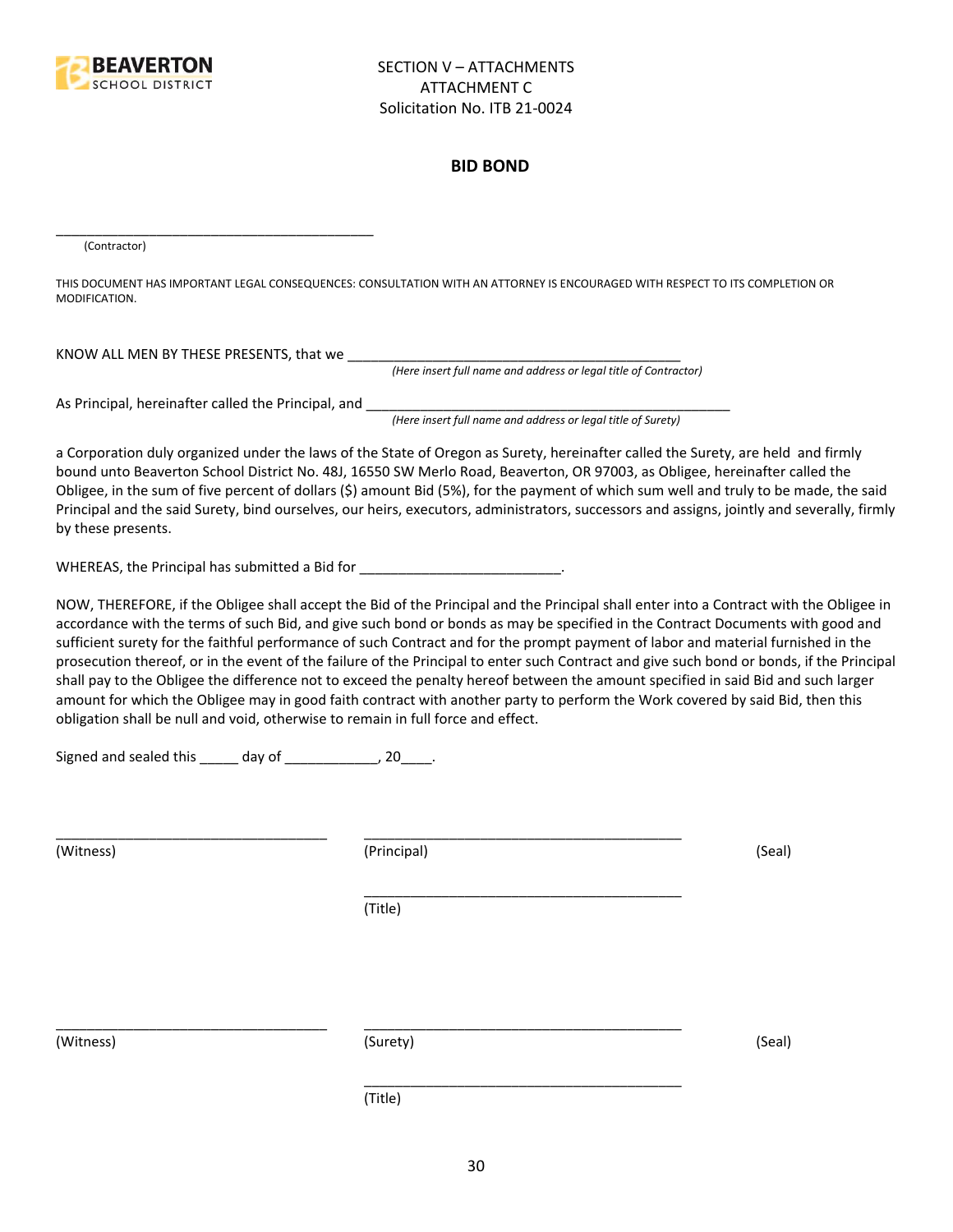

# **AFFIDAVIT OF NON-COLLUSION / COMPLIANCE WITH TAX LAWS**

(Bidder)

I state that:

(1) The correct taxpayer identification numbers are:

\_\_\_\_\_\_\_\_\_\_\_\_\_\_\_\_\_\_\_\_\_\_\_\_\_\_\_\_\_\_\_\_\_\_\_\_\_\_

- A. Federal Employer ID Number (EIN): \_\_\_\_\_\_\_\_\_\_\_\_\_\_\_\_ B. Employer's Oregon ID Number: \_\_\_\_\_\_\_\_\_\_\_\_\_\_\_\_
- (2) Bidder is not subject to backup withholding because (i) Bidder is exempt from backup withholding, (ii) Bidder has not been notified by the IRS that Bidder is subject to backup withholding as a result of a failure to report all interest or dividends, or (iii) the IRS has notified Bidder that Bidder is no longer subject to backup withholding;
- (3) The price(s) and amount of this Bid must be arrived at independently and without consultation, communication or agreement with any other Supplier, Bidder or potential Bidder, except as disclosed on the attached appendix.
- (4) That neither the price(s) nor the amount of this Bid, and neither the approximate price(s) nor approximate amount of this Bid, will be disclosed to any other firm or person who is a Bidder or potential Bidder, and they will not be disclosed before Contract award.
- (5) No attempt has been made or will be made to induce any firm or person to refrain from proposing on this Solicitation, or to submit any noncompetitive Bid or other complementary Bid.
- (6) The Bid of my firm is made in good faith and not pursuant to any agreement or discussion with, or inducement from, any firm or person to submit a complementary or other noncompetitive Bid.
- (7) \_\_\_\_\_\_\_\_\_\_\_\_\_\_\_\_\_\_\_\_\_\_\_\_\_\_\_\_\_\_\_\_\_\_\_\_\_\_\_\_\_ (name of firm), its affiliates, subsidiaries, officers, directors and employees are not currently under investigation by any governmental agency and have not in the last four years been convicted of or found liable for any act prohibited by State or Federal law in any jurisdiction, involving conspiracy or collusion with respect to proposing on any public contract, except as described in the attached appendix.

I state that **I state that**  $\blacksquare$  (name of firm) understands and acknowledges that the above representations are material and important, and will be relied on by the Beaverton School District in awarding the contract(s) for which this Bid is submitted. I understand and my firm understands that any misstatement in this affidavit is and will be treated as fraudulent concealment from the Beaverton School District of the true facts relating to the submission of Bids for this contract. I am authorized to act on behalf of Bidder, and have authority and knowledge regarding Bidder's payment of taxes, and to the best of my knowledge, Bidder is not in violation of any Oregon tax laws, including, without limitation, those tax laws listed in ORS 305.380(4); the elderly rental assistance program under ORS 310.630 to 310.706; and any local taxes administered by the Oregon Department of Revenue under ORS 305.620.

| (Affiant's Signature)                                                                                                                                                                                                          |        |                  |
|--------------------------------------------------------------------------------------------------------------------------------------------------------------------------------------------------------------------------------|--------|------------------|
| <b>STATE OF OREGON</b>                                                                                                                                                                                                         |        |                  |
|                                                                                                                                                                                                                                |        |                  |
| Signed and sworn to before me on which is a state of the by state of the by the state of the state of the state of the state of the state of the state of the state of the state of the state of the state of the state of the | (date) | (Affiant's name) |
|                                                                                                                                                                                                                                |        |                  |
|                                                                                                                                                                                                                                |        |                  |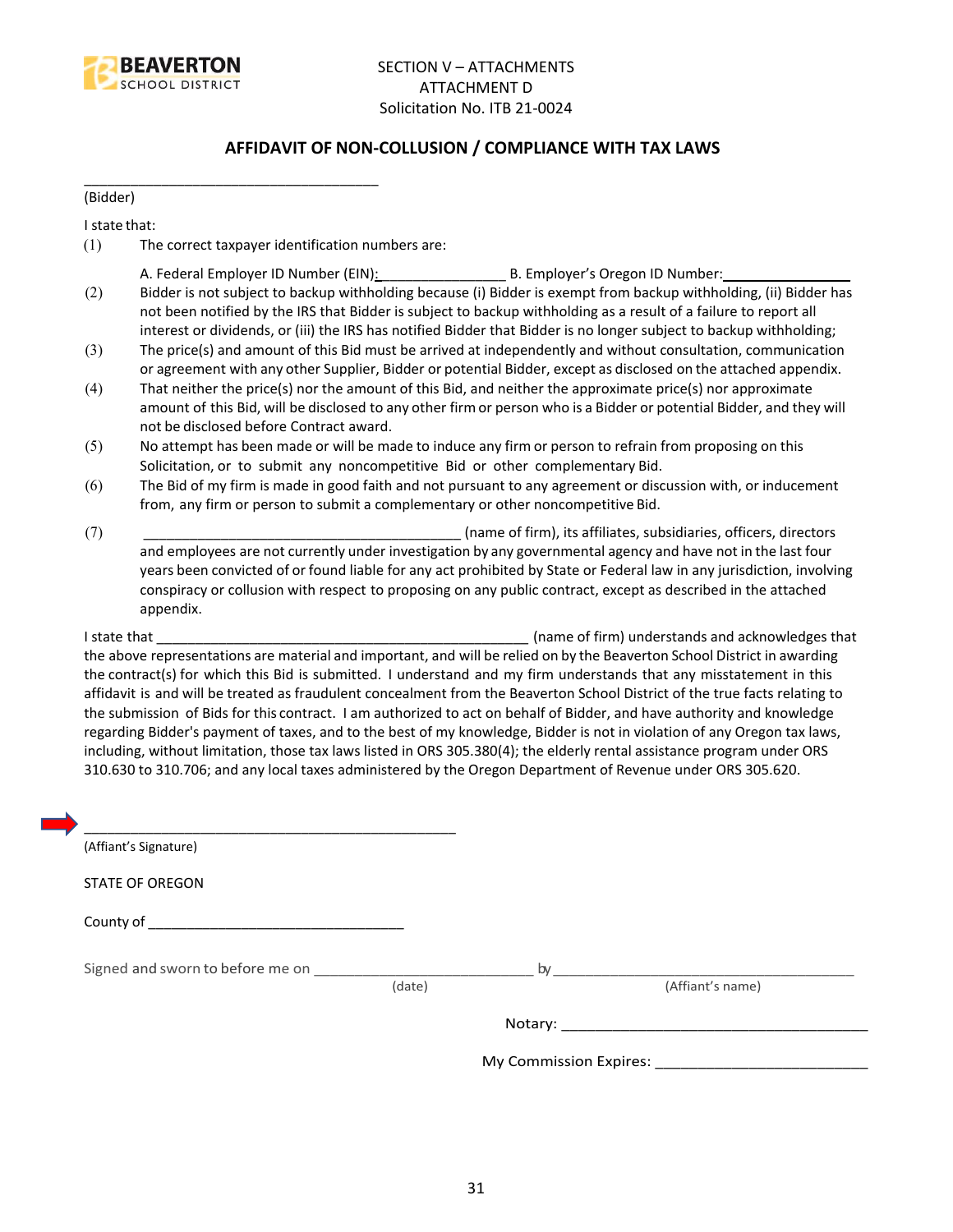

# **NON-CONFLICT OF INTEREST CERTIFICATION**

**Issuing Agency:** Beaverton School District

I, the contract of the contract of the contract of the contract of the hereby certify I have read the statement defining conflict of interest as quoted below; that I understand the statement; that no conflict of interest exists as therein defined, which precludes an impartial Bid/Proposal to be submitted by myself or the entity/company for which the Bid/Proposal is submitted, and that if such a conflict should arise, I will immediately notify the Beaverton School District and disqualify my Bid/Proposal.

**"NO OFFICER, EMPLOYEE, OR AGENT OF THE BIDDER/PROPOSER HAS ANY PERSONAL FINANCIAL INTEREST, DIRECT OR INDIRECT, IN THE OPERATION OF THE BEAVERTON SCHOOL DISTRICT OR WITH ANY PARTY CONNECTED WITH THE OREGON SCHOOL AND DISTRICT IMPROVEMENT NETWORK, DIRECTLY OR INDIRECTLY."**

| Signature: |                      |                        |  |  |
|------------|----------------------|------------------------|--|--|
| Name:      |                      |                        |  |  |
|            |                      | (Please type or print) |  |  |
| Title:     |                      |                        |  |  |
|            |                      |                        |  |  |
|            | Firm/Company Name: _ |                        |  |  |
|            |                      | (Please type or print) |  |  |
| Date:      |                      |                        |  |  |
|            |                      |                        |  |  |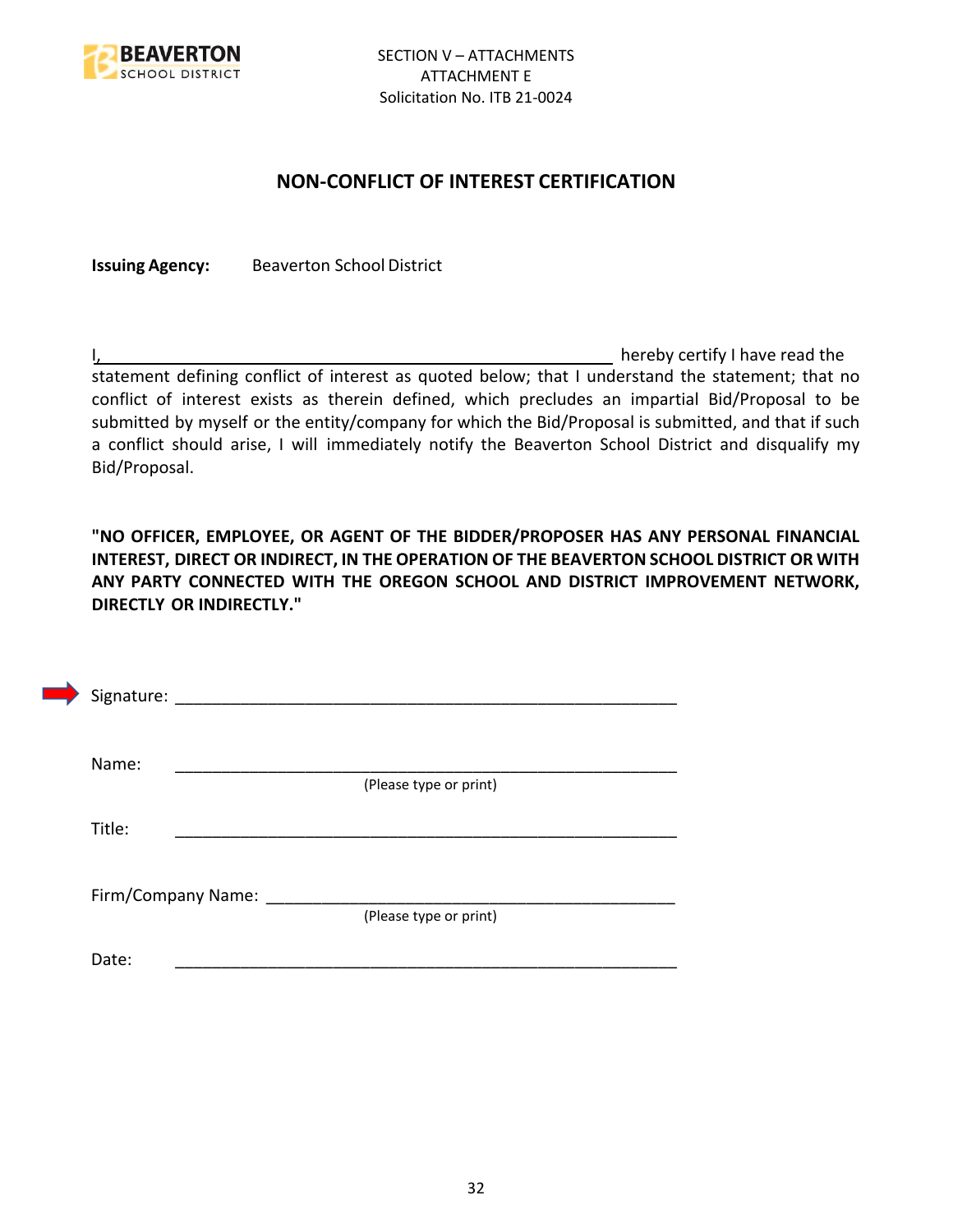

# **BIDDER RESPONSIBILITY FORM (CONTRACTOR'S QUALIFICATIONS AND FINANCIAL INFORMATION)**

# **DECLARATION AND SIGNATURES**

The undersigned hereby declares that the he or she is duly authorized to complete and submit this Bidder Responsibility Form and that the statements contained herein are true and correct as of the date set forth below. Incomplete, incorrect or misleading information will be reason for a determination by the District of Bidder nonresponsibility.

| Date:      |                      |                                                                                                                      |  |
|------------|----------------------|----------------------------------------------------------------------------------------------------------------------|--|
| Signature: |                      | <u> 1980 - Jan Stein Stein Stein Stein Stein Stein Stein Stein Stein Stein Stein Stein Stein Stein Stein Stein S</u> |  |
| Name:      |                      | (Please type or print)                                                                                               |  |
| Title:     |                      |                                                                                                                      |  |
|            |                      | (Please type or print)                                                                                               |  |
|            | Firm/Company: ______ | (Please type or print)                                                                                               |  |
| CCB#:      |                      |                                                                                                                      |  |

# **Instructions**

- **1. The information provided in this form is part of the District's inquiry concerning Bidder responsibility. Please print clearly or type.**
- **2. If you need more space, use plain paper. Submit completed form with Bid response.**
- **3. Answer all questions. Submission of a form with unanswered questions, incomplete or illegible answers may result in a finding that the Bidder is not a responsible Bidder.**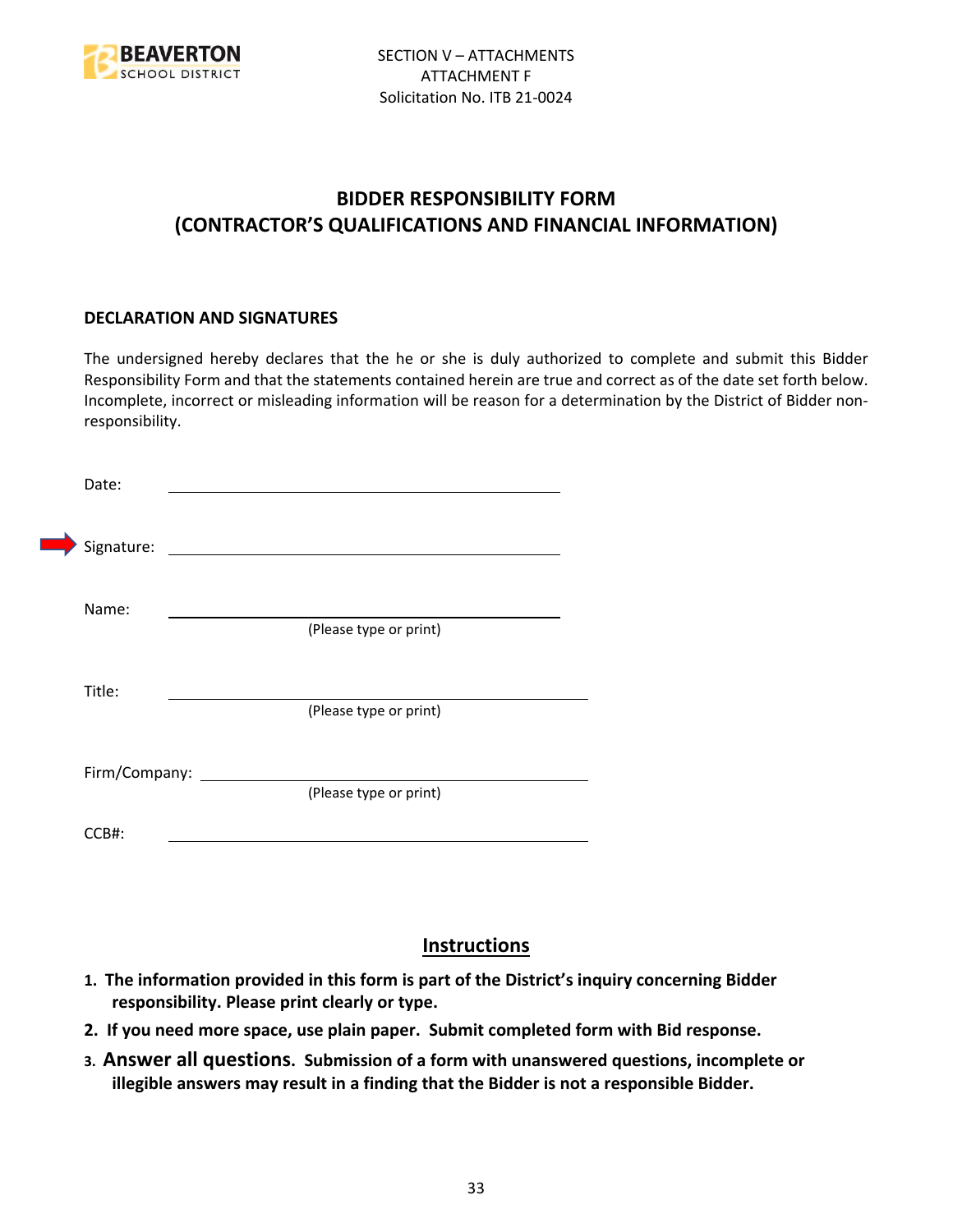

# **CURRENT CONTRACTS IN FORCE**

| <b>ITEM</b>             | <b>CONTRACT 1</b>               |                 | <b>CONTRACT 2</b>             |                 |
|-------------------------|---------------------------------|-----------------|-------------------------------|-----------------|
| A. Work Location        |                                 |                 |                               |                 |
| B. Scope of Work;       |                                 |                 |                               |                 |
| Check box:              | New Construction                | Re-Construction | New Construction              | Re-Construction |
| C. Contract Amount      | \$                              |                 | \$                            |                 |
| D. Change Order Amount  | \$                              |                 | \$                            |                 |
| E. % Completed          |                                 | $\%$            |                               | $\%$            |
| F. Est. Completion Date |                                 |                 |                               |                 |
| G. Owner's Name         |                                 |                 |                               |                 |
| H. Owner Contact        |                                 |                 |                               |                 |
| I. Telephone            | $\overline{(}$<br>$\mathcal{E}$ |                 | $\lambda$<br>$\left($         |                 |
| J. E-Mail Address       |                                 |                 |                               |                 |
|                         | <b>CONTRACT 3</b>               |                 |                               |                 |
| <b>ITEM</b>             |                                 |                 | <b>CONTRACT 4</b>             |                 |
| A. Work Location        |                                 |                 |                               |                 |
| B. Scope of Work;       |                                 |                 |                               |                 |
| Check box:              | New Construction                | Re-Construction | New Construction              | Re-Construction |
| C. Contract Amount      | \$                              |                 | \$                            |                 |
| D. Change Order Amount  | \$                              |                 | \$                            |                 |
| E. % Completed          |                                 | $\%$            |                               | $\%$            |
| F. Est. Completion Date |                                 |                 |                               |                 |
| G. Owner's Name         |                                 |                 |                               |                 |
| H. Owner Contact        |                                 |                 |                               |                 |
| I. Telephone            | $\overline{(\ }$<br>$\lambda$   |                 | $\lambda$<br>$\overline{(\ }$ |                 |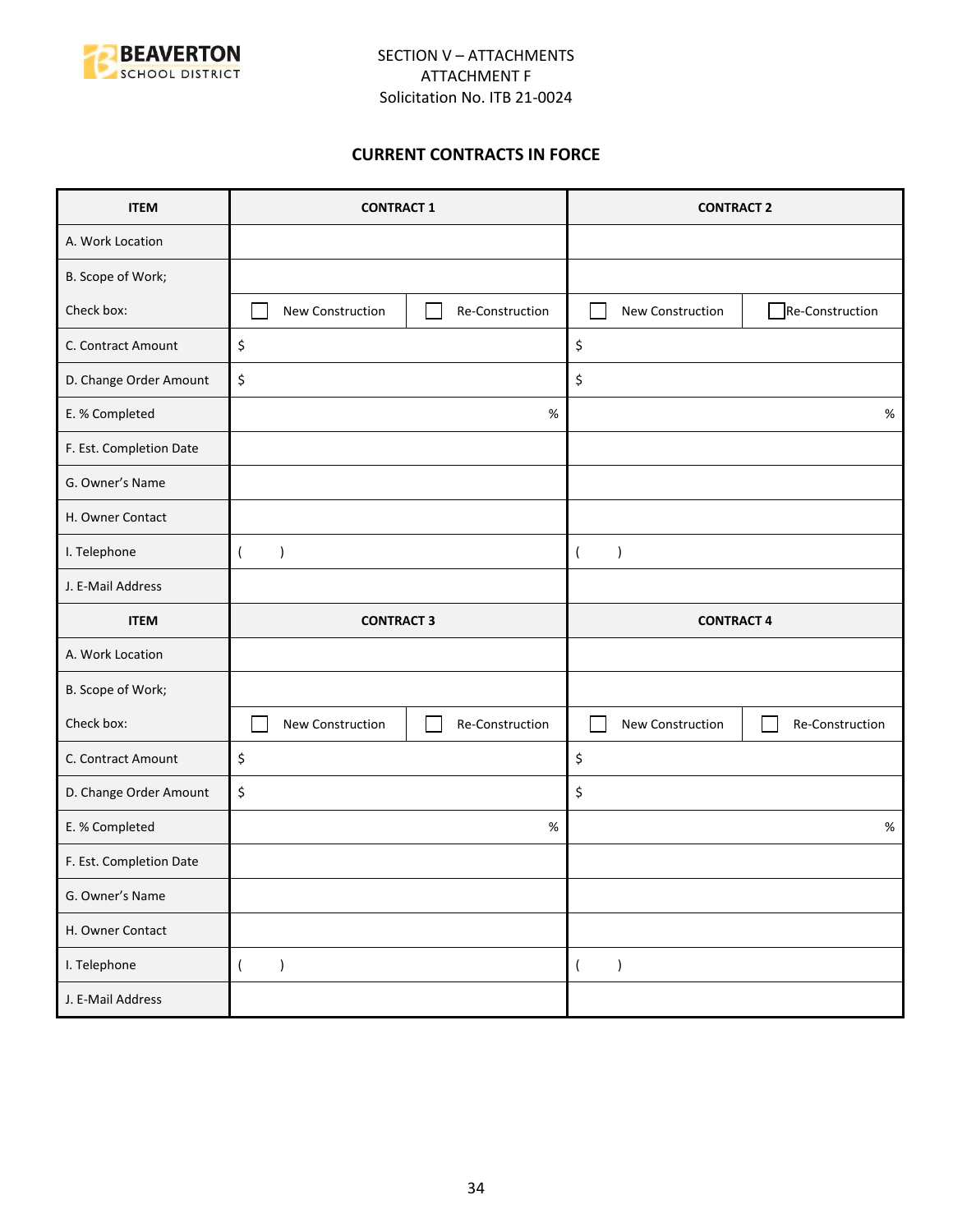

# **LARGEST SIMILAR JOBS YOU HAVE COMPLETED IN THE LAST FIVE YEARS AS THE PRIME CONTRACTOR**

| <b>ITEM</b>            | <b>CONTRACT 1</b> |                 | <b>CONTRACT 2</b> |                 |
|------------------------|-------------------|-----------------|-------------------|-----------------|
| A. Work Location       |                   |                 |                   |                 |
| B. Scope of Work;      |                   |                 |                   |                 |
| Check box:             | New Construction  | Re-Construction | New Construction  | Re-Construction |
| C. Contract Amount     | \$                |                 | \$                |                 |
| D. Change Order Amount | \$                |                 | \$                |                 |
| E. % Completed         |                   | %               |                   | %               |
| F. Completion Date     |                   |                 |                   |                 |
| G. Owner's Name        |                   |                 |                   |                 |
| H. Owner Contact       |                   |                 |                   |                 |
| I. Telephone           |                   |                 |                   |                 |
| J. E-Mail Address      |                   |                 |                   |                 |

# **LIST COMPANIES FROM WHOM YOU OBTAIN SURETY BONDS**

| <b>ITEM</b>                                 | <b>SURETY COMPANY 1</b>                                                                                                                | <b>SURETY COMPANY 2</b>                                                                                                                                                                                      |
|---------------------------------------------|----------------------------------------------------------------------------------------------------------------------------------------|--------------------------------------------------------------------------------------------------------------------------------------------------------------------------------------------------------------|
| A. Company Name                             |                                                                                                                                        |                                                                                                                                                                                                              |
| <b>B. Contact's Name</b>                    |                                                                                                                                        |                                                                                                                                                                                                              |
| C. Telephone                                |                                                                                                                                        |                                                                                                                                                                                                              |
| D. Fax                                      |                                                                                                                                        |                                                                                                                                                                                                              |
| E. E-Mail Address                           |                                                                                                                                        |                                                                                                                                                                                                              |
| PRESENT AMOUNT OF BONDING<br>COVERAGE (\$): | HAS YOUR APPLICATION FOR SURETY BOND<br>EVER BEEN DECLINED (If Yes, please provide<br>detailed information in Remarks)<br>  NO<br> YES | DURING THE PAST 2 YEARS, HAVE YOU BEEN CHARGED<br>WITH A FAILURE TO MEET THE CLAIMS OF YOUR<br>SUBCONTRACTORS OR SUPPLIERS (If Yes, please provide<br>detailed information in Remarks)<br>l YES<br><b>NO</b> |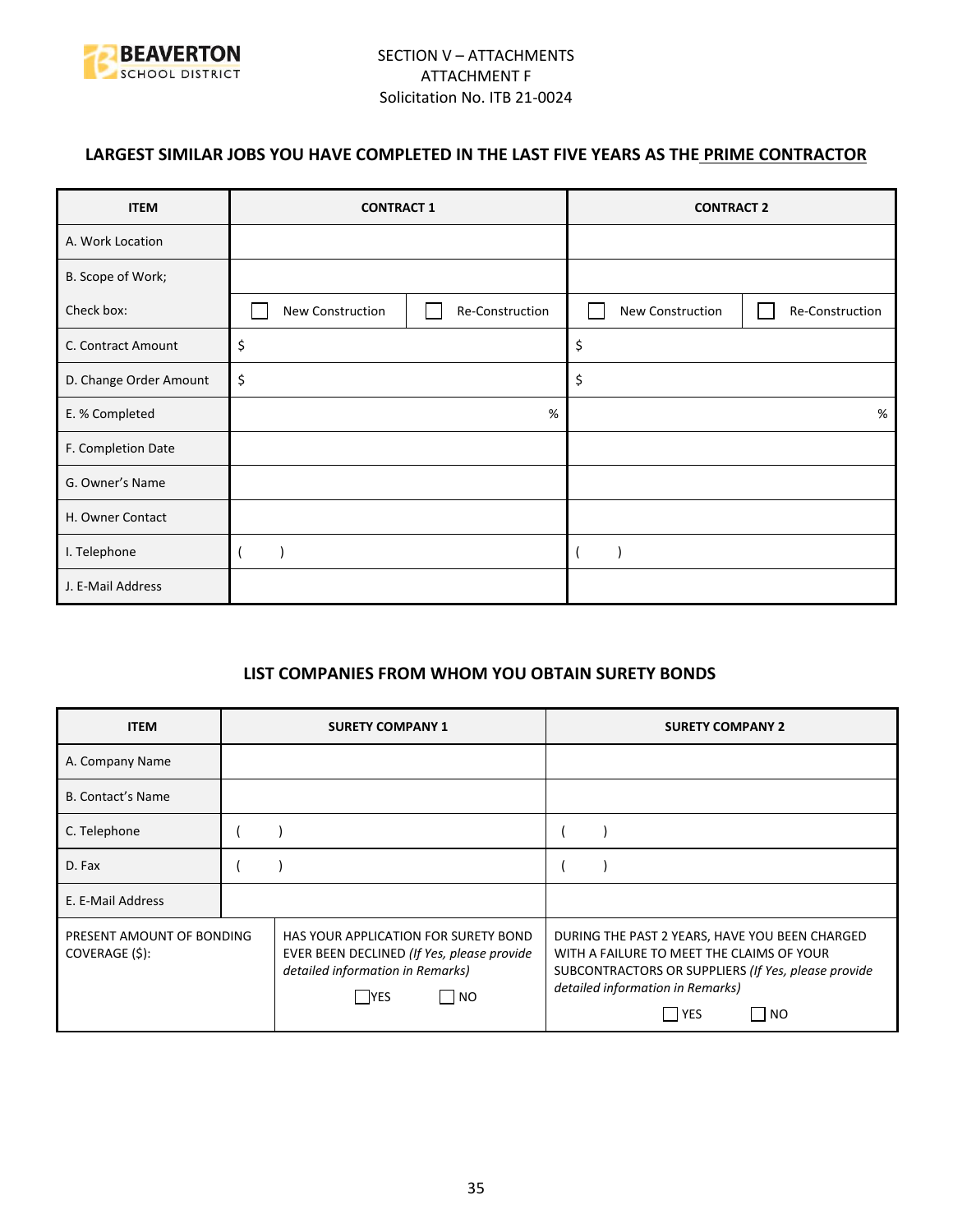

# **RELIABILITY**

| Has your company ever been declared in breach of any contract for unperformed or defective work? $\Box$ Yes.<br>No.                                                                                                                                                                                           |
|---------------------------------------------------------------------------------------------------------------------------------------------------------------------------------------------------------------------------------------------------------------------------------------------------------------|
| If "yes", explain.                                                                                                                                                                                                                                                                                            |
|                                                                                                                                                                                                                                                                                                               |
|                                                                                                                                                                                                                                                                                                               |
| Has any employee or agent of your company ever been convicted of a criminal offense arising out of obtaining, attempting<br>to obtain, or performing a public or private contract or subcontract?<br>Yes.<br>No.                                                                                              |
| If "yes," explain.                                                                                                                                                                                                                                                                                            |
|                                                                                                                                                                                                                                                                                                               |
|                                                                                                                                                                                                                                                                                                               |
| Has any employee or agent of your company been convicted under state or federal law of embezzlement, theft, forgery,<br>bribery, falsification or destruction of records, receiving stolen property or any other offense indicating a lack of business<br>integrity or business honesty?<br>$ $   Yes.<br>No. |
| If "yes," explain.                                                                                                                                                                                                                                                                                            |
|                                                                                                                                                                                                                                                                                                               |
|                                                                                                                                                                                                                                                                                                               |
| Has your company or any employee or agent of your company been convicted under state or federal antitrust laws?<br>Yes.<br>No.                                                                                                                                                                                |
| If "yes," explain.                                                                                                                                                                                                                                                                                            |
|                                                                                                                                                                                                                                                                                                               |
|                                                                                                                                                                                                                                                                                                               |
| Has any Officer or Partner of your organization ever been an Officer or Partner of another Organization that failed to complete<br>a construction contract?<br>Yes.<br>No.                                                                                                                                    |
| If "yes," explain.                                                                                                                                                                                                                                                                                            |
|                                                                                                                                                                                                                                                                                                               |
|                                                                                                                                                                                                                                                                                                               |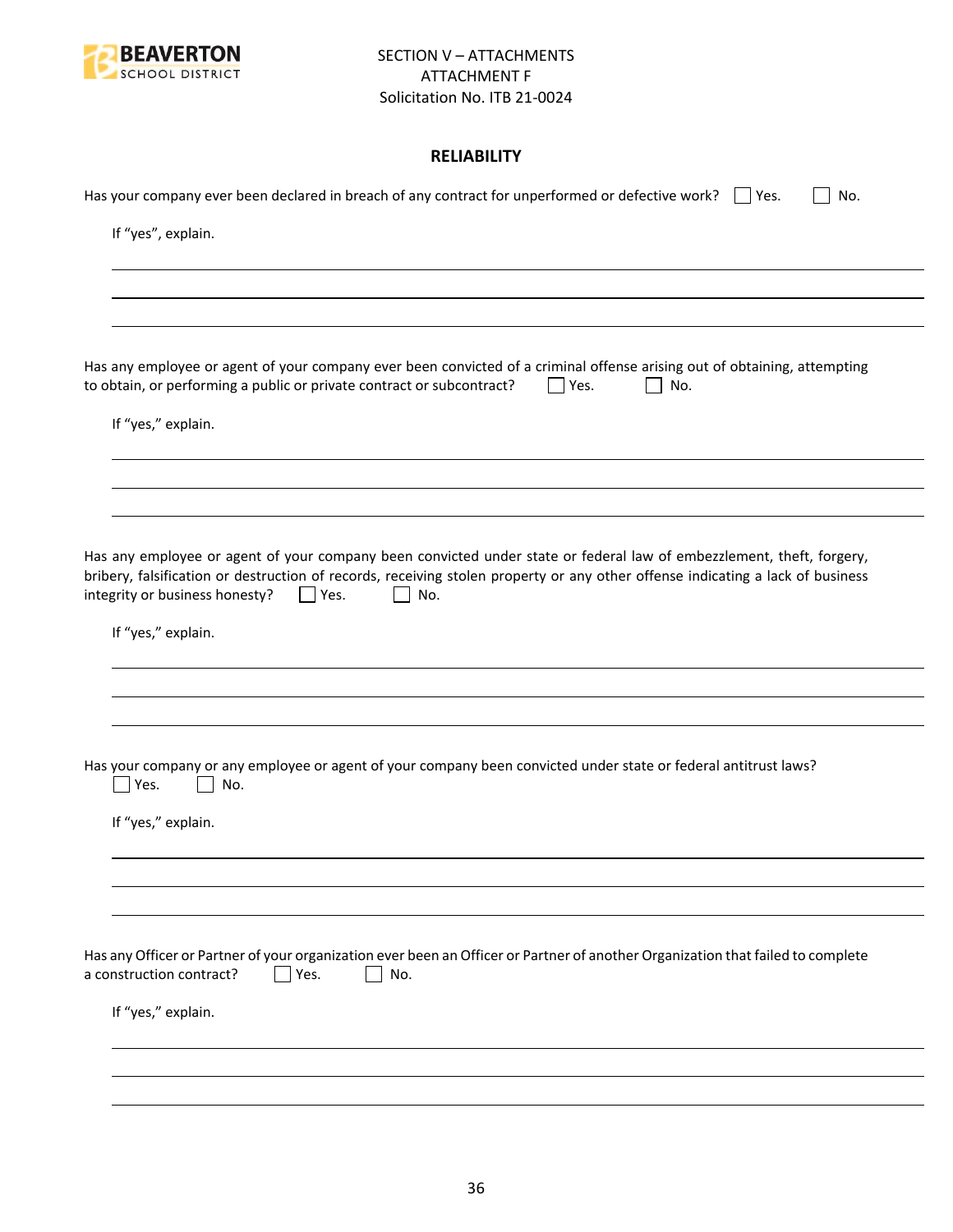

# **FINANCIAL RESOURCES**

| Indicate the Contractors total bonding capacity amount: \$                                                                                                                                                                                                                                                                                                                                |
|-------------------------------------------------------------------------------------------------------------------------------------------------------------------------------------------------------------------------------------------------------------------------------------------------------------------------------------------------------------------------------------------|
| What portion of this amount remains available at time of completion of this form? \$                                                                                                                                                                                                                                                                                                      |
| Has your firm ever been at any time in the last ten years the debtor in a bankruptcy case? $\Box$ Yes.<br>No.<br>If "yes," explain.                                                                                                                                                                                                                                                       |
|                                                                                                                                                                                                                                                                                                                                                                                           |
| Does your firm have any outstanding judgments pending against it? $\Box$ Yes.<br>No.                                                                                                                                                                                                                                                                                                      |
| If "yes," explain.                                                                                                                                                                                                                                                                                                                                                                        |
| In the past ten years, has your firm been a party to litigation, arbitration or mediation where the amount in dispute exceeded<br>\$10,000?<br>Yes.<br>No.<br>If "yes," explain.                                                                                                                                                                                                          |
| In the past ten years, has your firm been a party to litigation, arbitration or mediation on a matter related to payment to<br>subcontractors or work performance on a contract? Check "yes" even if the matter proceeded to arbitration or mediation<br>without court litigation. $\Box$ Yes.<br>No.<br>$\mathbf{1}$<br>If "yes," explain. (Include court, case number and party names.) |
|                                                                                                                                                                                                                                                                                                                                                                                           |
| Have you or any of your affiliates discontinued business operation with outstanding debts?<br>No.<br>$ $ Yes.                                                                                                                                                                                                                                                                             |
| If "yes," explain.                                                                                                                                                                                                                                                                                                                                                                        |
|                                                                                                                                                                                                                                                                                                                                                                                           |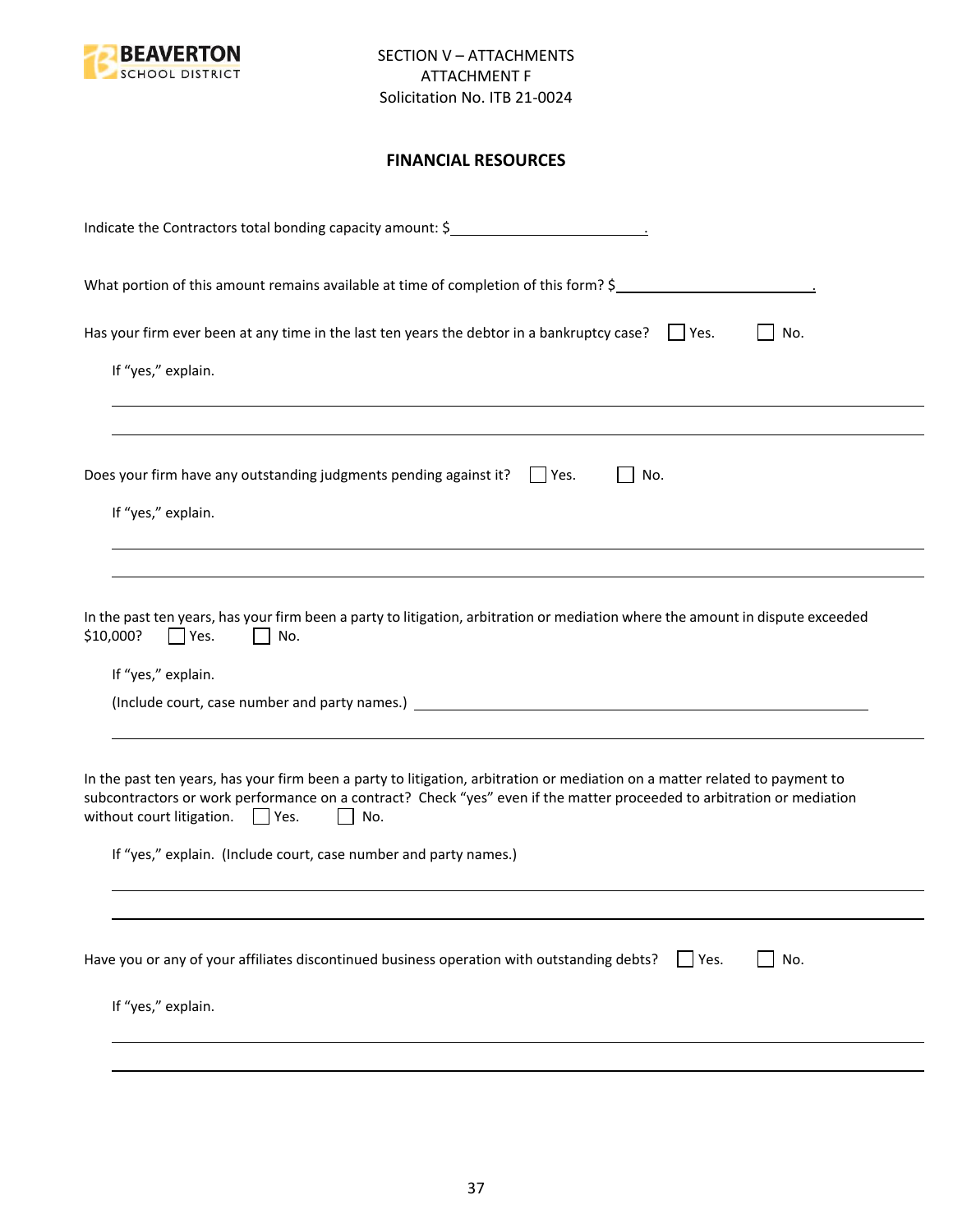

#### **KEY PERSONNEL**

List the principal individuals of your company, their current job title, the total years of experience they have in the construction industry and their current primary responsibility for your company. Corporations list current officers and those who own 5% or more of the corporation's stock. Limited liability companies list members who own 5% or more of company. Partnerships list all partners. Joint ventures list each firm that is a member of the joint venture and the percentage of ownership the firm has in the joint venture.

| <b>ITEM</b>                       | <b>Principal Individual</b> |
|-----------------------------------|-----------------------------|
| A. Name                           |                             |
| B. Position                       |                             |
| C. Years in Construction          |                             |
| D. Current Primary Responsibility |                             |
| <b>ITEM</b>                       | <b>Principal Individual</b> |
| A. Name                           |                             |
| <b>B.</b> Position                |                             |
| C. Years in Construction          |                             |
| D. Current Primary Responsibility |                             |
| <b>ITEM</b>                       | <b>Principal Individual</b> |
| A. Name                           |                             |
| <b>B.</b> Position                |                             |
| C. Years in Construction          |                             |
| D. Current Primary Responsibility |                             |
| <b>ITEM</b>                       | <b>Principal Individual</b> |
| A. Name                           |                             |
| B. Position                       |                             |
| C. Years in Construction          |                             |
| D. Current Primary Responsibility |                             |

List the individuals who will be in the following roles if your company is awarded this Contract:

| <b>ITEM</b>                                       | <b>Contractor's Representative</b> | <b>Project Manger</b> | <b>Project Superintendent</b> |
|---------------------------------------------------|------------------------------------|-----------------------|-------------------------------|
| A. Name                                           |                                    |                       |                               |
| B. Position                                       |                                    |                       |                               |
| C. Years in Position                              | N/A                                |                       |                               |
| D. Largest Project<br>Supervised                  | N/A                                | ₽                     |                               |
| E. Largest number of<br>employees ever supervised | N/A                                |                       |                               |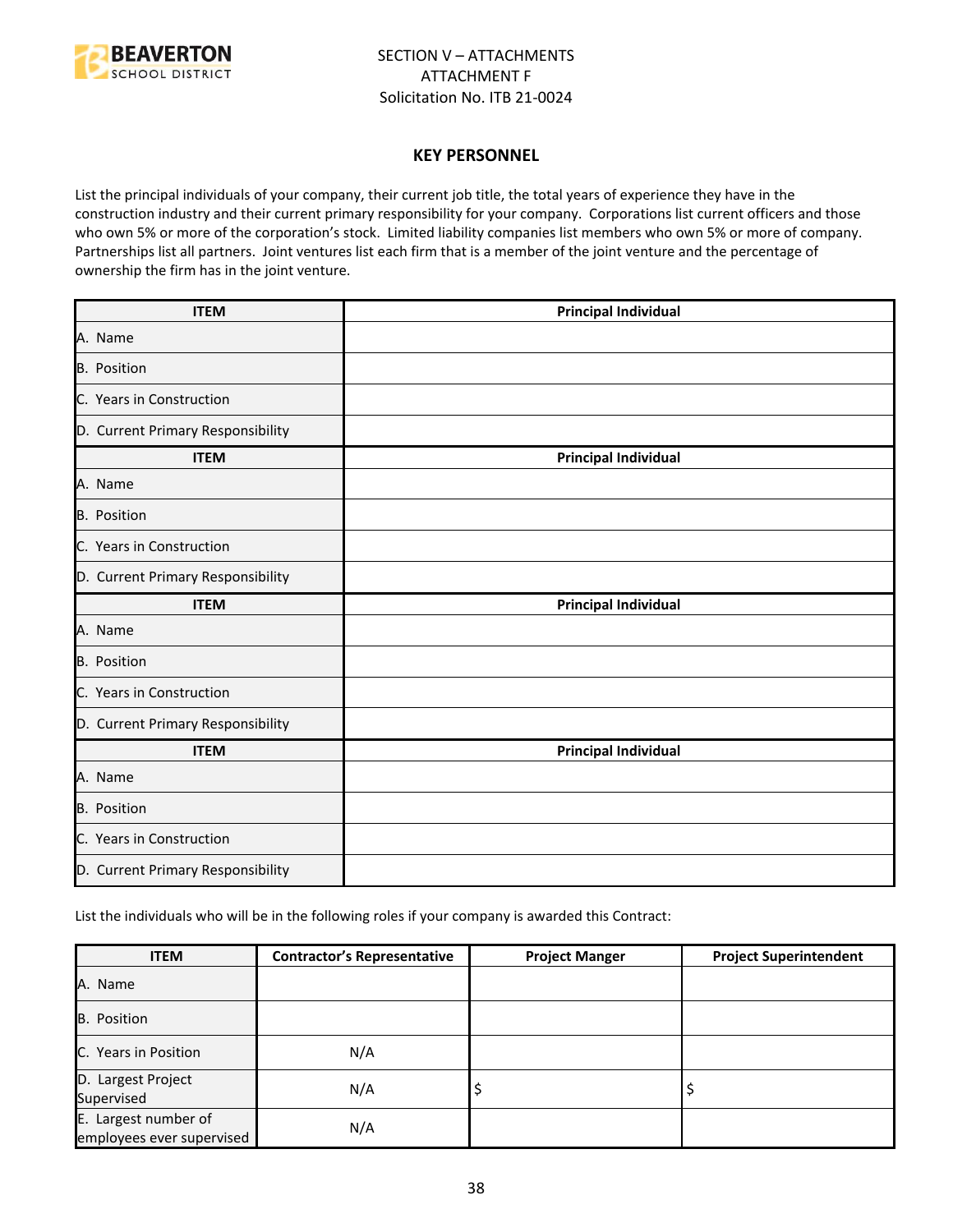

# **BIDDER REFERENCE FORM**

| (Insert Name of Bidder)                                                                               |  |
|-------------------------------------------------------------------------------------------------------|--|
| Bidder must provide five (5) references and must use a separate copy of this form for each reference. |  |
|                                                                                                       |  |
| ,我们也不会有什么。""我们的人,我们也不会有什么?""我们的人,我们也不会有什么?""我们的人,我们也不会有什么?""我们的人,我们也不会有什么?""我们的人                      |  |
|                                                                                                       |  |
| ,我们也不能会有一个人的事情。""我们的人,我们也不能会有一个人的人,我们也不能会有一个人的人,我们也不能会有一个人的人,我们也不能会有一个人的人,我们也不能会                      |  |
|                                                                                                       |  |
|                                                                                                       |  |
|                                                                                                       |  |
|                                                                                                       |  |
|                                                                                                       |  |
|                                                                                                       |  |

Method: Subjective Evaluation

Each reference may be checked for, but not limited to, adherence to contract terms and conditions, timelines, quality standards, overall customer service, project being of similar size, scope and complexity.